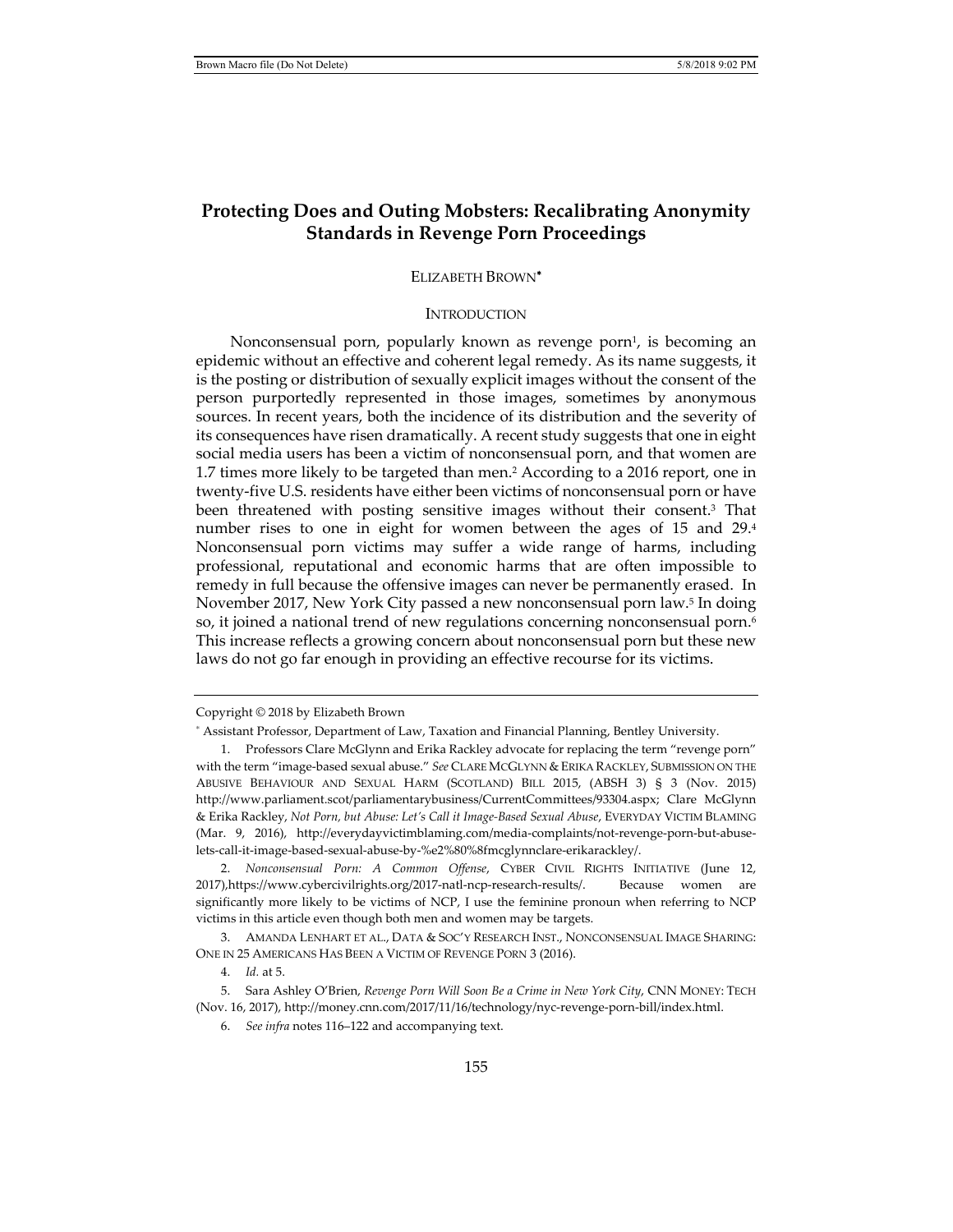While new laws are being enacted with greater urgency at the state and local levels, these new laws are lacking in two specific and critical ways. First, they do too little to shield victims from the retaliation and reprisals that often accompany nonconsensual porn claims. Victims may be unwilling to take advantage of their new legal recourses because they may reasonably fear the additional harassment that may result from exposing their identity and personal information. At the same time, victims may be unwilling or unable to meet the higher burden involved in suing anonymously, since current procedural standards for suing pseudonymously generally require a would-be "Plaintiff Doe" to meet a higher evidentiary standard than she would if she used her real name.

The second challenge is that many putative nonconsensual porn defendants are anonymous, and it is more difficult and more expensive to sue defendants whose real identity is unknown. This is partly because the procedural standards for unmasking anonymous defendants are unreasonably cumbersome, and partly because internet content providers (ICPs), including social media companies like Facebook, Google, and Twitter, have little incentive to disclose users' real identities voluntarily. The Communications Decency Act (CDA) provides a safe harbor for them that works against the interests of victims and law enforcement, and should be reevaluated.

Both the challenge of hesitant plaintiffs/complainants and the challenge of identifying anonymous defendants can be resolved by recalibrating the extent to which anonymity is tolerated in nonconsensual porn cases. This article argues that traditional preferences for anonymity should be reexamined in light of the pervasive and permanent damages nonconsensual porn causes and the difficulty of framing these damages in the strictly economic terms most familiar to courts. Anonymity is considered a right on social media, but a privilege in the justice system. In the context of revenge porn, it may be time to flip those standards.

This article joins a growing discussion of the wisdom of current standards for pseudonymous plaintiffs and augments it by focusing on the unique circumstances of revenge porn victims. It comparatively evaluates public and private remedies in order to develop recommendations for more effective and protective remedies for victims of nonconsensual porn, and makes three specific recommendations. The first is to revise and standardize the conditions under which a victim may shield her identity and personal information when alleging nonconsensual porn, either as a plaintiff in a civil case or in a criminal prosecution on her behalf. The second is to refine, and in some cases relax, the current standards for compelling ICPs to disclose the names of anonymous alleged nonconsensual porn perpetrators. The third is to expand potential liability for ICPs when they fail to respond reasonably once they are put on notice that they may be facilitating nonconsensual porn.

The changing nature of hiring practices and practical permanence of social media personae should inform judicial decisions about balancing the interests of the plaintiff, the defendant, the public, and the ICPs facilitating this harm. In light of the weak protections current public laws and private policies offer victims of nonconsensual porn, other options should be considered. As one scholar wrote in another context, "[t]o preserve constitutional rights and access to justice, legal systems must provide well-functioning mechanisms to check against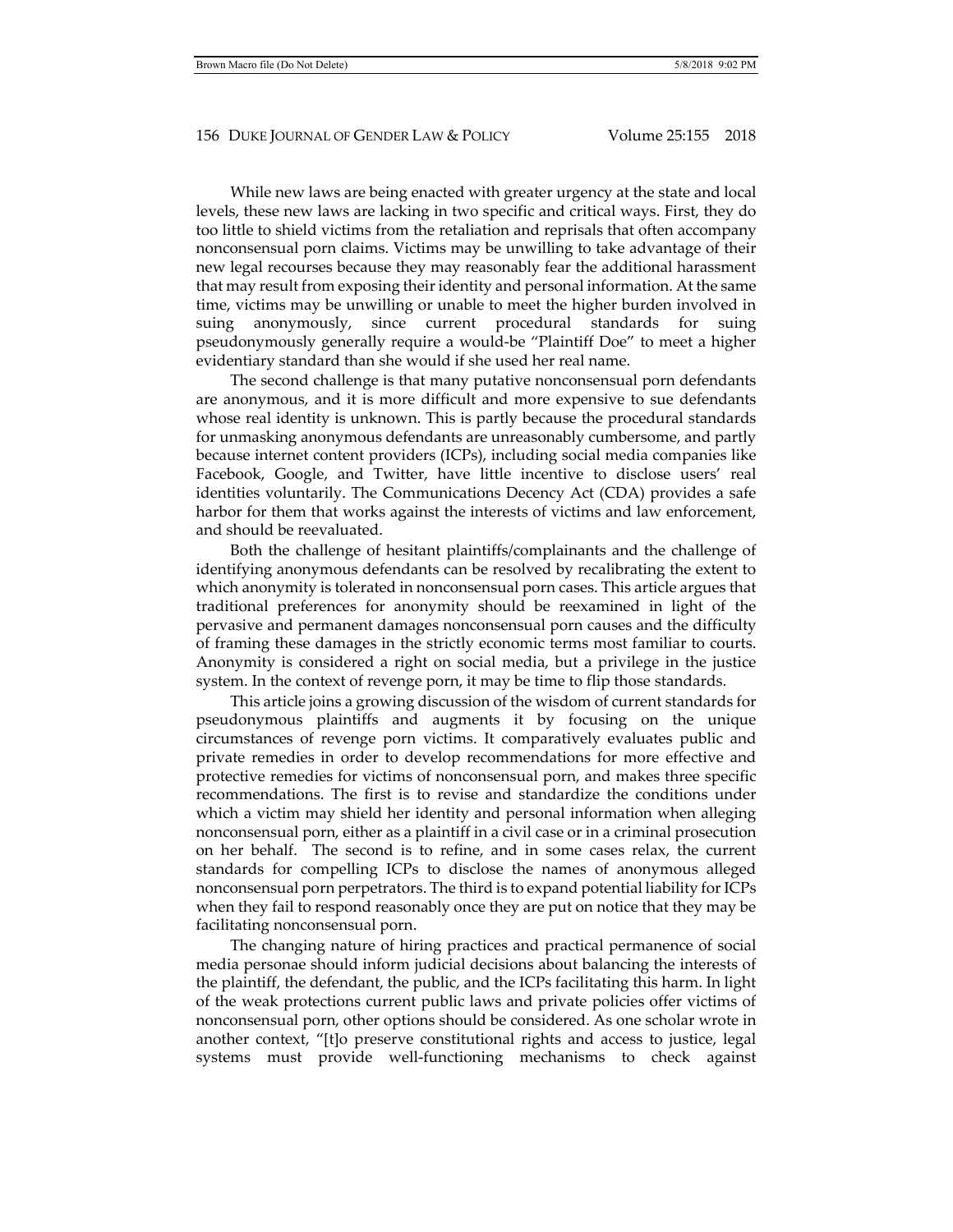intimidation—especially when fear generated by past reprisals may be keeping people out of court."7 In the context of nonconsensual porn, victims require more anonymity and accused perpetrators require less. As for social media companies, it is a relatively small but important step to require them by law to engage in the kind of curbing efforts they have begun to take on voluntarily.

# I. THE UNIQUE PROLIFERATION AND CONSEQUENCES OF NONCONSENSUAL PORN MANDATE RECONSIDERING PRIVACY FOR PLAINTIFFS AND DEFENDANTS

Nonconsensual porn is an often permanently damaging form of privacy invasion that affects a growing number of internet users, more often women than men. Under the name "revenge porn," it has grabbed headlines in recent years. In early 2017, the nonconsensual posting of sexually explicit photos of female Marines without their consent on the Marines United Facebook page created a scandal and prompted an investigation by the Pentagon.8 Later in 2017, Rob Kardashian posted sexually explicit photographs of his ex-girlfriend, Blac Chyna, on Instagram, apparently in anger over her affair with another man.<sup>9</sup> When Instagram took them down, Kardashian posted other nonconsensual porn images of Chyna on Twitter.10 Another minor celebrity, Mischa Barton, sued two men in 2017 in an effort to block their unauthorized distribution of nude photos and videos of her.11

Most victims of nonconsensual porn, of course, are not nearly as famous and would prefer to keep it that way. In fact, a critical harm of nonconsensual porn is the unwanted exposure of a victim's identity and personal details, along with her name, promulgated to the public at large, sent specifically to her friends, family, and/or co-workers.12

While headline stories involving celebrities like Kardashian and Barton involved in nonconsensual porn litigation have brought a certain amount of attention to the issue, legal solutions are lagging behind. The unique nature of nonconsensual porn compared with other torts makes it necessary to reconsider the unreasonably high burden courts have placed both on plaintiffs who want to sue pseudonymously and plaintiffs who try to unmask anonymous defendants in the context of nonconsensual porn claims.

 <sup>7.</sup> Benjamin P. Edwards, *When Fear Rules in Law's Place: Pseudonymous Litigation as a Response to Systematic Intimidation*, 20 VA. J. SOC. POL'Y & L. 437, 440 (2013).

 <sup>8.</sup> Bill Chappell, *Sharing of Nude Photos of Female Marines Online Prompts Pentagon Investigation*, NPR: THE TWO-WAY (Mar. 6, 2017, 8:10 AM), http://www.npr.org/sections/thetwoway/2017/03/06/5187 67235/sharing-of-nude-photos-of-female-marines-prompts-pentagon-investigation.

 <sup>9.</sup> Edgar Alvarez, *Rob Kardashian's Revenge Porn is Social Media's Latest Headache*, ENGADGET (July 11, 2017), https://www.engadget.com/2017/07/11/rob-kardashian-blac-chyna-revenge-porn/.

 <sup>10.</sup> *Id.*

 <sup>11.</sup> *Mischa Barton Reaches Settlement in Revenge-Porn Case*, CBS LOS ANGELES (June 5, 2017, 4:19 PM), http://losangeles.cbslocal.com/2017/06/05/mischa-barton-revenge-porn/.

 <sup>12.</sup> *See infra* notes 17–26 and accompanying text.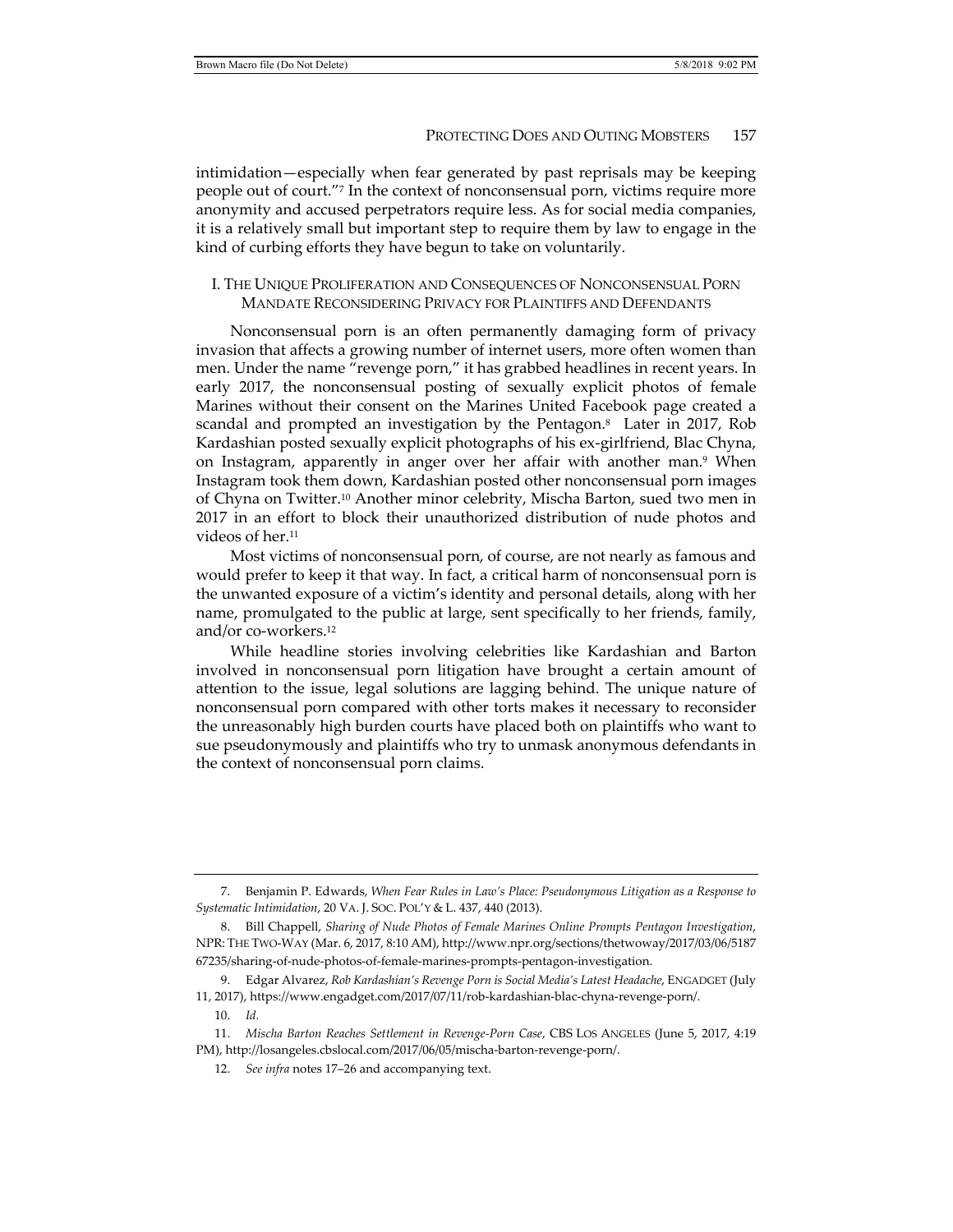#### A. Nonconsensual Pornography Is Increasingly Pervasive

Nonconsensual porn is a form of digital sexual harassment and a turbocharged invasion of physical and sexual privacy.13 It is sometimes defined as a sex crime and sometimes as a basis for civil liability.14 Nonconsensual porn is generally defined as the distribution of images of a fully or partially naked person, purporting to be of the victim without the victim's consent, without necessarily having a specific motivation to harm.<sup>15</sup> Revenge porn differs from nonconsensual porn, in that it assumes a motive to harass, disturb, or otherwise intentionally harm the victim.16

In one manifestation of nonconsensual porn, sexually explicit photos of a victim are distributed without the victim's consent, sometimes to the victim's friends, family, and co-workers.<sup>17</sup> In some cases, the photos were taken privately, or were derived from webcams switched on without the subject's knowledge.18 In other cases, the images are created by photoshopping a victim's head onto someone else's nude body, and the photo purports to be a naked image of the victim.19 One of the most damaging aspects of nonconsensual porn cases is the frequency with which personal information such as home and email addresses are posted alongside the nude images. This practice, called doxing or doxxing, is a common feature in nonconsensual porn. According to one source, personal identifying information is posted with nonconsensual porn images nearly sixty percent of the time.20 The nonconsensual porn images pop up in internet searches of the victim's name, sometimes causing victims to lose their jobs or to have difficulty applying for jobs because of the results that come up when employers or potential employers search for their names online.21

Nonconsensual porn images can spread across the internet easily. A poster can disseminate an image instantaneously, and that image may dominate search engine results for the victim within days.<sup>22</sup> This is exacerbated by thousands of

18. *Id.*

 19. There is, effectively, a minor industry in photoshopping one person's head onto another person's naked body, including for the purposes of revenge porn. *See* Kashmira Gander, *The People Who Photoshop Friends and Family Onto Porn*, INDEPENDENT: INDY/LOVE (Oct. 13, 2016, 9:30 AM) http://www.independent.co.uk/life-style/love-sex/porn-photoshopping-4chan-family-friendssuperimposed-into-sex-scenes-world-a7358706.html.

 20. *What Makes an Effective Revenge Porn Law?*, C.A.GOLDBERG, http://www.cagoldberglaw.com /what-makes-an-effective-revenge-porn-law/ (last visited Jan. 16, 2018).

 21. Lorelei Laird, *Victims Are Taking on 'Revenge Porn' Websites For Posting Photos They Didn't Consent To*, ABA JOURNAL (Nov. 2013), http://www.abajournal.com/magazine/article/victims\_are\_ taking\_on\_revenge\_porn\_websites\_for\_posting\_photos\_they\_didnt\_c.

 22. MARY ANNE FRANKS, CYBER CIVIL RIGHTS INITIATIVE, DRAFTING AN EFFECTIVE "REVENGE PORN" LAW: A GUIDE FOR LEGISLATORS2 (Aug. 2015) https://www.cybercivilrights.org/wpcontent/uploads/2016/09/Guide-for-Legislators-9.16.pdf.

 <sup>13.</sup> *See* Adrienne N. Kitchen, Note, *The Need to Criminalize Revenge Porn: How a Law Protecting Victims Can Avoid Running Afoul of the First Amendment*, 90 CHI.-KENT L. REV. 247, 292 (2015).

 <sup>14.</sup> *See* Charlotte Alter, *'It's Like Having an Incurable Disease': Inside the Fight Against Revenge Porn*, TIME: SOCIETY (June 13, 2017), http://time.com/4811561/revenge-porn/.

 <sup>15.</sup> *See Nonconsensual Porn: A Common Offense supra* note 2.

 <sup>16.</sup> Alter, *supra* note 14.

 <sup>17.</sup> *Id.*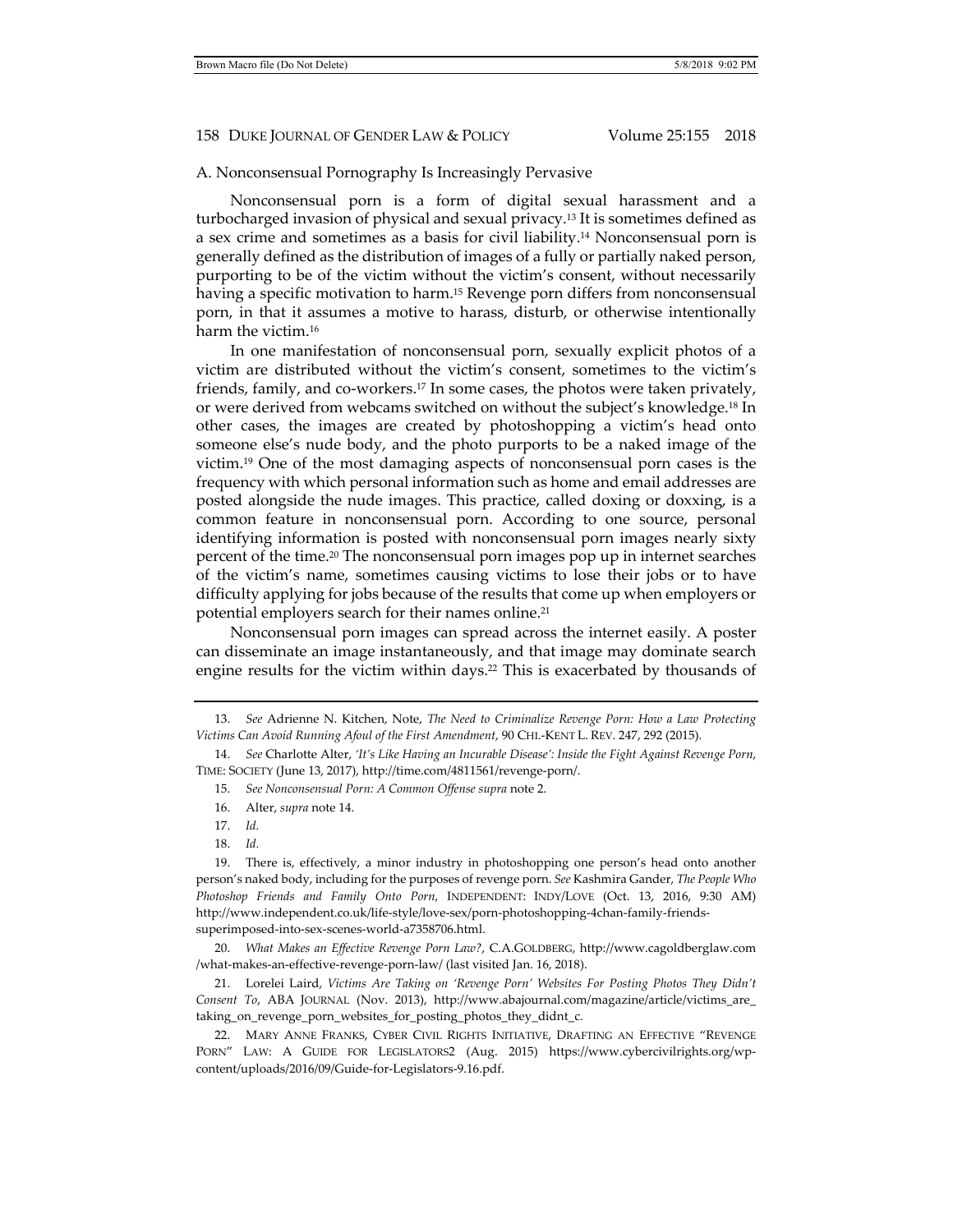websites which are dedicated to revenge porn.<sup>23</sup> The images are further spread by what some scholars have called an "amplification effect," in which mobs of people compete with each other to see who can create the most damaging images or other harassment of the victim.<sup>24</sup> The "amplification effect" refers to the subsequent reposting and sharing of the initial post, which is often done by groups competing "to outdo each other" and "be the most offensive, the most abusive."25 As a result of this competition, the initial post quickly spreads in reach and grows in offensive content, with subsequent posters adding sexual slurs and personal information about the victim. The number of viewers increases exponentially as it spreads. The victim typically only has a legal remedy against the initial poster, and not against the legion of re-posters.26 Internet archiving makes this worse, in that the harmful images and comments can stay online, and come up in searches, indefinitely. Victims of nonconsensual porn often have no definitive measure of how widely their private images have spread.

Internet content providers, including social media sites such as Facebook, are struggling to deal with the viral spread of revenge porn. Documents leaked to the media suggested that Facebook had to assess almost 54,000 cases of reported revenge porn in a single month.<sup>27</sup> Because Facebook relies on user reports to flag instances of revenge porn, the number of potential revenge porn postings could be higher.28 Facebook is trying to prevent users from posting some explicit content by using "image-matching" software, but claims to have trouble distinguishing between acceptable and unacceptable material.<sup>29</sup> Facebook is also adapting new and somewhat controversial technologies for flagging and removing nonconsensual porn.30

The private nature, irreversible harms and online amplification of nonconsensual porn make it unlike other crimes. Kara Jefts, an academic and art historian at a Chicago university, became a victim of nonconsensual porn when she ended a long-term relationship with a boyfriend.<sup>31</sup> Soon after the split, he posted sexually explicit images taken from their Skype conversations online to Facebook, together with violent threats against Jefts.32 These images were emailed to Jefts' friends and family and uploaded to websites aimed at exposing the sexually transmitted diseases of individuals, with misinformation about Jefts'

- 31. Alter, *supra* note 14.
- 32. *Id.*

 <sup>23.</sup> *Id.*(noting that as many as 3,000 websites feature revenge porn); Dylan Love, *It Will Be Hard to Stop the Rise of Revenge Porn*, BUSINESS INSIDER AUSTRALIA: TECH INSIDER (Feb. 8, 2013, 11:00 am) https://www.businessinsider.com.au/revenge-porn-2013-2.

 <sup>24.</sup> Apeksha Vora, Note, *Into the Shadows: Examining Judicial Language in Revenge Porn Cases*, 18 GEO. J. GENDER & L. 229, 230 (2017).

 <sup>25.</sup> *Id.*

 <sup>26.</sup> *Id.*at 231.

 <sup>27.</sup> Nick Hopkins & Olivia Solon, *Facebook Flooded With 'Sextortion' and 'Revenge Porn', Files Reveal*, THE GUARDIAN (May 22, 2017, 9:52 AM), https://www.theguardian.com/news/2017/may/22/facebookflooded-with-sextortion-and-revenge-porn-files-reveal.

 <sup>28.</sup> *Id.*

 <sup>29.</sup> *Id.*

 <sup>30.</sup> *See* discussion *infra* Section IV(B).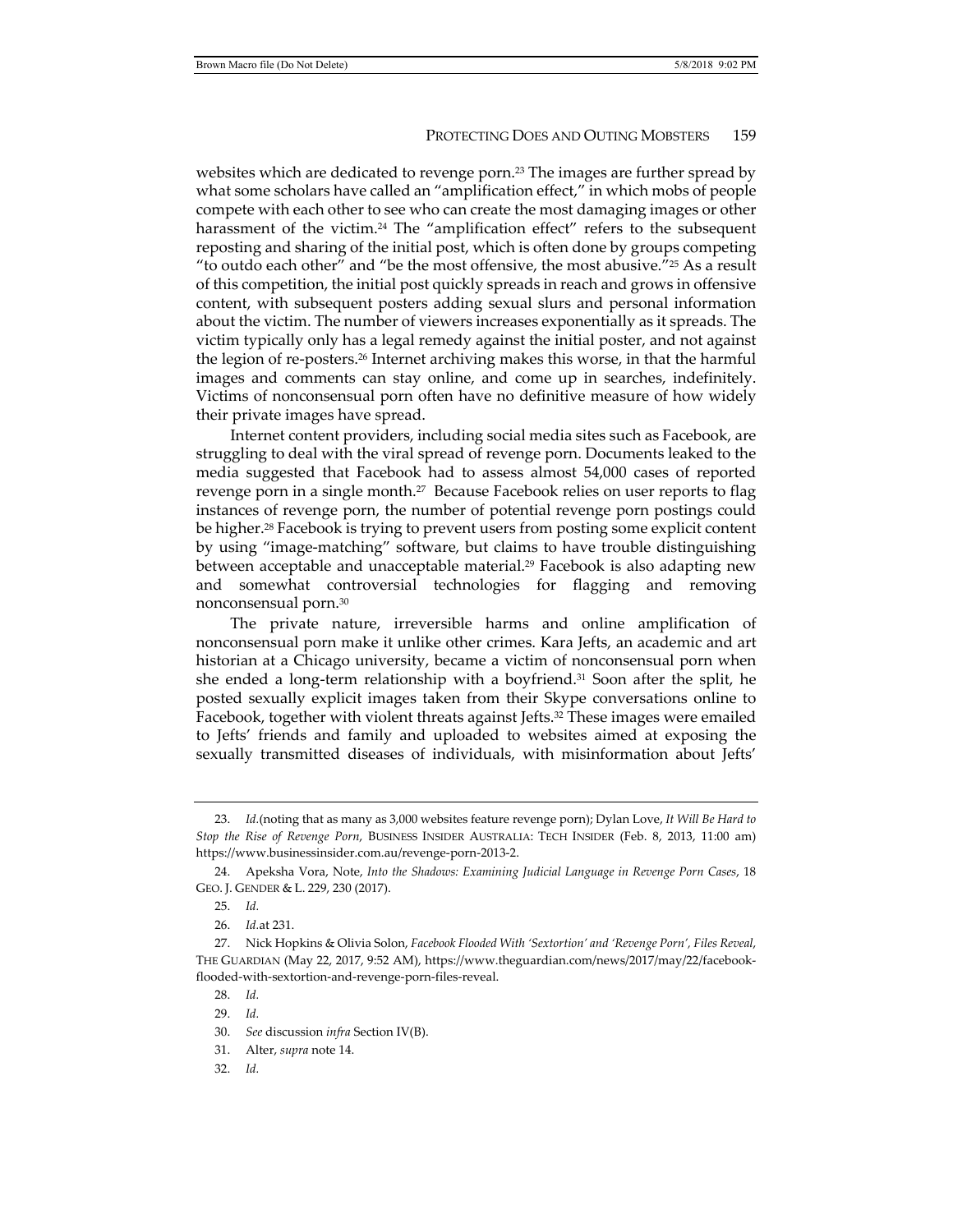sexual past.33 Internet searches of Jefts' name were subsequently dominated by information about Jefts' status as a victim, causing irreversible damage to her personal and professional reputation.<sup>34</sup> "I have to accept at this point that it's going to continue to follow me," she told Time magazine.35 "It's kind of like having an incurable disease."36

Nonconsensual porn is one of many harms perpetuated in part by the online environment. More than ninety percent of internet users agree that there is something about the online environment that allows people to be more critical of each other,<sup>37</sup> often in dangerous ways. According to a study by the Pew Research Center, a full seventy-three percent of adults have seen someone else be harassed online and forty percent have experienced harassment online themselves.38 Of course, not all harassment is equally severe. The study differentiated between less severe harassment, which includes name-calling and more common annoying behaviors, and more severe harassment, which includes physical threats, sustained harassment over time, and sexual harassment.39 Of those who had been harassed online, the survey found that forty-five percent of them, or eighteen percent of all internet users, experienced the more severe form of harassment.40

Young women between the ages of 18 and 24 experience stalking and online sexual harassment at "disproportionately high levels," according to the study.<sup>41</sup> Of these women, twenty-six percent report having been stalked, twenty-five percent report having been sexually harassed, and twenty-three percent of them reported having been physically threatened.<sup>42</sup> Social media is a particularly risky environment in this context. Two-thirds of internet users surveyed said that their most recent incidence of harassment occurred on a social networking website or app.43

Similarly, women are more vulnerable to the use of nonconsensual porn than men. Estimates of the percentage of revenge porn victims who are female range from sixty to seventy percent, on the low end, to more than ninety percent.44 In the first nationwide study of nonconsensual porn, women were "significantly more likely" (about 1.7 times as likely) to have been subject to nonconsensual

39. *Id*.

<sup>33</sup>*. Id.*

 <sup>34.</sup> *Id.* An internet search of "Kara Jefts" conducted on November 16, 2017 returned information about Ms. Jefts' experience as a victim of revenge porn as well as professional information about her.

 <sup>35.</sup> *Id.*

 <sup>36.</sup> *Id.*

 <sup>37.</sup> PEW RESEARCH CENTER: INTERNET & TECH REPORT, ONLINE HARASSMENT 8 (Oct. 22, 2014), http://assets.pewresearch.org/wp-content/uploads/sites/14/2014/10/PI\_OnlineHarassment\_72815.pdf.

 <sup>38.</sup> *Id.* at 2.

 <sup>40.</sup> *Id.*

 <sup>41.</sup> *Id.* at 3.

 <sup>42.</sup> *Id.*at 3–4.

 <sup>43.</sup> PEW RESEARCH CENTER,*supra* note 37, at 5–6. The survey distinguished social media websites and apps from dating websites and apps.

 <sup>44.</sup> *See, e.g*., Eaton*, infra* note 45, at 13 (noting that women are 1.5 times more likely to report being victims than men), Citron, *infra* note 55, at 17 (noting a study finding that ninety percent of victims were women).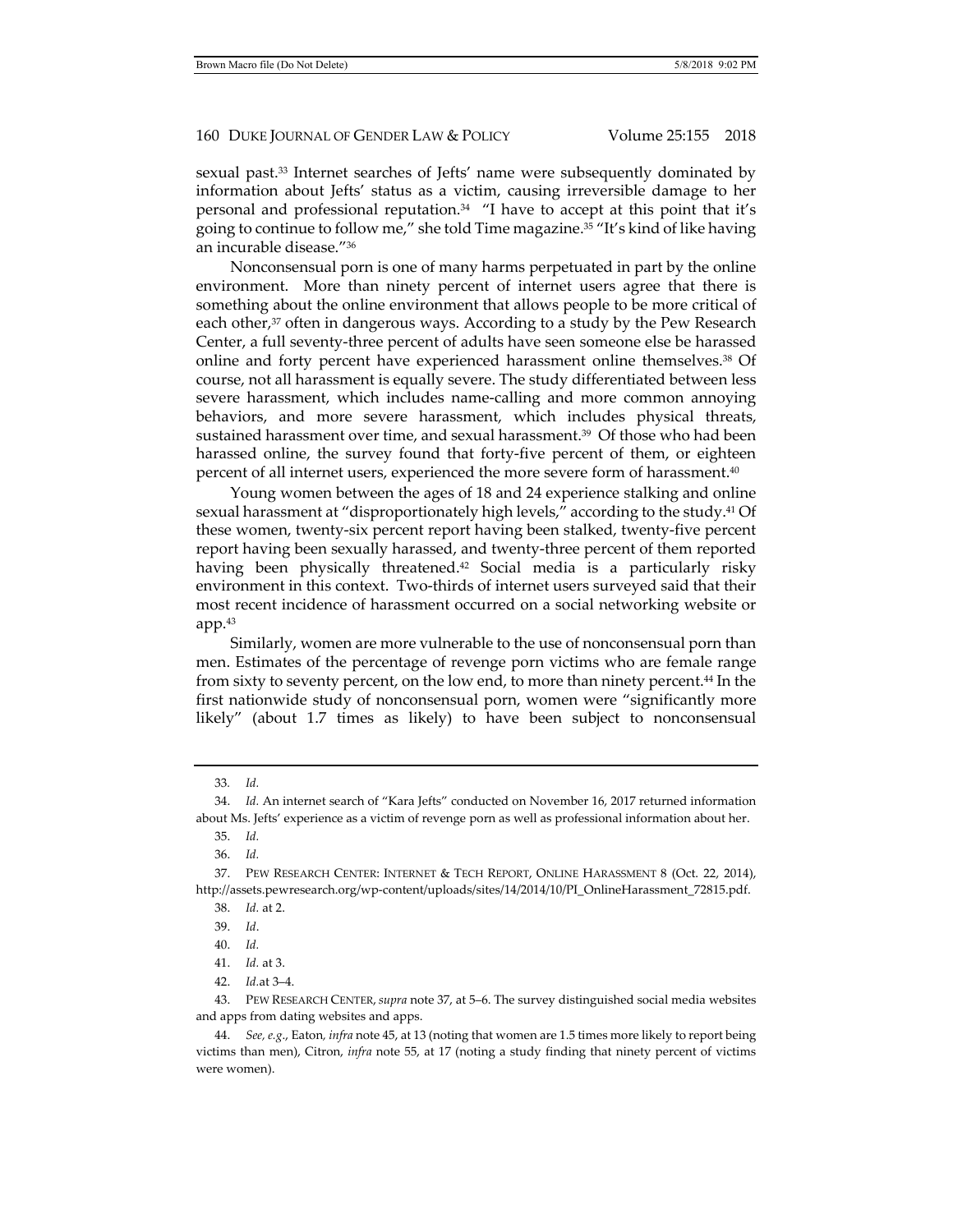distribution of their naked images or threatened with such distribution than men.45 Nearly sixteen percent of all women participating in the study reported having been victimized or threatened, compared with just over nine percent of men.46 Women were even more likely than men to experience threats of nonconsensual porn distribution than men, with 6.6% of women reporting threats compared with only 2.6% of men. $47$ 

While attracting scholarly attention, nonconsensual porn is also subject to the subtle marginalization of crimes with predominantly female victims. "The trivialization of women's harms is not new," writes Apeksha Vora in an article examining what she describes as the trivializing languages judges use to describe the harm in revenge porn opinions.48 "[S]ociety often discounts harms that disproportionately affect women, as is seen most clearly in the historical treatment of rape, domestic violence, and sexual harassment in the workplace."49 Given the popular misconception that there is a right to be anonymous on the internet, the concerns of nonconsensual porn victims may suffer even more in comparison.

In addition to the psychological, economic, and professional damages individual victims suffer, nonconsensual porn also hurts society. When the victims are people who already feel marginalized by social discourse, being harassed online makes them even less likely to participate in online dialogues. At least one study suggests that women, people of color, lesbians, gays and bisexuals already are more likely to censor themselves online than heterosexual white men because they have a greater fear of consequent online harassment.50 As a result, social discourse overall becomes less diverse and skews in favor of those who feel more powerful and privileged. This is a serious loss, although the impact is difficult to quantify. Limiting the scope of people who feel able to participate fully in social discourse risks creating a segment of the population that is "chronically dogged by a spoiled social identity, and a much larger class of people who know that they could be subjected to such treatment without hope of redress."51 This outcome would run "directly afoul of the ideal of a regime that allows for confidence, empowerment, and agency in the forum of public debate."52 The consequences of nonconsensual porn, therefore, are dangerous for a free and open society as a whole.

 <sup>45.</sup> ASIA A. EATON ET AL., CYBER CIVIL RIGHTS INITIATIVE, 2017 NATIONWIDE ONLINE STUDY OF NONCONSENSUAL PORN VICTIMIZATION AND PERPETRATION 12 (2017), https://www.cybercivilrights. org/wp-content/uploads/2017/06/CCRI-2017-Research-Report.pdf.

 <sup>46.</sup> *Id.*

 <sup>47.</sup> *Id.* at 14.

 <sup>48.</sup> Vora, *supra* note 24, at 248.

 <sup>49.</sup> *Id.*

 <sup>50.</sup> AMANDA LENHART ET AL., DATA & SOC'Y RESEARCH INST.ONLINE HARASSMENT, DIGITAL ABUSE AND CYBERSTALKING IN AMERICA 53 (Nov. 21, 2016).

 <sup>51.</sup> Andrew Koppelman, *Revenge Pornography and First Amendment Exceptions*, 65 EMORY L.J. 661, 663 (2016).

 <sup>52.</sup> Ashton Cooke, Note, *The Right to Post: How North Carolina's Revenge Porn Statute Can Escape Running Afoul of the First Amendment Post-*Bishop, 15 FIRST AMEND. L. REV. 472, 484 (2017).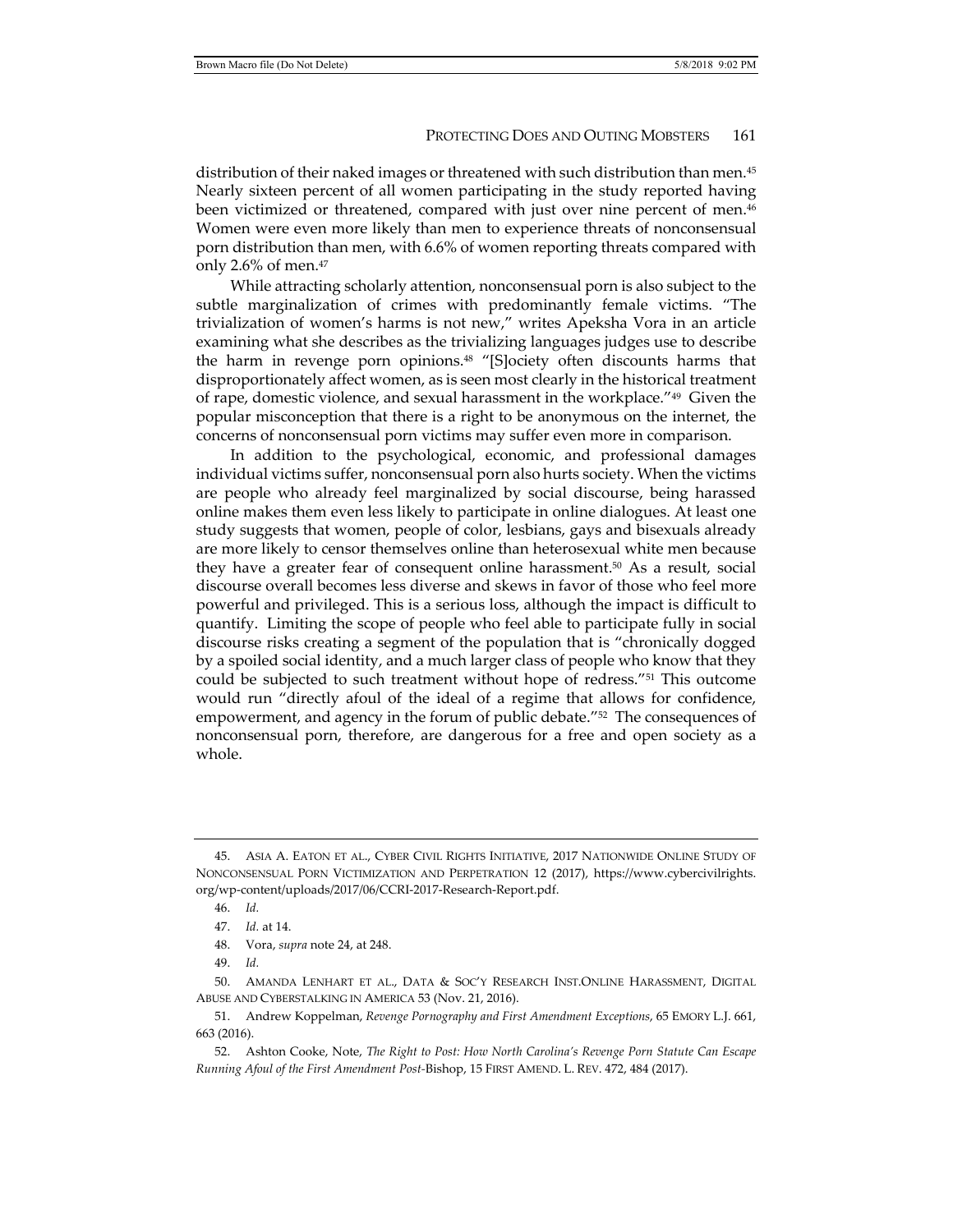# B. Revenge Porn Causes Extensive and Often Irremediable Damages

The harm inflicted by the viral spread of nonconsensual porn may include psychological, economic and reputational damages that are qualitatively different from traditional tort damages, particularly in their permanence. These damages may surprise legal scholars unfamiliar with the unique dynamics of nonconsensual porn. In fact, the intractability of harm caused by nonconsensual porn would be all but unrecognizable to tort law commentators in the midtwentieth century. Now, approximately seventy-five percent of all Americans use the internet.53 As more social and economic aspects of our lives move online, the potential damage caused by these kinds of online comments and postings becomes more extreme and inescapable.

Nonconsensual porn in particular can cause damage that is severe, pervasive, and often nearly impossible to remedy completely. Victims are "frequently threatened with sexual assault, stalked, harassed, fired from jobs, and forced to change schools."54 False comments, doctored images, and images distributed without consent can make victims feel powerless and depressed. Some receive death threats. Others are forced to relocate.55

In one example, a victim who wanted to remain anonymous reported that she began to suffer the effects of nonconsensual porn posted by her ex-husband, whom she divorced in 2009.<sup>56</sup> Three years later, she was working for a Fortune 500 company when she started receiving hundreds of text messages and friend requests from people she did not know.57 She alleges that her ex-husband posted an intimate photo he took of her on their wedding night on a public forum together with pictures of her daughter, her workplace, and her email address.<sup>58</sup> Men began to call her on her company's customer service line, trying to extort money and threatening her family.59 She spent \$7,500 in an effort to remove the pictures, but they were continually reposted on different websites.60 The FBI were unable to help her effectively until her state passed a nonconsensual porn law in 2015, under which her ex-husband was arrested, pleaded guilty, and was sentenced to prison time.<sup>61</sup> Despite his conviction, she still received harassing messages from strangers on Facebook.<sup>62</sup>

Negative online comments and images can have devastating professional consequences. This is increasingly so, given that employers regularly conduct

62. *Id.*

 <sup>53.</sup> *Internet Users (per 100 People)*, UNDATA, http://data.un.org/Data.aspx?d=WDI&f=Indicator\_ Code%3aIT.NET.USER.P2%3bCountry\_Code%3aUSA&c=2,4,5&s=Country\_Name:asc,Year:desc&v=1 (last visited Feb. 10, 2018).

 <sup>54.</sup> Franks, *supra* note 22, at 2.

 <sup>55.</sup> DANIELLE KEATS CITRON, HATE CRIMES IN CYBERSPACE 6-7 (2014) [hereinafter CITRON, HATE].

 <sup>56.</sup> Kaitlin Rust, *"Revenge Porn" Victim Speaks Out After Ex-husband Is Convicted*, KPLC (Dec. 11, 2017), http://www.kplctv.com/story/37042582/revenge-porn-victim-speaks-out-after-ex-husband-isconvicted.

 <sup>57.</sup> *Id.*

 <sup>58.</sup> *Id.*

 <sup>59.</sup> *Id.*

 <sup>60.</sup> Rust, *supra* note 56.

 <sup>61.</sup> *Id.*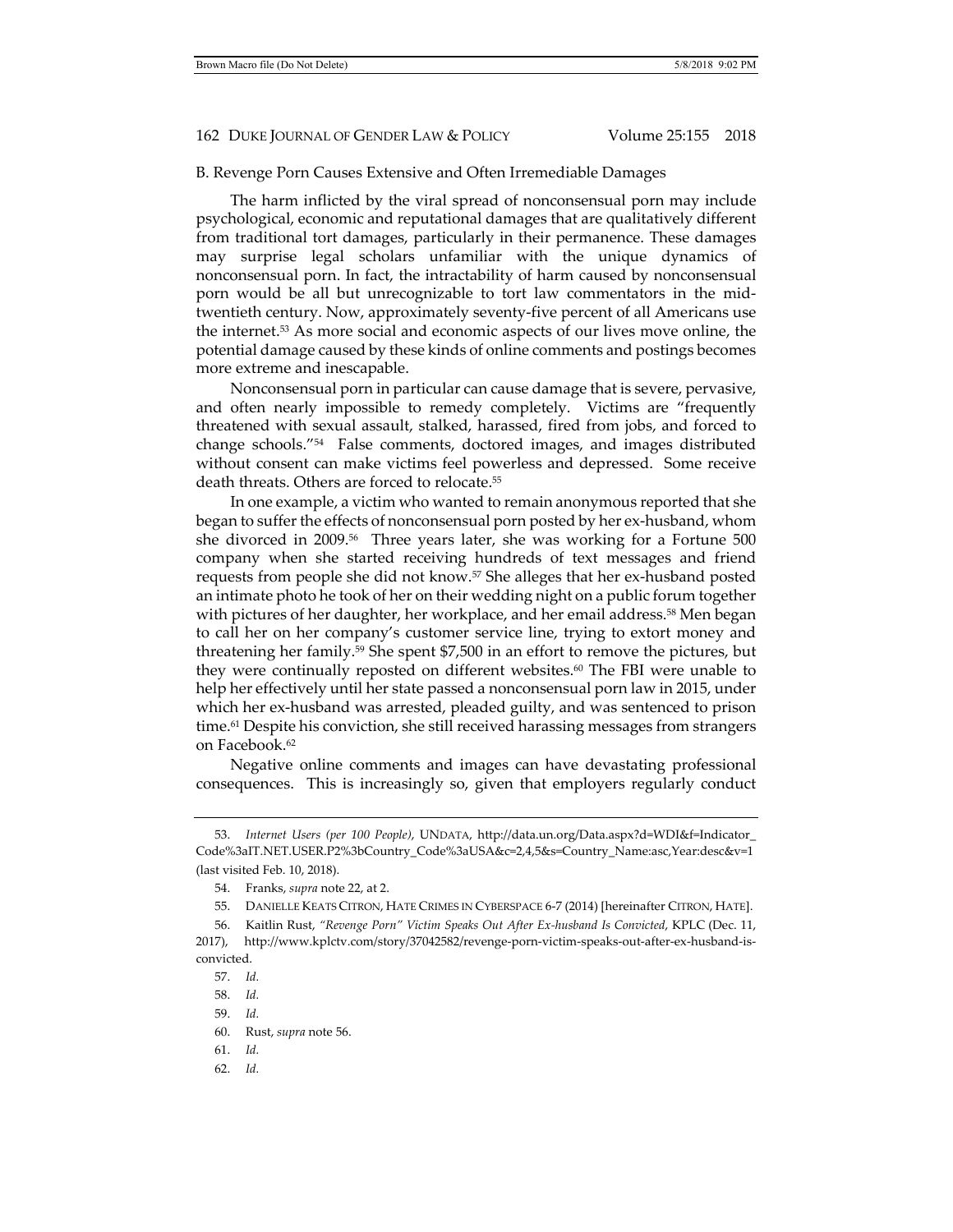online searches and social media audits before extending interview and job offers.63 Revenge porn victims report losing their jobs when their employers see the images posted and losing job opportunities when potential employers see these images. In complaints to the FTC, victims alleged that their employers received phone calls alerting them to where the victims' photographs were posted online.64 Other victims despaired that the nonconsensual porn images were the first results that came up in Google searches of their names.<sup>65</sup>

The reputational damage caused by online speech can have serious consequences beyond the professional realm. According to a 2014 study, one-third of victims of the more severe forms of online harassment believe that their reputation has been damaged as a result of that harassment.<sup>66</sup>

#### C. Victims Cannot Fix, Forget or Fight Online Harassment

Nonconsensual porn victims have limited resources outside of the legal system. In the United States, there is no statutory "right to forget" as there is in many European countries.<sup>67</sup> Some victims seek help from advocacy organizations such as the Cyber Civil Rights Initiative, which receives between twenty and thirty such requests every month.<sup>68</sup> In general, victims have three options: fix it, forget it, or fight it. As described below, none of these is truly satisfactory, but there are ways to make at least one of them more effective.

A nonconsensual porn victim's first option is to try to fix the problem, primarily by removing the offending images and information from the internet. Reputation management companies offer to help, for a fee, by using search engine optimization that pushes positive content about a person to the top of a search result and therefore makes it less likely that negative results will come up quickly. One such company, Reputation Defender, offers packages that range in price between \$3,000 and \$25,000 for the basic service level. $69$ 

Reputation management companies have reputation problems of their own, however. Some victims of nonconsensual porn will hesitate to use them in light of a widely publicized scheme involving a firm called Change My Reputation.<sup>70</sup> This firm was run by Kevin Bollaert, who simultaneously operated a revenge porn site called UGotPosted.com.71 When victims complained about their images on

 <sup>63.</sup> CITRON, HATE, supra note 5, at 7-9.

 <sup>64.</sup> Complaint for Permanent Injunction and Other Equitable Relief at 15, Fed. Trade Comm'n v. EMP Media, Inc., No. 2:18-cv-00035 (D. Nev. Jan. 9, 2018) https://www.ftc.gov/system/files/documents/ cases/1623052\_myex\_complaint\_1-9-18.pdf.

 <sup>65.</sup> *Id.*

 <sup>66.</sup> PEW RESEARCH CENTER, *supra* note 7, at 7.

 <sup>67.</sup> Jeff John Roberts, *The Right To Be Forgotten From Google? Forget It, Says U.S. Crowd*, FORTUNE: TECH (Mar. 12, 2015), http://fortune.com/2015/03/12/the-right-to-be-forgotten-from-google-forget-itsays-u-s-crowd/.

 <sup>68.</sup> Franks, *supra* note 22, at 2.

<sup>69</sup>*. Personal Online Reputation Management*, REPUTATION DEFENDER, https://www.reputation defender.com/reputation (last visited Feb. 10, 2018).

 <sup>70.</sup> Danielle Keats Citron & Mary Anne Franks, *Criminalizing Revenge Porn*, 49 WAKE FOREST L. REV. 345, 368–69 (2014).

 <sup>71.</sup> *Id.* at 368.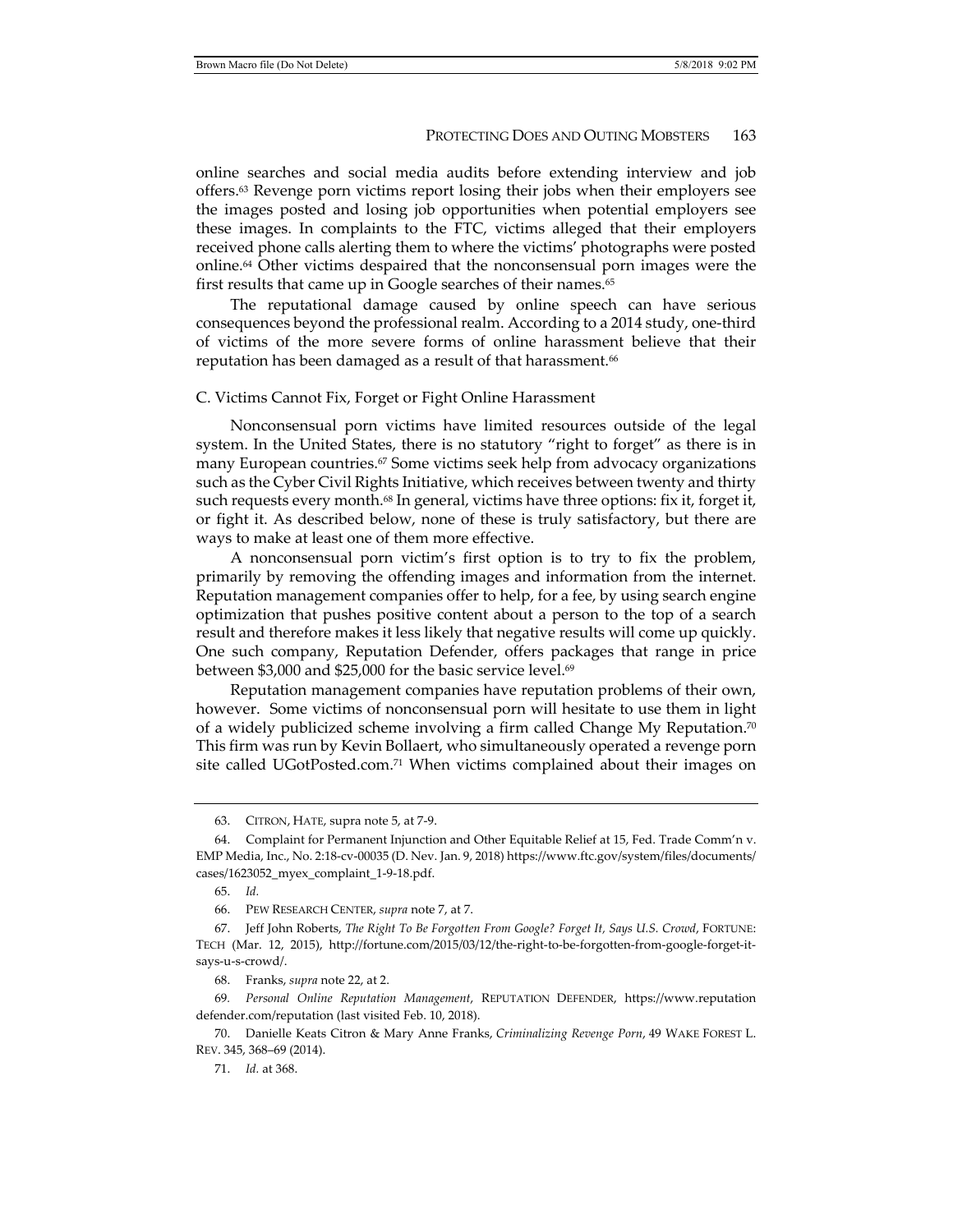UGotPosted, Bollaert directed them to Change My Reputation, which then charged the victims between \$250 and \$350 to remove their images.72 Bollaert and his colleague were later ordered to pay one victim \$385,000 in compensatory and punitive damages.73 In another more recent example, the FTC investigated a website called MyEx.com, which solicited pictures, videos and personal information of victims and urged visitors to "Submit Pics and Stories of Your Ex."74 The site then allegedly charged several victims between \$500 and \$2,800 to remove their images and information.75

A second option is for nonconsensual porn victims to try to forget what has been done to them and avoid the images altogether. Revenge porn, however, is usually inescapable. It is not practical for a victim to simply stay off social media because of its ubiquity in modern life. The mob mentality of nonconsensual porn promoters makes it likely that offending images will spread rather than evaporating. The popularity of websites dedicated to revenge porn, such as UGotPosted and MyEx, contributes to this phenomenon. Even if it were feasible for victims to stay offline, the larger consequence may be the departure of primarily young females and other members of marginalized groups from the realm of online discussions, an outcome which is neither socially desirable nor particularly just.76

A third option is for victims to fight back. Given our legal system's preference for open fora, one traditional response to the notion that hate speech can cause harm has been to observe that more speech can counter it.<sup>77</sup> As Justice Louis Brandeis wrote in a 1927 case concerning the extent to which certain speech posed a threat to society, "the remedy to be applied is more speech, not enforced silence."78 But this is not feasible in the context of revenge porn. Revenge porn victims cannot meet their harassers with equal and opposite force. A woman whose naked image has been disseminated across the internet faces social, economic, and professional repercussions that may last for years. A girl who faces online harassment usually cannot fight back with equal and opposing harassment, even if we would want her to as a matter of social policy, especially if she has no idea who harassed her in the first place. More speech does not help a woman whose home address has been disclosed, or one whose children's names and schools have been broadcast alongside private images of her. The victims' inability to counter their harassment with more speech is especially great when their harassers' identity is unknown.

75. *Id.*

 <sup>72. &#</sup>x27;*Revenge Porn' Site Ordered to Pay Ohio Woman \$385,000*, NBC NEWS (Mar. 19, 2014 9:42 PM), http://www.nbcnews.com/news/us-news/revenge-porn-site-ordered-pay-ohio-woman-385-000 n57276.

 <sup>73.</sup> *Id*.

 <sup>74.</sup> *FTC and Nevada Seek to Halt Revenge Porn Site*, FED. TRADE COMM'N (Jan. 9, 2018), https://www.ftc.gov/news-events/press-releases/2018/01/ftc-nevada-seek-halt-revenge-porn-site.

 <sup>76.</sup> Alice Marwick, *A New Study Suggests Online Harassment is Pressuring Women and Minorities to Self-Censor*, QUARTZ (Nov. 24, 2016), https://qz.com/844319/a-new-study-suggests-online-harassmentis-pressuring-women-and-minorities-to-self-censor/.

 <sup>77.</sup> *See, e.g.,* Franklyn Haiman, *The Remedy Is More Speech*, AMERICAN PROSPECT (Summer 1991), http://prospect.org/article/remedy-more-speech.

 <sup>78.</sup> Whitney v. California, 274 U.S. 357, 377 (1927) (Brandeis, J., concurring).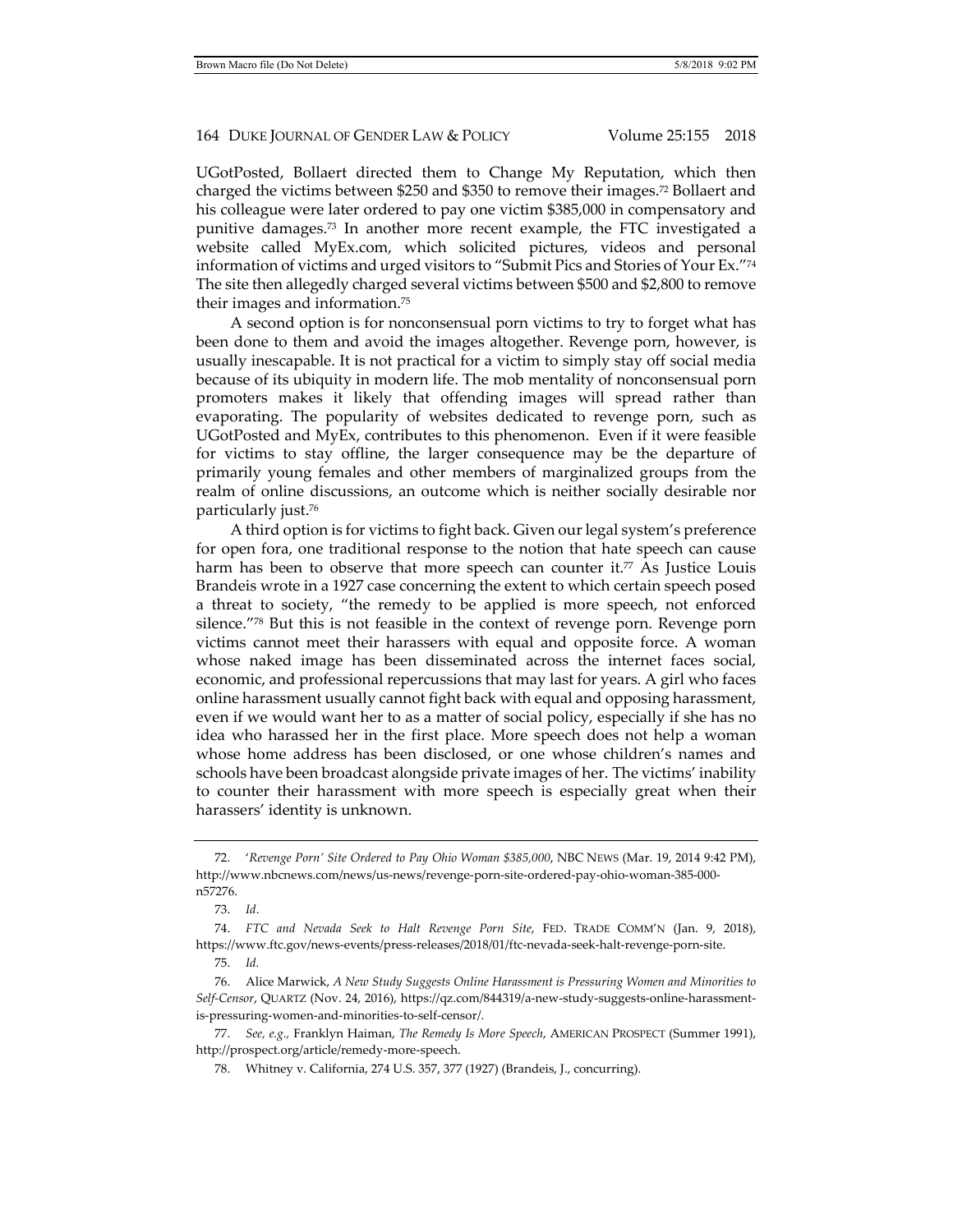The unique nature of nonconsensual porn's viral spread, permanence, and harm requires a unique legislative and procedural approach. At a minimum, it is necessary for scholars and legislators to reconsider whether our traditional assumptions about anonymity should be challenged in this context. Civil plaintiffs and criminal complainants are required or strongly encouraged to disclose their identities, while people accused of civil violations or criminal acts enjoy more anonymity and protection from unmasking. It may be sensible to moderate both of those presumptions in the context of nonconsensual porn.

# II. NONCONSENSUAL PORN VICTIMS NEED GREATER PRIVACY FOR FULL ACCESS TO **IUSTICE**

Anonymity affects nonconsensual porn victims and perpetrators in opposite ways. Anonymity is, to some extent, a right protected by the First Amendment. The Supreme Court has recognized the right to speak anonymously as part of the right of free speech.79 Anonymity in judicial proceedings, however, is subject to a complex and variable set of rules, as described below. In the context of remedying nonconsensual porn harms, this article is primarily concerned with two kinds of anonymity issues: suing pseudonymously, also known as suing as "Plaintiff Doe," and uncovering the identity of an anonymous defendant. There is no uniform federal standard for suing under a pseudonym, nor is there a uniform federal standard for unmasking an anonymous source of alleged nonconsensual porn. The complexity of rules surrounding each aspect of nonconsensual porn litigation exacerbates the difficulty of bringing alleged nonconsensual porn tortfeasors and criminals to justice.

Effectively limiting nonconsensual porn requires consideration of two changes. The first is to make it safer for victims who fear retaliation to use both the civil and criminal channels of the legal system by allowing them to proceed without disclosing their true identity. The second is to make it easier to identify anonymous perpetrators of nonconsensual porn, a remedy that may require the participation of ICPs. The first of these suggestions is explored here in Section II, and the second follows in Section III.

# A. Nonconsensual Porn Victims Face Significant Difficulties in Securing Legal Rights

In the context of nonconsensual porn, anonymity works for the accused and against the accuser. Current standards make it all but impossible for a victim of anonymous online harassment to take a legal stand against harassers that she cannot identify. Anonymity online offers a cloak of protection for nonconsensual porn perpetrators because there is relatively little risk that their identity will be disclosed and that they will therefore be subject to criminal or civil liability.

 <sup>79.</sup> *See, e.g.,* Watchtower Bible & Tract Soc'y of N.Y., Inc. v. Vill. Of Stratton, 536 U.S. 150, 166–67 (2002) (finding that a law requiring a permit to distribute pamphlets door-to-door was unconstitutional because it infringed on the speaker's First Amendment rights); McIntyre v. Ohio Elections Comm'n, 514 U.S. 334, 341–42 (1995) ("[T]he anonymity of an author is not ordinarily a sufficient reason to exclude her work product from the protections of the First Amendment.").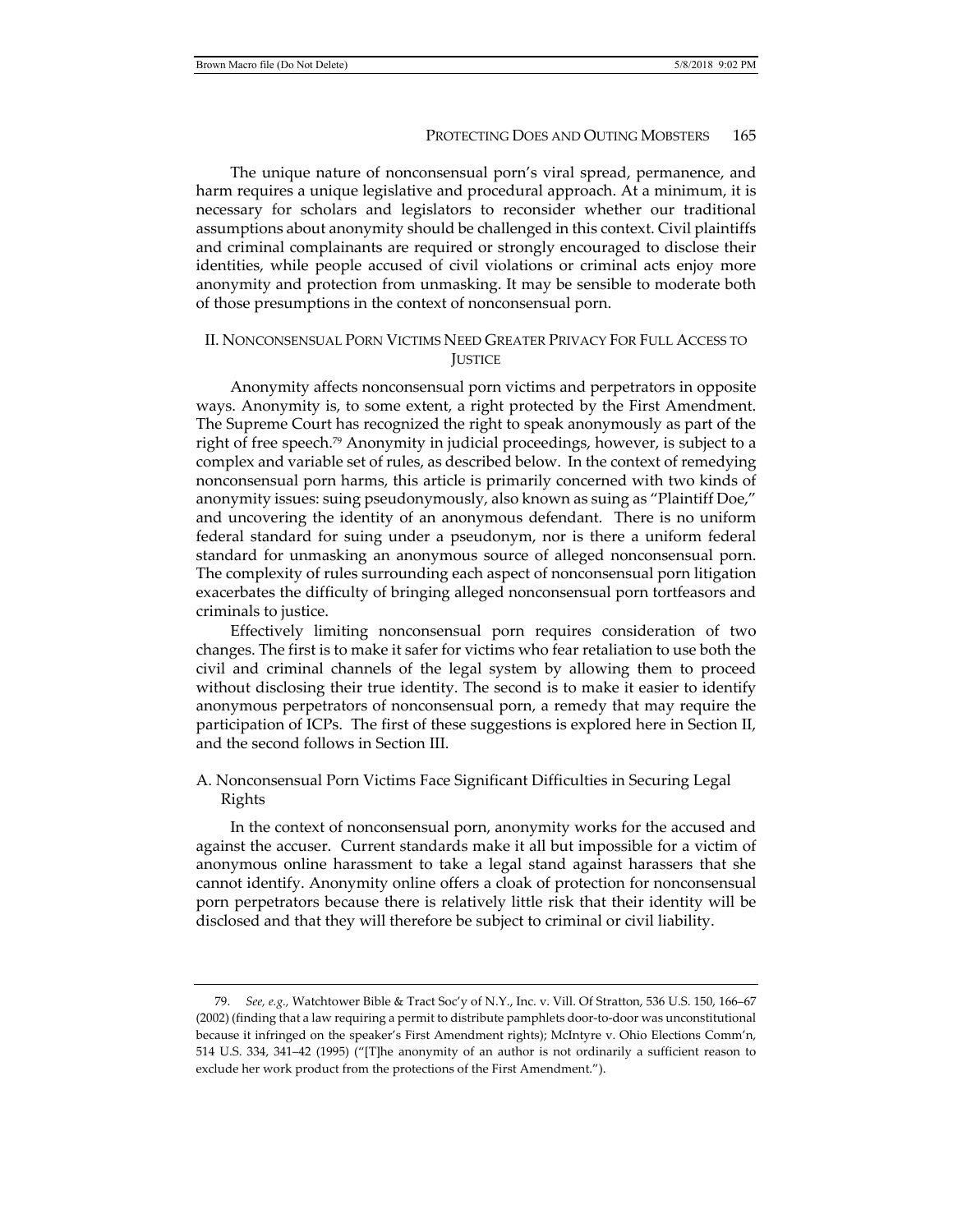No such protection is available to victims of nonconsensual porn in most cases. A limiting factor in curbing nonconsensual porn is the reluctance of victims to come forward, often because they fear further retaliation. This fear is reasonable, given the mob mentality encouraged by many of the websites dedicated to revenge porn, and the increasingly common practice of competing to see who can hound victims most effectively.80

One measure that might pave the way for more legal challenges to online harassment would be to relax the requirements for filing a lawsuit pseudonymously. Being able to remain anonymous might make it easier for victims of severe online harassment to sue their attackers. Online harassment victims may hesitate to sue their attackers in part because they do not want to suffer from the increased attention, and potentially increased harassment, that comes with filing a lawsuit. Many victims of nonconsensual porn are too ashamed to come forward, or reluctant to admit that sexually explicit photos were taken of them under any circumstances, even though the practice of sending nude pictures is increasingly common, especially among young women.<sup>81</sup> According to one survey, thirty-seven percent of teenage girls say that they have sent nude or seminude photos by text, email or IM, while fifty-six percent of women age 20-26 say that they have done so.<sup>82</sup>

A key limitation of these theories is the understandable hesitation of nonconsensual porn victims to expose themselves to the mob exacerbation and doxxing that usually accompany publicized examples of nonconsensual porn. As discussed below, the standards for pleading under a pseudonym in civil cases vary widely and often impose dauntingly high burdens of proof for the applicant in comparison with named plaintiffs. Although most states have enacted nonconsensual porn-specific laws within the last several years, few of them provide the kinds of anonymous pleading provisions that would make it easier for nonconsensual porn victims either to file civil lawsuits on their own or to become victim-witnesses in criminal prosecutions under those laws.

### B. Putative Doe Plaintiffs Face Variable Pleading Standards

Nonconsensual porn victims have been able to use various traditional legal claims to address this nontraditional harm, at least in theory. Scholars have suggested the expanded use of largely tort-based remedies, including claims for invasion of privacy, as well as copyright infringement.83 While the First Amendment protects against government regulation of some speech, not all speech is protected to the same extent. Unlawful surveillance, cyber-stalking, child pornography (if the subject is under 18) and hacking (if the images were taken using the subject's phone or computer without consent) all may be potential bases of liability in cases like these.84 The definitions of cyber-harassment and

 <sup>80.</sup> Vora, *supra* note 24, at 230–31.

 <sup>81.</sup> *Sexting Statistics*, STATISTIC BRAIN, http://www.statisticbrain.com/sexting-statistics/ (last visited Jan. 16, 2018).

<sup>82</sup>*. Id.*

 <sup>83.</sup> *See* Scott D. Camassar, *Cyberbullying and the Law: An Overview of Civil Remedies*, 22 ALB. L.J. SCI. & TECH. 567 (2012).

 <sup>84.</sup> *Related Laws*, CYBER CIVIL RIGHTS INITIATIVE, https://www.cybercivilrights.org/related-laws/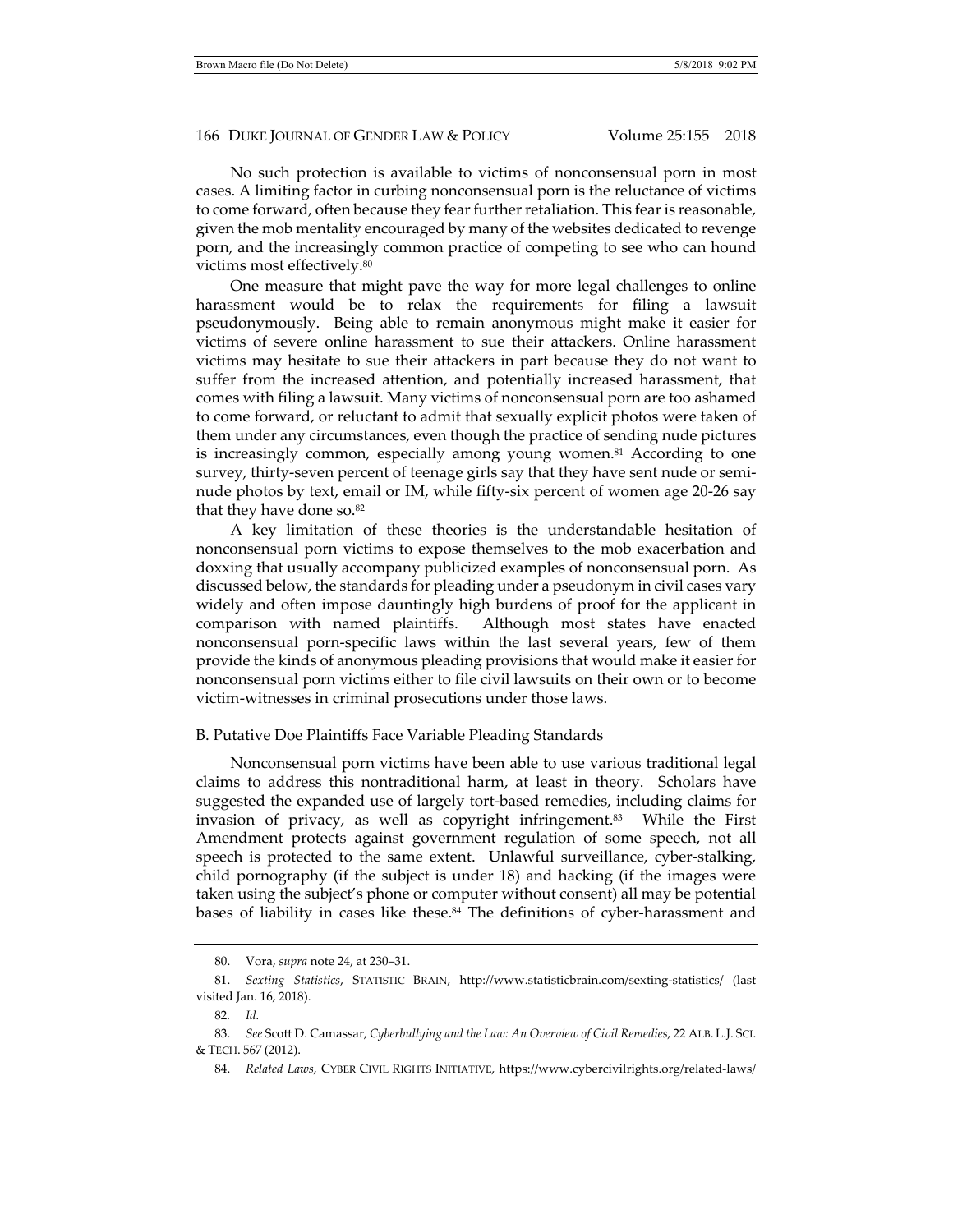cyber-stalking vary from state to state, however, as do the accompanying standards for determining the accused's intent.85

Another legal basis for combating nonconsensual porn may be an increase in the penalties associated with civil rights violations or hate speech in certain cases. These enhanced penalties could attach to speech that (1) causes or is likely to cause certain kinds of harm, or (2) targets religious and/or sexual identity. In a 2014 book, Danielle Citron argued that because online harassment targets women and minorities disproportionately and limits their freedom of self-expression, employment prospects and personal safety, it should be treated as a civil rights violation.<sup>86</sup> Her idea of scaling penalties up based on the targets of the speech, in addition to the contents of the speech, is sensible. Such a legislative revision would take into account the realities of online harassment's effects on people who have historically suffered from hatred, bigotry and misogyny. The amplification effects of nonconsensual porn, which give harassers vastly more firepower as well as mobs of co-harassers, suggest that it is fair to increase penalties where the speech is directed at historically disempowered people.

These theoretical bases of liability may provide little relief in practice, however, if the victims cannot identify their attacker and if the victims feel unsafe themselves in asserting their claims. It is not easy to file a civil lawsuit asserting claims under any of these theories without disclosing the plaintiff's identity. The Federal Rules of Civil Procedure do not allow it presumptively; Rule 10(a) requires disclosure of the plaintiff's identity.<sup>87</sup> Many states have laws of procedure that mirror Rule 10(a).88 A tradition in favor of open judicial proceedings, and therefore implicitly opposed to anonymous pleading, dates back to 15<sup>th</sup> century England.<sup>89</sup>

Filing a lawsuit under a false name requires judicial approval, and cannot be done as of right.90 Every federal court requires judicial consent after consideration of several factors.91 There is no uniform standard across circuits, however, and the standards for such consent vary considerably.

There is a strong judicial presumption that parties will use their real names in litigation, as required by Rule 10(a). One reason offered for this presumption is the idea that disclosing litigants' identities "furthers the public interest in knowing the facts surrounding judicial proceedings."92 As another scholar put it, the right to proceed anonymously is disfavored because of the "shield and veil it creates

90. Nat'l Ass'n of Waterfront Employers v. Chao, 587 F. Supp. 2d 90, 99 (D.D.C. 2008).

<sup>(</sup>last visited Jan. 16, 2018).

 <sup>85.</sup> *Online Harassment & Cyberstalking*, PRIVACY RIGHTS CLEARINGHOUSE, https://www.privacy rights.org/consumer-guides/online-harassment-cyberstalking (last visted Mar. 27, 2018)..

 <sup>86.</sup> CITRON, HATE, *supra* note 55.

 <sup>87.</sup> FED. R. CIV. P. 10(a) (requiring that all parties to a civil action be named in the complaint).

 <sup>88.</sup> *See, e.g.,* ALASKA R. CIV. P. 10(a); ARK. R. CIV. P. 10(a); OHIO R. CIV. P. 10(a); S.C. R. CIV. P. 10(a).

 <sup>89.</sup> David C. Scileppi, Note, *Anonymous Corporate Defamation Plaintiffs: Trampling the First Amendment or Protecting the Rights of Litigants?*, 54 FLA. L. REV. 333, 337–38 (2002).

 <sup>91.</sup> The legal standards are discussed in Section 0 *infra*.

 <sup>92.</sup> *See, e.g., Nat'l Ass'n of Waterfront Employers*, 587 F. Supp. 2d at 99*; see also* Doe v. Vill. of Deerfield, 819 F.3d 372, 376–77 (7th Cir. 2016) (stating that the public has a right to know the names of litigants who take up time, space, and money in the court system that the public is paying for).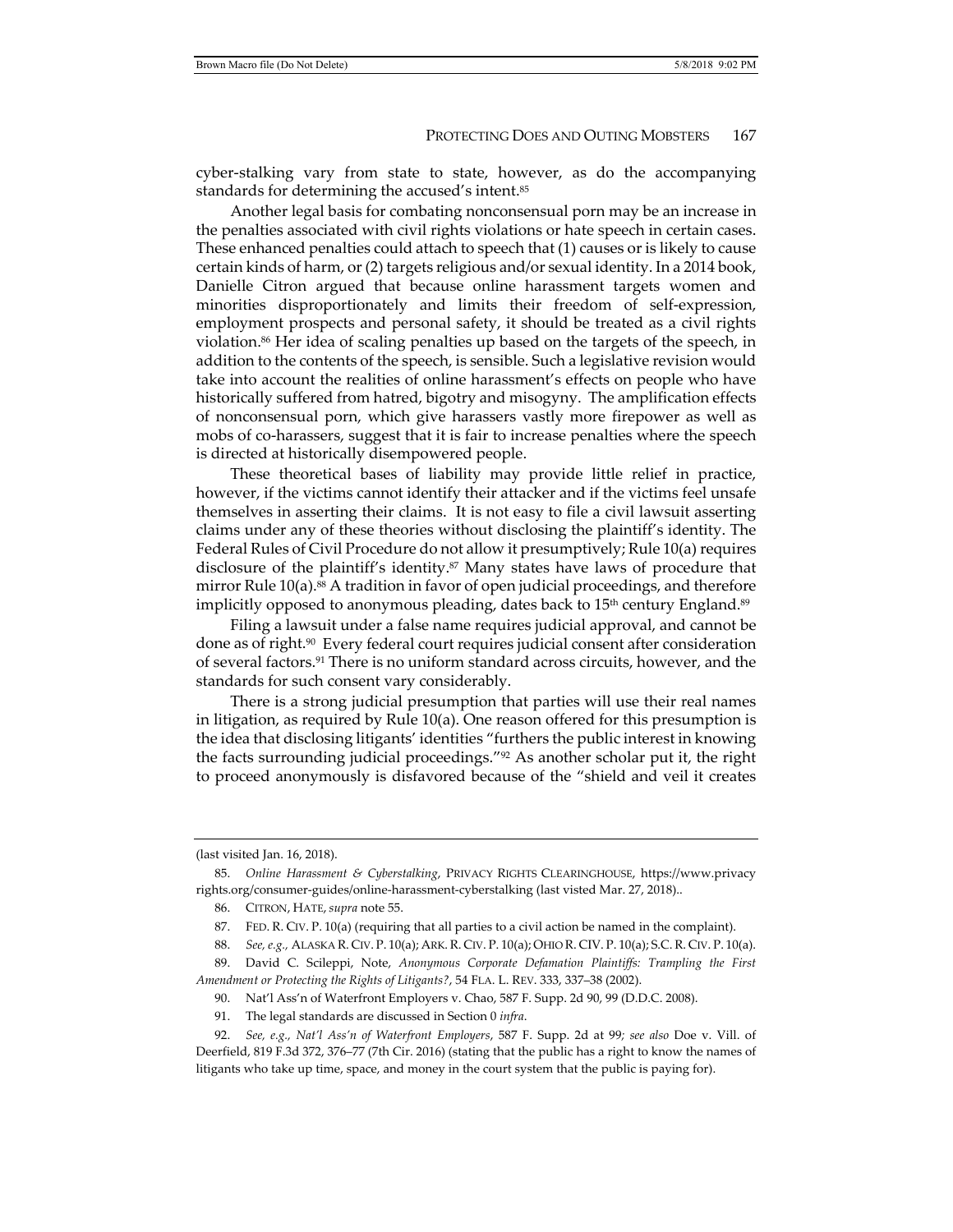between the court and the public."93 Some courts justify the requirements of Rule 10(a) by reference to the public's interest in open trials because it requires plaintiffs to "name all the parties."<sup>94</sup> While the Supreme Court has acknowledged that there are circumstances in which the general interest in judicial openness is outweighed by other interests, it has noted that those instances are rare.95

In response, however, some scholars have pointed out that the public interest in open trials is not undermined by allowing plaintiffs to proceed under a pseudonym. As Professor Kessler observed, "[i]t is the rare case today in which the public cannot realize the full benefits of an open trial without knowing the plaintiff's name" because salient elements of the plaintiff's identity are widely available through electronic databases.96 Professor Edwards has also suggested that pseudonymous proceedings actually may make trials fairer because it is less likely in those cases that the jurors will be able to search the internet for, and be influenced by, information that is not presented at trial.<sup>97</sup>

In certain types of cases, however, more leeway is granted to plaintiffs who want to proceed anonymously.98 Courts usually grant requests to proceed anonymously to victims in cases involving sexual assault.<sup>99</sup> Anonymity is also often granted in cases involving minors.100

Carol M. Rice, *Meet John Doe: It Is Time for Federal Civil Procedure to Recognize John Doe Parties, 57* U. PITT. L. REV. 883, 915 (1996).

 95. *See* Globe Newspaper Co. v. Superior Ct. for Norfolk Cty., 457 U.S. 596, 606 (1982) (stating that the circumstances under which proceedings in a criminal trial should not be shared with the public are limited).

 96. Jayne Kessler, *Privacy, Plaintiff, and Pseudonyms: The Anonymous Doe Plaintiff in the Information Age*, 53 KANSAS L. REV. 195, 218 (2004).

97. Edwards, *supra* note 7, at 445.

 98. *See* Doe v. Blue Cross & Blue Shield United of Wis., 112 F.3d 869, 872 (7th Cir. 1997) (giving examples of types of cases, such as those that require privacy protections for rape victims and other vulnerable parties, that warrant a party to a litigation to proceed anonymously); Doe v. City of Chicago, 360 F.3d 667, 669 (7th Cir. 2004) (adding that a party's fear of retaliation as a response for instituting a litigation can be a compelling reason for the court to allow the party to proceed anonymously).

 99. *See, e.g.*, Roe v. Borup, 500 F. Supp. 127, 130 (E.D. Wis. 1980) (allowing anonymity in a case involving false claims of child sexual abuse to curb plaintiff's future psychological harm); Doe v. Howe, 607 S.E.2d 354, 357 (S.C. Ct. App. 2004) (allowing plaintiff who was sexually abused by a school employee to use a pseudonym).

 100. *See, e.g.*, Doe v. Stegall, 653 F.2d 180, 186 (5th Cir. 1981) (allowing anonymity for plaintiffs who challenged constitutionality of prayer and bible readings in a public school because of real threatened violence and retaliation against their children); *see also* Lisa M. Jones et al., *Protecting* 

 <sup>93.</sup> Chloe Booth, *Good Things Don't Come to Those Forced to Wait: Denial of a Litigant's Request to Proceed Anonymously Can be Appealed Prior to Final Judgment in the Wake of* Doe v. Village of Deerfield, 58 B.C.L. Rev. E. Supp. 205, 211–12 (2017).

 <sup>94.</sup> FED. R. CIV. P. 10(a); *see* Doe v. Del Rio, 241 F.R.D. 154, 156 (S.D.N.Y. 2006) (stating that Rule 10(a) "has constitutional overtones" related to the public interest in open proceedings). But Professor Carol M. Rice disputes whether Rule 10(a) has any direct connection to the policy goals advanced by open judicial proceedings. She argues that Rule 10(a)'s pleading requirements are not designed to preserve open courts or to bar pseudonymous pleading, and contends that "Rule 10(a) simply seeks to distinguish the more formal caption in the complaint from all others, which for economy need not list every party," and that "Rule 10(a) does not necessarily dictate the substance of the name designation."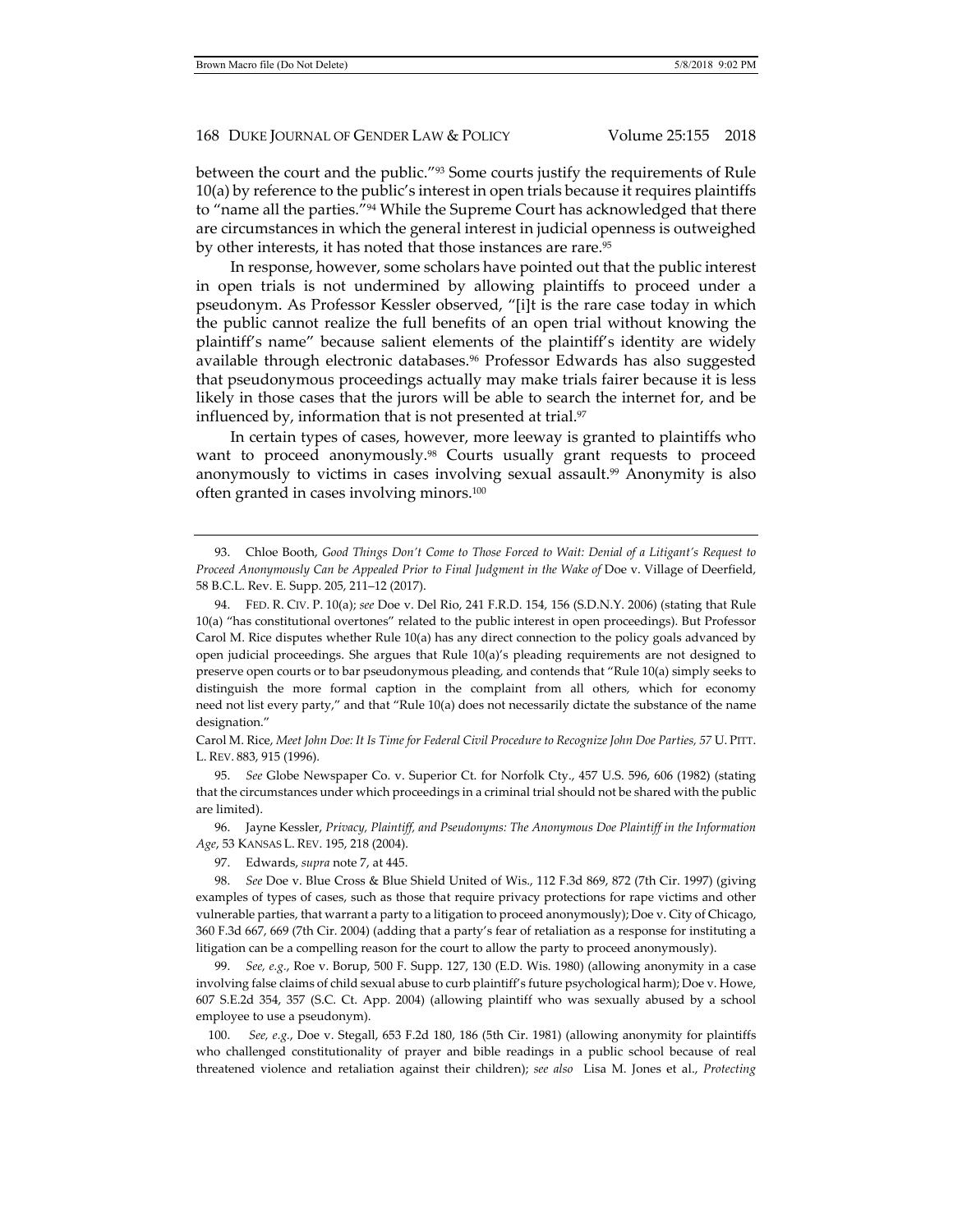Following this presumption, courts generally permit pseudonymous litigation "only in those exceptional cases involving matters of a highly sensitive and personal nature, real danger of physical harm, or where the injury litigated against would be incurred as a result of the disclosure of the plaintiff's identity."101 Using a false name is not allowed "where the plaintiff merely cites personal embarrassment" as the reason for seeking confidentiality.102

Aside from these types of cases, courts usually engage in balancing tests to determine whether to approve a plaintiff's request to file under a false name.103 There is no uniform federal standard as to when this approval should be given. The D.C. Circuit Court follows the five factor test set out in *National Association of Waterfront Employers v. Chao*, which directs courts to consider:104

 $''(1)$  whether the justification asserted by the requesting party is merely to avoid the annoyance and criticism that may attend any litigation or is to preserve privacy in a matter of a sensitive and highly personal nature; (2) whether identification poses a risk of retaliatory physical or mental harm to the requesting party or even more critically, to innocent non-parties; (3) the ages of the persons whose privacy interests are sought to be protected; (4) whether the action is against a governmental or private party; and (5) the risk of unfairness to the opposing party from allowing an action against it to proceed anonymously."105

The factors that provide the most room for debate in this context are the first and second. The first, which asks whether the request is "merely" to avoid annoyance or to "preserve privacy in a matter of a sensitive and highly personal nature," will swing in the plaintiff's favor if the court agrees that the online harassment is, in fact, sensitive and highly personal. It is easy to imagine a judge finding that the nonconsensual spread of nude photographs initially taken with the plaintiff's consent is neither sensitive nor highly personal. Many people still blame the victims of nonconsensual pornography. While rape shield laws protect rape victims from having evidence of prior consensual sex with the defendant used as evidence against them, there are no comparable protections for victims of nonconsensual pornography.

The second factor considers the risk of "retaliatory physical or mental harm" to the plaintiff and to "innocent non-parties." The risk of mental harm likely will be more significant than the risk of physical harm to most victims of online

*Victims' Identities in Press Coverage of Child Victimization*, 11 JOURNALISM 347, 349 (2010) (explaining that enhanced privacy provisions for minors in the judicial system stems from the idea that stigma is especially detrimental to a child's development and impedes the child's ability to move on from bad circumstances in their past).

 <sup>101.</sup> Nat'l Ass'n. of Waterfront Employers v. Chao, 587 F. Supp. 2d 90, 99–100 (D.D.C. 2008) (quotations omitted).*.*

 <sup>102.</sup> *Id.*at 100.

 <sup>103.</sup> *See Stegall*, 653 F.2d at 186 (announcing that there is no "hard and fast formula" in deciding when a party may proceed anonymously but the decision calls for a balancing of the parties' interests); Booth, *supra* note 93, at 213 (explaining that courts routinely balance a number of factors in weighing the parties' interests); *see also* Edwards, *supra* note 7 at 441 (explaining that the procedural methods for proceeding pseudonymously vary by circuit).

 <sup>104.</sup> *Nat'l Ass'n of Waterfront Employers,* 587 F. Supp. 2d at 99*.*

<sup>105</sup>*. Id.*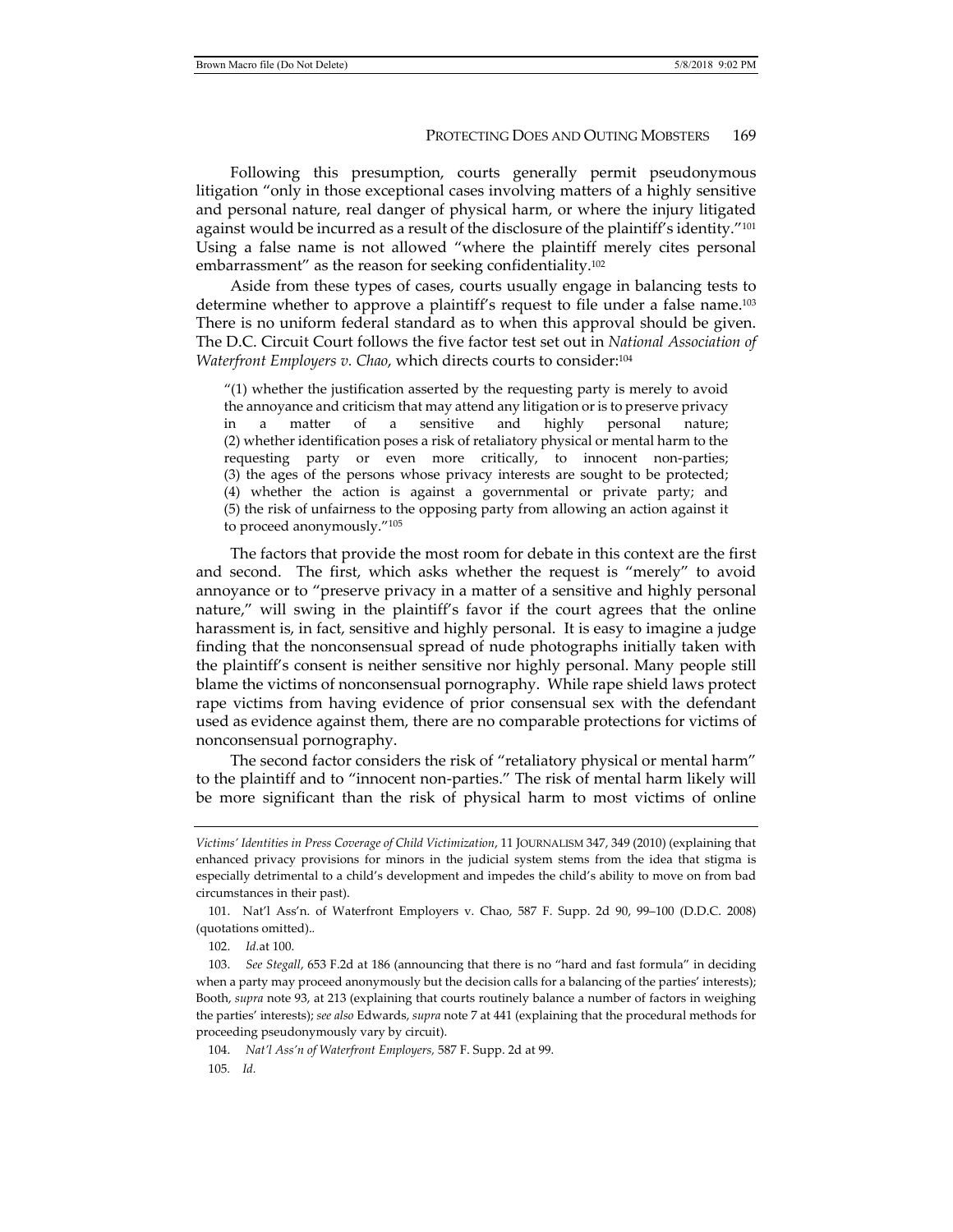harassment. Some victims have experienced physical harm from their online stalkers, however, and a United Nations study has suggested that cyber violence is equivalent to physical violence for women.106 To the extent that the risk of "mental harm" requires expert testimony from a mental health professional, however, that determination only increases the cost and decreases the accessibility of this option for putative plaintiffs.

The third factor, concerning the age of the person whose privacy would be protected, does not limit relief to minors by its terms. It does suggest, however, that the court is more likely to grant relief to younger applicants.

Whether a nonconsensual porn victim would be able to satisfy each of these factors depends on at least two considerations. The first is whether the victim will be able to establish that the request is justified in order to "preserve privacy in a matter of a sensitive and highly personal nature," as the first factor states. The private and personal nature of nonconsensual porn makes it likely that this factor will weigh in favor of the victim.

The second consideration is whether the judge evaluating the request takes a conservative or progressive view of the alleged nonconsensual porn and its accompanying damages. In other words, is the judge more likely to see the nonconsensual disclosure and reposting of sexual images as posing a "risk of retaliatory … mental harm to the requesting party" or as "mere" personal embarrassment? The former would weigh in favor of allowing the pseudonymity, while the latter would weigh against it. There is reason to believe that at least some judges will take a more conservative view. In one recent analysis of judicial language in revenge porn cases, a scholar observed that courts rely on what she calls "trivializing words" to downplay or minimize the kinds of harm that the victims experienced.107 "In these opinions," she notes, "judicial language generally indicates little to no recognition of the harms that the victim experienced or of the impacts of the amplification effects of revenge porn."108

The consequences of denying a putative plaintiff's motion to proceed anonymously can be significant. Without this option, and in the face of the public humiliation, shame and fear of retaliation, such plaintiffs are likely to abandon their claims.109 One scholar has suggested that compelling plaintiffs who alleged sexual crimes to litigate under their real names is a form of re-victimization.110 As the ability to collect personal details about people through internet searches expands, including those people's addresses and employers, the potential backlash against plaintiffs in nonconsensual porn cases may become more severe.

 <sup>106.</sup> Charlotte Alter, *U.N. Says Cyber Violence Is Equivalent to Physical Violence Against Women*, TIME (Sep. 25, 2015) http://time.com/4049106/un-cyber-violence-physical-violence/.

 <sup>107.</sup> Vora, *supra* note 24, at 243.

 <sup>108.</sup> *Id.* at 245.

 <sup>109.</sup> Booth, *supra* note 93, at 218.

 <sup>110.</sup> Andrea A. Curcio, *Rule 412 Laid Bare: A Procedural Rule That Cannot Adequately Protect Sexual Harassment Plaintiffs from Embarrassing Exposure*, 67 U. CIN. L. REV. 125, 155–56 (1998) (explaining that childhood sexual abuse is one of the most personal and private issues and forcing a plaintiff to have this abusive past exposed has the potential to be irreparably damaging).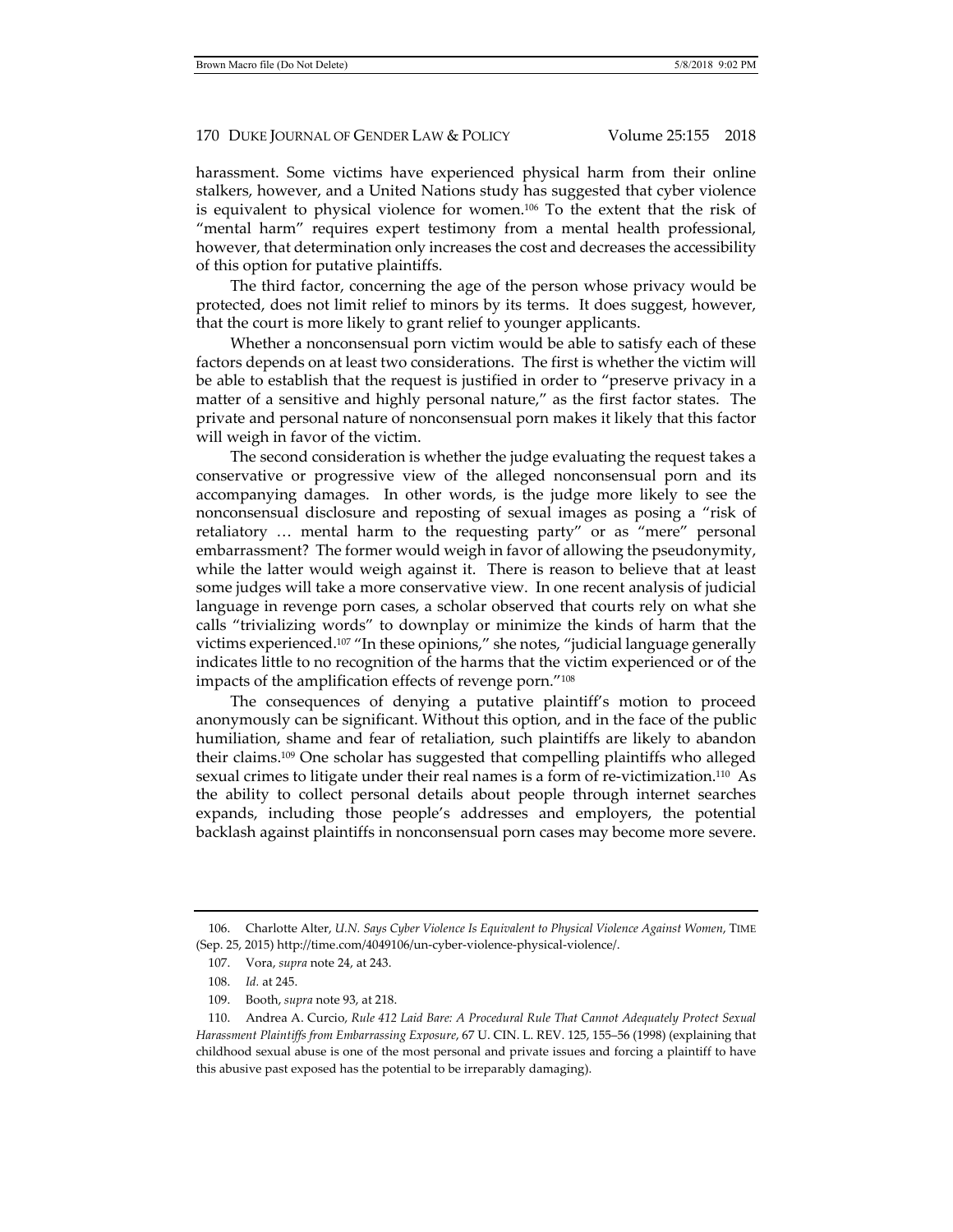C. State Regulation of Nonconsensual Porn Provides Inconsistent Relief and Insufficient Victim Anonymity

The difficulties posed by inconsistent anonymity pleading standards have not been resolved by the recent explosion of new nonconsensual porn regulation at the state and local levels. These new laws prohibiting nonconsensual pornography is a vital component of the legal response to this problem. Without a clear means of unmasking potential defendants, however, these legislative efforts are ineffective in many cases and perhaps in the most severe cases. In addition, these cases can be hard to litigate for procedural reasons. The police may be unfamiliar with the state laws, if any, or may be unsure about how to establish the computer forensics necessary to prosecute the case.111

Perhaps in response to the insufficiency of traditional tort remedies to combat nonconsensual porn, states and some cities have stepped in to create new nonconsensual porn legislation. In November 2017, New York City passed its own nonconsensual porn law, as New York State does not yet have a similar law.112 New York City's law makes the nonconsensual dissemination of intimate images "with the intent to cause economic, physical or substantial emotional harm" a misdemeanor, punishable by a \$1,000 fine and up to one year of jail.113 While celebrating this development, Mary Anne Franks, a leading scholar of nonconsensual porn regulation and co-founder of the Cyber Civil Rights Initiative, noted that the likely effectiveness of the law was limited in three ways.114 First, the intent requirement narrows the scope of the crime to revenge porn, letting people who engage in nonconsensual porn for "profit or entertainment purposes completely off the hook."115 Second, the law contains an exception for disclosures protected by the First Amendment, and it is not clear what that means in this context. Finally, Franks noted that the classification of revenge porn as a misdemeanor limits the extent to which prosecutors will investigate and pursue these cases seriously.116

The rapid expansion of state revenge porn laws, from 3 in 2012 to 38 in 2017, attests to the viral spread of nonconsensual porn and the need for a unique regulatory approach. Until 2012, only three states – New Jersey, Alaska and Texas – had outlawed nonconsensual pornography. Since 2012, however, 35 other states have outlawed this conduct.<sup>117</sup> The distribution of sexually explicit images without the subject's consent therefore is now illegal under the laws of 38 states as well as

- 113. *Id.*
- 114. *Id.*
- 115. *Id.*
- 116. *Id*.

 <sup>111.</sup> Margaret Talbot, *Taking Trolls to Court*, at 56 NEW YORKER, Dec. 15, 2016.

 <sup>112.</sup> Melanie Ehrenkranz, *Revenge Porn is Finally Criminalized in New York City*, GIZMODO (Nov. 16, 2017) https://gizmodo.com/revenge-porn-is-finally-criminalized-in-new-york-city-1820482756.

 <sup>117.</sup> These include Alabama, Alaska, Arizona, Arkansas, California, Colorado, Connecticut, Delaware, Florida, Georgia, Hawaii, Idaho, Illinois, Iowa, Kansas, Louisiana, Maine, Maryland, Michigan, Minnesota, Nevada, New Hampshire, New Jersey, New Mexico, North Carolina, North Dakota, Oklahoma, Oregon, Pennsylvania, South Dakota, Tennessee, Texas, Utah, Vermont, Virginia, Washington, West Virginia and Wisconsin. *38 States + DC Have Revenge Porn Laws*, CYBER CIVIL RIGHTS INITIATIVE, https://www.cybercivilrights.org/revenge-porn-laws/ (last visited Jan. 19, 2018).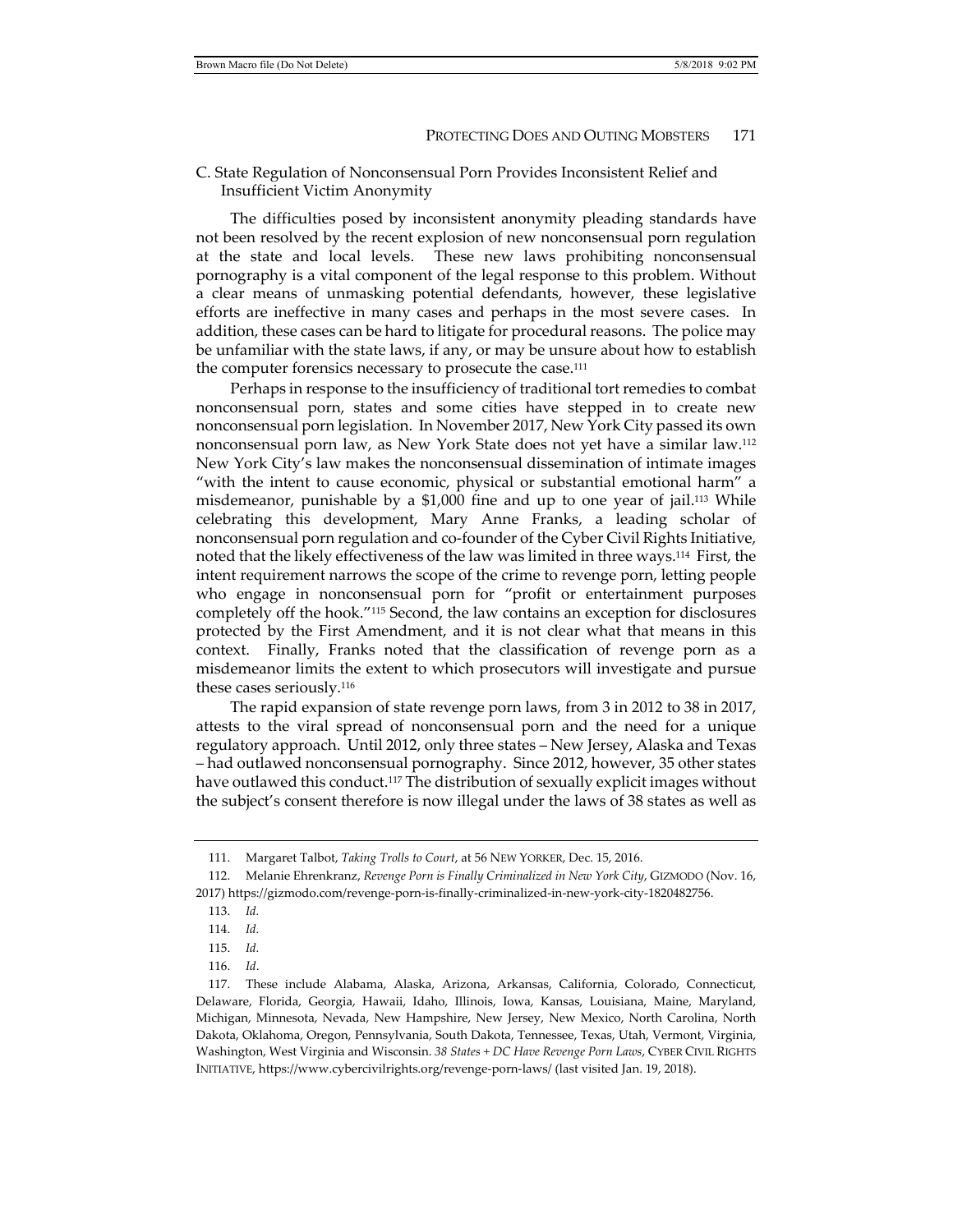the District of Columbia.118 These laws vary tremendously in their content and scope.119 In addition, legislative efforts to enact similar laws are underway or are pending in eight other states as well as Puerto Rico.120

There is no federal law against nonconsensual pornography in the United States. A Senate proposal to criminalize nonconsensual porn, whose short title is the Ending Nonconsensual Online User Graphic Harassment (ENOUGH) Act of 2017, was introduced in November 2017.<sup>121</sup> Facebook and Twitter supported the bill.122 The previous year, in August 2016, Representative Jackie Speier introduced a similar bill called the Intimate Privacy Protection Act that would have established a federal law prohibiting its distribution.<sup>123</sup> The bill was not enacted.<sup>124</sup>

The regulation of nonconsensual porn is challenging in part because of First Amendment concerns. Laws restricting the content of speech, possibly including nonconsensual pornography, are invalid for violation of the First Amendment unless they are "necessary to a compelling state interest."125 Courts have, however, allowed the proscription of many kinds of harmful speech, including incitement, threats, obscenity, child pornography and criminal conspiracies.126 Laws targeting nonconsensual porn may risk a First Amendment challenge because of their presumed content-based restrictions.127 As Professor Mary Anne Franks explained in a guide to developing effective revenge porn laws, laws that criminalize behavior based on an intent to harass, humiliate or cause emotional distress may also violate the First Amendment by characterizing that behavior as harassment rather than an invasion of privacy.<sup>128</sup> One scholar has suggested that nonconsensual porn may be regulated as a form of hate speech or group libel, which has low First Amendment value.<sup>129</sup> Unlike group libel, which is less protected because it undermines social beliefs about a portion of the population<sup>130</sup>, however, nonconsensual porn is almost always directed at an individual.

FORTUNE (Nov. 28, 2017), http://fortune.com/2017/11/28/revenge-porn-law/.

123. Intimate Privacy Protection Act of 2016, H.R. 5896, 114th Cong. (2016).

 <sup>118.</sup> *Id.*

 <sup>119.</sup> *See id.*

 <sup>120.</sup> Franks, *supra* note 22, at 4.

 <sup>121.</sup> Ending Nonconsensual Online User Graphic Harassment (ENOUGH) Act of 2017, S. 2162, 115th Cong. (2017).

 <sup>122.</sup> Chris Morris, *Revenge Porn Law Could Make It A Federal Crime to Post Explicit Photos Without Permission,*

 <sup>124.</sup> *Id.*

 <sup>125.</sup> Koppelman, *supra* note 51, at 662.

 <sup>126.</sup> *Id*.

 <sup>127.</sup> Cooke, *supra* note 52, at 482.

 <sup>128.</sup> Franks, *supra* note 22, at 7, 8.

 <sup>129.</sup> Cooke, *supra* note52, at 485.

<sup>130.</sup> GEOFFREY R. STONE ET AL., THE FIRST AMENDMENT 258 (5<sup>th</sup> ed. 2016) ("Group libel is of 'low' First Amendment value because it operates not by persuasion but by insidiously undermining social attitudes and beliefs.").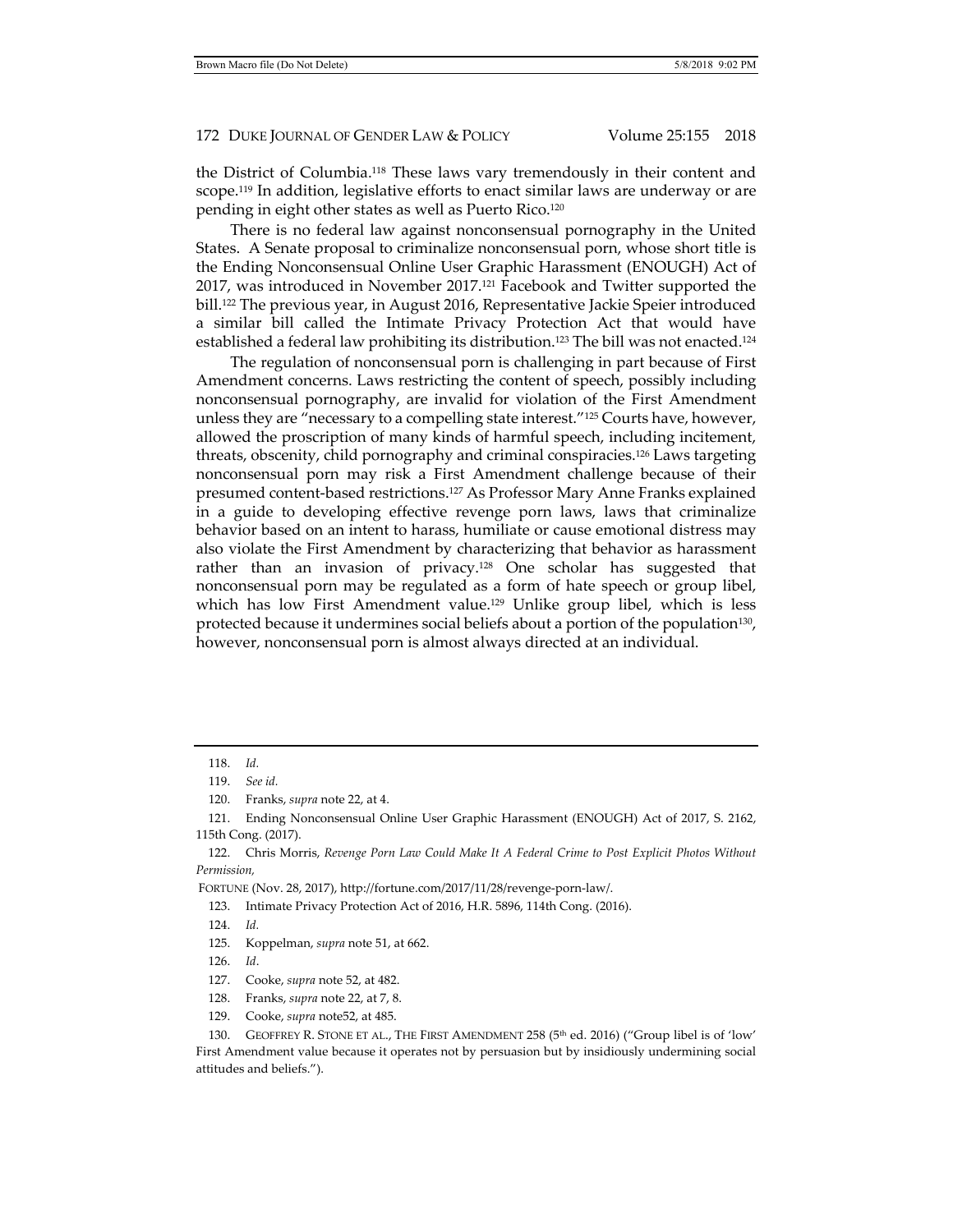One advocacy organization dedicated to ending nonconsensual porn $131$ , the Cyber Civil Rights Initiative, has developed model state132 and federal133 criminal laws as well as a model civil law134 to combat nonconsensual porn. The model civil law provides an option for proceeding anonymously, specifying that "all information about the plaintiff may be redacted from pleadings and court filings and the plaintiff may proceed under [a] pseudonym."135 It also mandates that the "court shall inform the plaintiff of the option to proceed under [a] pseudonym at the earliest possible point and shall maintain the records in a manner that protects the plaintiff's confidentiality."136 These provisions underscore the importance, from the perspective of advocates for effective nonconsensual porn legislation, of allowing plaintiffs to proceed without fear that their personal information will be disclosed to the public as a consequence of litigation. The model civil law does not, however, make any provision for uncovering the identity of a pseudonymous defendant.

Indeed, only a few enacted state laws allow nonconsensual porn victims to proceed anonymously. Under Connecticut's recently revised laws, the names and addresses of victims of "voyeurism" (as the state describes the crime of recording another person without that person's knowledge and consent) are confidential.137 The victim's identifying information may only be disclosed by order of the state's Superior Court, although the information may be provided to the accused.<sup>138</sup> Victims of voyeurism also need not disclose their address or telephone number during any trial or evidentiary hearing, which further reduces the risk that their contact information will be disclosed on official court transcripts.139

While these provisions are admirable, their benefits are limited by the relatively narrow scope of the statute. Connecticut's definition of "voyeurism" omits much of what is popularly understood as nonconsensual porn. For example, "voyeurism" is defined as knowingly recording images of another person without that person's knowledge and consent when the subject has a reasonable expectation of privacy under any of the following conditions: (1) with malice, (2) for sexual gratification, (3) by trespass or (4) when the images are of the other

 <sup>131.</sup> While the Cyber Civil Rights Initiative's website notes that its initial campaign was to end "revenge porn," its "Guide for Legislators" explains that the term "'revenge porn,' though popular, is misleading" and notes that '[m]any victim advocates . . . use the term "nonconsensual pornography." *Compare The End Revenge Porn (ERP) Campaign*, CYBER CIVIL RIGHTS INITIATIVE, https://www.cyber civilrights.org/erp-campaign/ (last visited Jan. 16, 2018) *with Guide for Legislators*, CYBER CIVIL RIGHTS INITIATIVE, https://www.cybercivilrights.org/guide-to-legislation/ (last visited Jan. 16, 2018).

 <sup>132.</sup> *CCRI Model State Law*, CYBER CIVIL RIGHTS INITIATIVE, https://www.cybercivilrights.org/ model-state-law/ (last visited Jan. 16, 2018).

 <sup>133.</sup> *CCRI Model Federal Law*, CYBER CIVIL RIGHTS INITIATIVE, https://www.cybercivilrights.org/ ccri-model-federal-law/ (last visted Mar. 27, 2018).

 <sup>134.</sup> *CCRI Model Civil Law*, CYBER CIVIL RIGHTS INITIATIVE, https://www.cybercivilrights.org/ccrimodel-civil-law/ (last visited Mar. 27, 2018).

 <sup>135.</sup> *Id*.

<sup>136</sup>*. Id.*

 <sup>137.</sup> An Act Concerning Invasions of Privacy, 2015 Conn. Pub. Act No. 15-213, 4-5 (Reg. Sess.).

 <sup>138.</sup> *Id.*

 <sup>139.</sup> *Id.*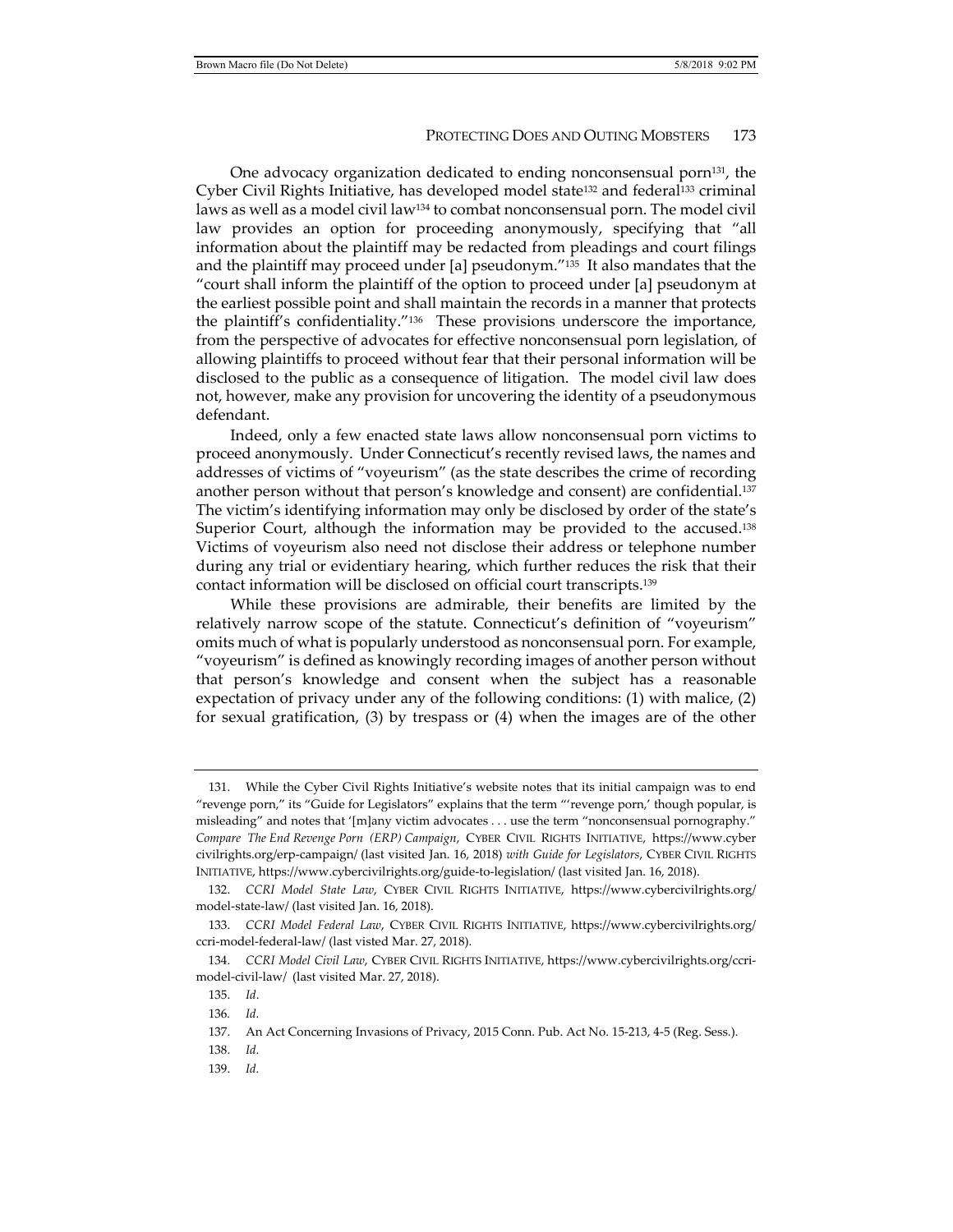person's genitals or buttocks (which presumably covers "upskirting").140 In effect, "voyeurism" as defined here applies only to nonconsensual recording, and not to nonconsensual distribution. It does not regulate the nonconsensual distribution of images taken with the subject's consent even when there is an expectation that those images will remain private. A woman who sends nude pictures voluntarily by text to her boyfriend would have no cause of action under Connecticut's laws if that boyfriend then posted those private images to a website or on social media.

California's nonconsensual porn laws establish a kind of de facto mens rea of intent to cause "serious emotional distress." They provide, *inter alia*, that when a person distributes intimate images of another "under circumstances in which the persons agree or understand that the image shall remain private," the distributor "knows or should know that distribution of the image will cause serious emotional distress, and the person depicted suffers that distress."141

D. Minnesota's Law Illustrates the Need for Greater Victim Protections.

In 2016, Minnesota passed the most comprehensive state revenge porn law yet, but even this law does too little to support victims and encourage them to come forward. This law, which went into effect on August 1, 2016, created both civil and criminal penalties by making it unlawful to "disseminate private sexual images of another without consent."142 The law also prohibits sexual solicitation without the subject's consent,<sup>143</sup> such as in cases where a defendant posts a plaintiff's personal information on a website such as Craigslist and, without her consent, invites other people to contact her for sex. It creates a civil cause of action, allowing the court to award a prevailing plaintiff general and special damages, as well as any profit made from the dissemination of the images.<sup>144</sup> In addition, the court may award a civil penalty to the plaintiff, up to \$10,000, as well as court costs and reasonable attorneys' fees.145 There is also a provision for injunctive relief, with a civil fine of up to \$1,000 per day for failure to comply with the injunction.<sup>146</sup> This would penalize the continued display and/or distribution of the nonconsensual images.

The exclusions in the Minnesota law are as important as its inclusions. It explicitly excludes from coverage images made for the purpose of the legal sale of goods, including the "creation of artistic products for sale or display."147 It also contains an exception for images that "relate to a matter of public interest" where "dissemination serves a lawful purpose."148 The latter exception provides cover for

- 147. *Id.* at. § 604.31(6)(a)(4).
- 148. *Id.* at § 604.31(6)(a)(5).

 <sup>140.</sup> *Id.*

 <sup>141.</sup> California S.B. 1255, Sec. 1.7 (amending Penal Code Section 647(j)(4)(A).

 <sup>142.</sup> Memorandum from Chris Turner, Minnesota Senate Fiscal Analyst, "S.F. No. 2713 - Dissemination of Private Sexual Images; Civil Action and Criminal Penalties (First Engrossment)" (May 2, 2016), http://www.senate.leg.state.mn.us/departments/scr/billsumm/summary\_display\_from\_ db.php?ls=89&id=4659.

 <sup>143.</sup> Revenge Pornography Act, MINN. STAT. § 604.31(2) (2016).

 <sup>144.</sup> *Id*. at § 604.31(3)

 <sup>145.</sup> *Id.*

 <sup>146.</sup> *Id.* at § 604.31(4)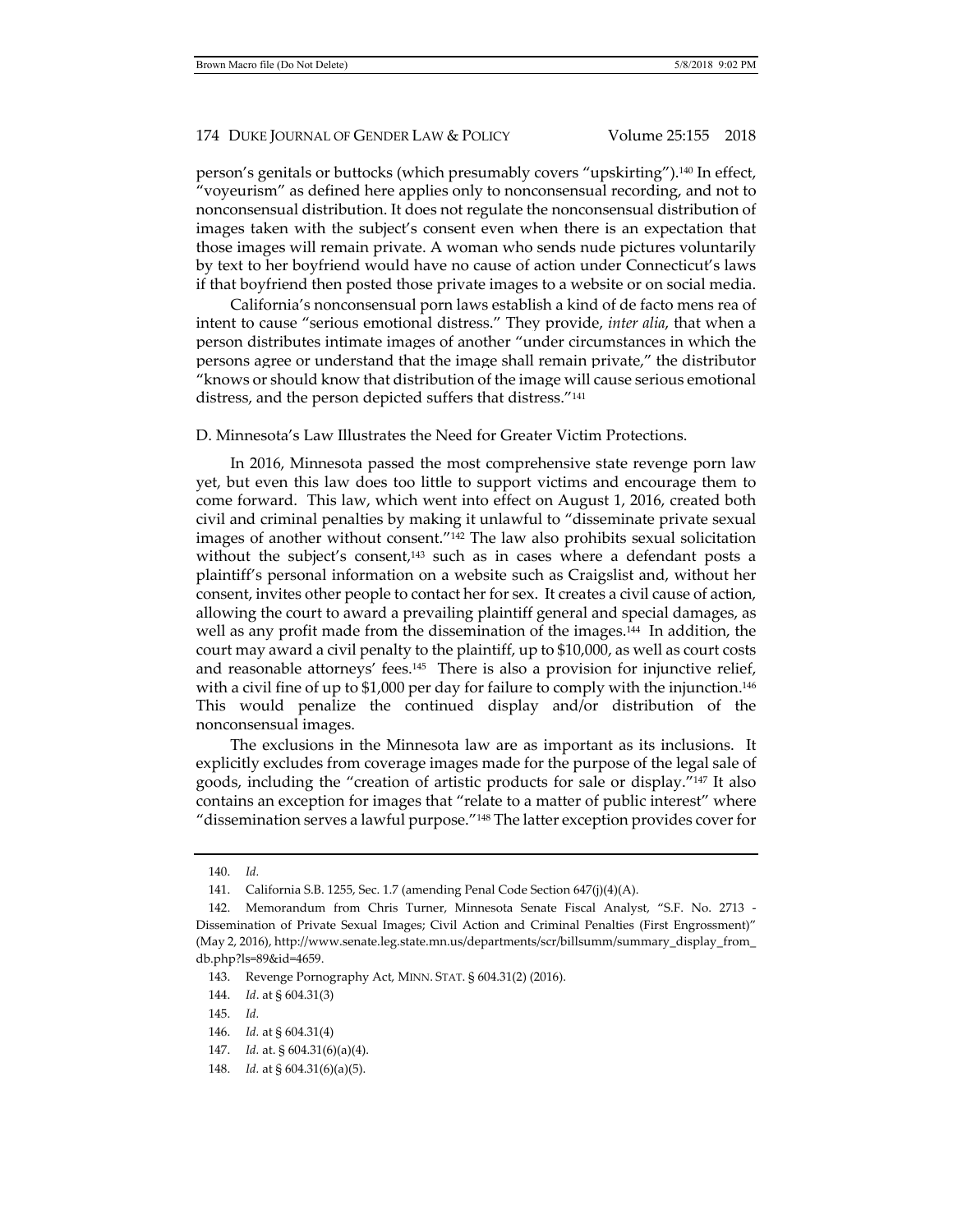journalists who post sex tapes of celebrities, for example, if they can establish that it is in the public interest to do so. Another interesting feature of the Minnesota's revenge porn law is its recognition of the need for sensitivity toward the privacy of the plaintiff. To this end, the law specifically allows for the confidentiality of filings under the statute "to protect the privacy of the plaintiff."149

Recent litigation under this statute, however, demonstrates the shortcomings of this law. In a recent case, the Minnesota Court of Appeals affirmed the district court's denial of the plaintiff's request to proceed as "Jane Doe" in a lawsuit involving the nonconsensual filming of her while she was partially nude.150 The appellant, a professional entertainer, was hired to perform at a show involving a Hawaiian dance for a client company.151 Alleging that the defendants allowed their security cameras to capture her image while she was changing costumes, she sued them for negligence, invasion of privacy, and intentional and negligent infliction of emotional distress.152 In her complaint, she used a Jane Doe pseudonym, explaining that "she wished to proceed under a pseudonym because of the risk of harm to her career, reputation, and relationships if it were public knowledge that she had been filmed while partially nude."153 The District Court denied her request, explaining that the Rules of Civil Procedure required her to use her true name and declining to exercise its discretion to allow her to proceed under a pseudonym.154 It reasoned that "the public's interest in an open and transparent judiciary outweighed appellant's claimed privacy interest."155

On appeal, Doe argued that the district court abused its discretion by failing to take into account factors recognized by other courts favoring pseudonymity.156 She also challenged the court's characterization of her privacy interest as "changing clothes."157 The appellate court noted that while the state's civil procedure rules mandate that a party must include her true name on the summons and complaint, some statutes permit pseudonymous pleading.158 It expressly recognized that the newly enacted Minnesota nonconsensual porn law "expressly requires district courts to allow confidential filings in cases brought under the statute in order to protect the plaintiff's privacy."159 However, because the appellant did not frame her original claims as a violation of that statute, the court summarily concluded that its exceptions did not apply to her claims.<sup>160</sup>

156. *Id.*

- 158. *Id.* at \*5–6.
- 159. *Id.*

 160. *Id.* While the decision does not explain why Doe did not assert claims under Minnesota's NCP statute, one possibility is that the statute did not go into effect in time. The events Doe alleged in her complaint took place in January 2016, and Minnesota's law did not go into effect until August 1, 2016. Alternatively, it may have been an oversight on the part of her attorney, Peter Nickitas, who has been

<sup>149</sup>*. Id.* at § 604.31(5) (2016).

 <sup>150.</sup> Doe v. Empire Ent., LLC, No. A16-1283, 2017 Minn. App. Unpub. LEXIS 419, at \*1–2 (Minn. Ct. App. May 8, 2017).

 <sup>151.</sup> *Id.* at \*2.

 <sup>152.</sup> *Id.*

<sup>153</sup>*. Id*.

<sup>154</sup>*. Empire Ent., LLC*, 2017 Minn. App. Unpub. LEXIS 419, at \*3.

 <sup>155.</sup> *Id.*

 <sup>157.</sup> *Id.* at \*3–4.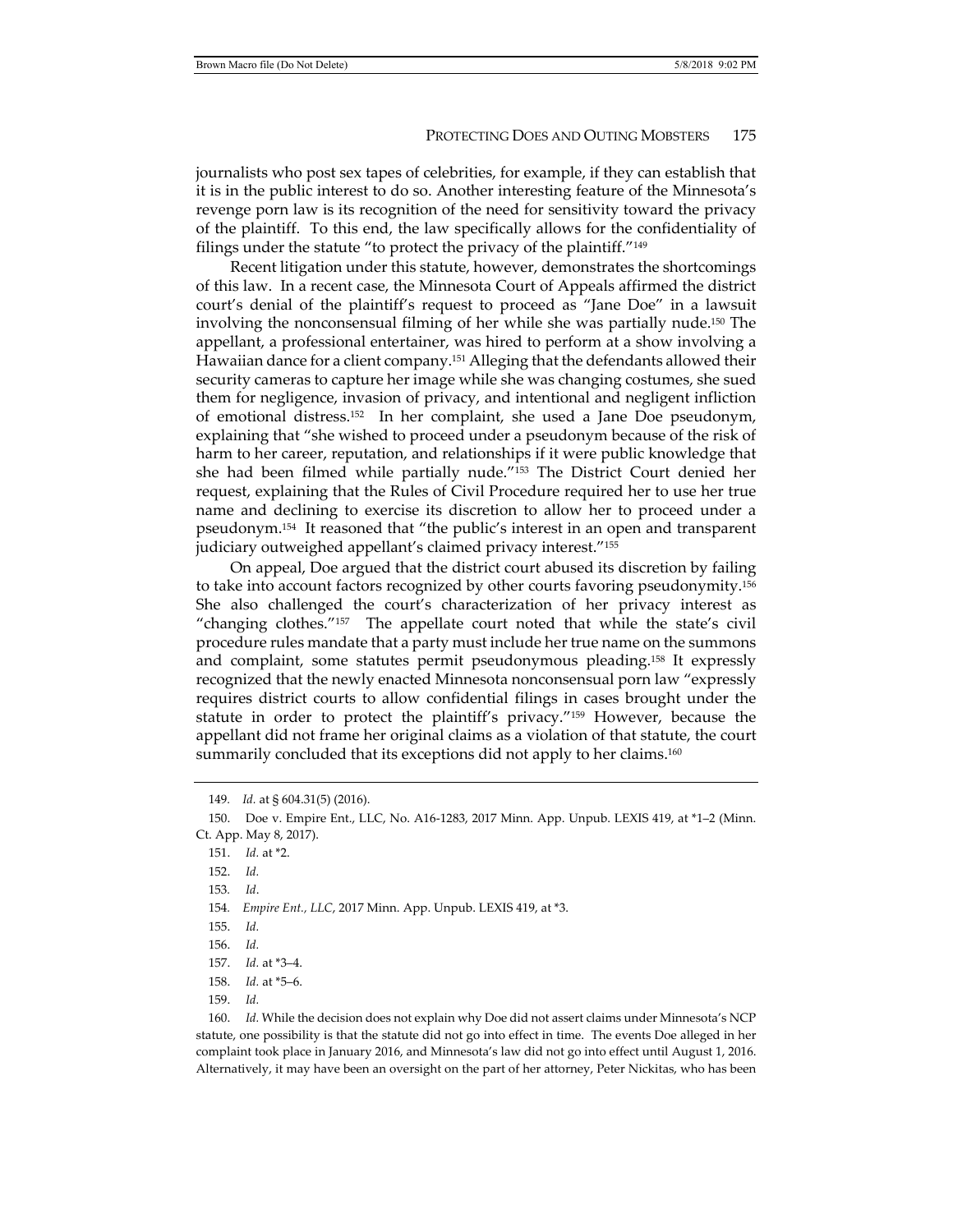In response to appellant's arguments that the court should have evaluated her request according to factors used by other federal courts, the appellate court noted that Minnesota has not adopted a test for district courts to use when considering a request for pseudonymous pleading.161 It observed that most federal courts of appeal have established a balancing test in such cases, although the circuits differ on the factors to be weighed.162 While the language of the Federal Rules of Civil Procedure is identical to that of the Minnesota rules on naming parties, Minnesota appellate courts are "not bound by federal interpretations of the federal rule."163

If there were an exception to the Minnesota rules, the court noted, it would be the province of the Minnesota Supreme Court and the "statutory rule-making process" to create one.164 It then concluded that the district court did not abuse its discretion by determining that the public interest in open proceedings outweighed the plaintiff's interest in privacy.165 In dictum, the court suggested that this debate could have been avoided if the defendants had been more civil, noting that a defendant's decision to challenge a plaintiff's request to proceed anonymously when "facing claims of a highly sensitive nature . . . could be viewed in some quarters and in some cases as unseemly."166

What is missing from the appellate court's analysis is a response to the appellant's claims that the district court unfairly minimized her privacy interest. While the court emphasized the traditional legal preference for open proceedings, nowhere in the decision did it analyze the weight of the countervailing interest in privacy in claims "of a highly sensitive nature." It did not extrapolate an interest in procedural privacy from the statutory permission to file pseudonymously granted by the state's new nonconsensual porn law, which appears to cover harms similar to those asserted by the appellant. Nor did it evaluate, even briefly, the appellant's claims that she would suffer personal and professional harm from the use of her true name in the proceedings. It is easy to determine that the public's interest in open proceedings outweighs a complainant's interest in privacy when there is no acknowledgment of the severity of the harms that may flow from violation of that privacy in the instant case. *Doe v. Empire* illustrates the limitations of even a model state nonconsensual porn law when it comes to the privacy interests of nonconsensual porn victims.

E. The Standards for Doe Plaintiffs Should Be Revised Fairly

Given the extreme and permanent damage that nonconsensual porn can cause in this age of amplification, and the insufficient protections provided by

- 162. *Id.* at \*8–9 (citing Doe v. Megless, 654 F.3d 404, 410 (3d. Cir. 2011)).
- 163. *Empire Ent., LLC*, 2017 Minn. App. Unpub. LEXIS 419, at \*8.

- 165. *Id.* at \*10–11.
- 166. *Id.* at n 3.

suspended from practice in Minnesota four times as of this writing. *See* Seth Leventhal, *Peter "Extreme Caution" Nickitas Strikes Again, Gets a Spare This Time*, MINNESOTA LITIGATOR (Aug. 18, 2017) http://www.leventhalpllc.com/2017/08/peter-extreme-caution-nickitas-strikes-again-gets-a-spare-thistime/.

 <sup>161.</sup> *Empire Ent., LLC*, 2017 Minn. App. Unpub. LEXIS 419, at \*7.

 <sup>164.</sup> *Id.* at \*10.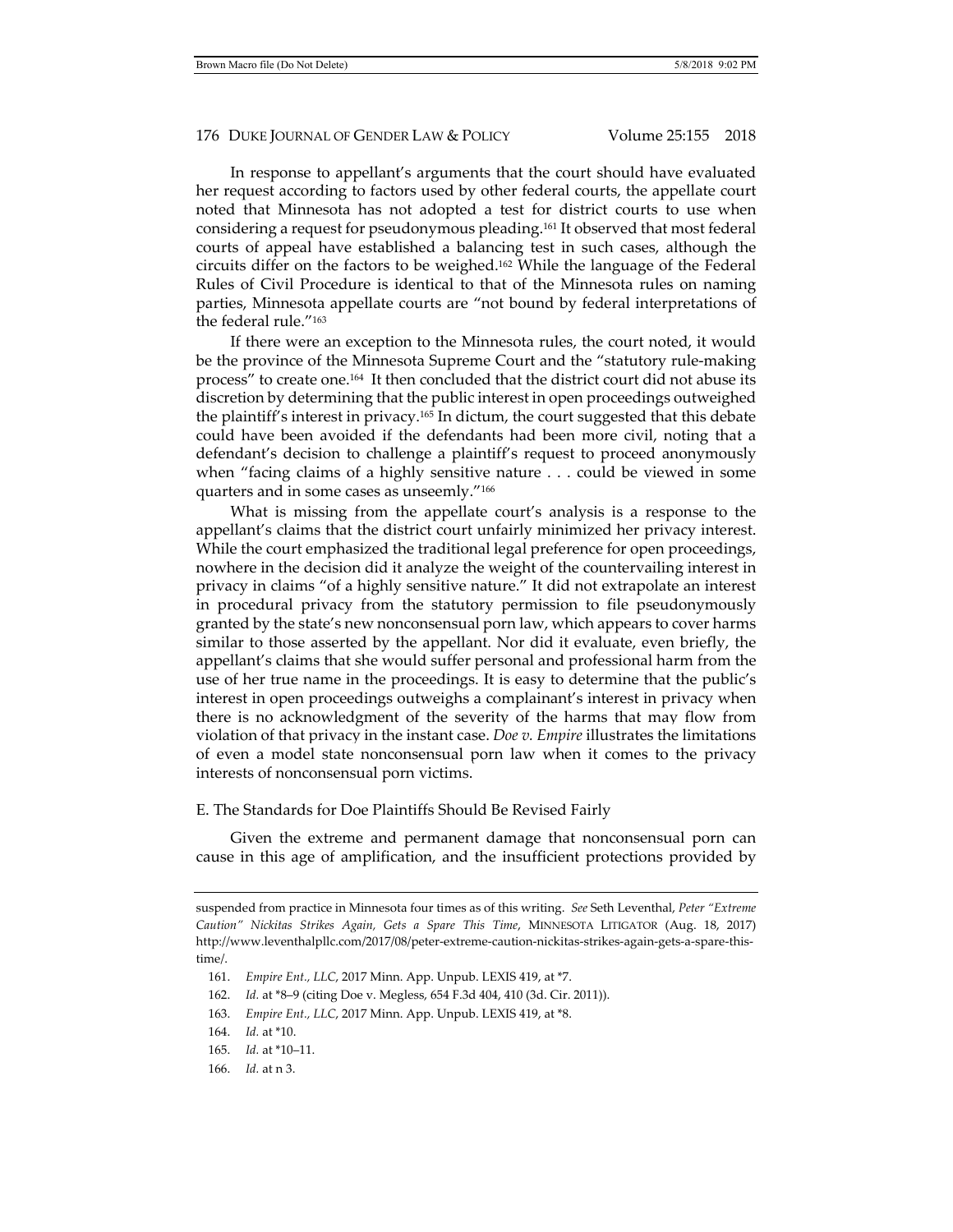nonconsensual porn laws in most states, it should be easier for plaintiffs to sue anonymously in online harassment cases where they can demonstrate that suing under their real name will increase the likelihood of mental harm. Even if it were easier for plaintiffs to file anonymous lawsuits against their online harassers, there would still be considerable barriers to justice for many plaintiffs. The cost of private litigation remains prohibitive, and the procedural work involved in securing the right to sue anonymously would only add to that cost.

#### III. REVENGE PORN DEFENDANTS RECEIVE TOO MUCH IDENTITY PROTECTION

Should courts adopt a prima facie standard to enable these victims to unmask anonymous commenters more easily? If there is a right to speak anonymously on the internet, that right may be outweighed by the rights of tort victims to bring alleged anonymous harassers to justice. Although making it easier for victims of online harassment to discover the identities of their harassers may be an attractive remedy, the practical and ethical difficulties of unmasking anonymous harassers are substantial.

In some cases, the anonymous perpetrators and promoters of nonconsensual porn can be identified by the ICPs that host them. In many cases, however, even the internet service providers (ISPs) and ICPs do not know the posters' real identities and therefore cannot disclose them, as described below. Even when ISPs and ICPs know these real identities, there is little legal incentive for them to disclose those identities because they are shielded from liability for the postings by the CDA.167

Because not all anonymous posters can be unmasked, there is a strong need for greater deterrence of nonconsensual porn at the ICP level. ICPs should be compelled to monitor, deter and otherwise minimize the harm caused by nonconsensual porn because they are in the best technological position to do so. The fact that they are able to do so is evident from the voluntary efforts some ICPs are beginning to make under public pressure. While these voluntary efforts are laudable, there would be greater security for nonconsensual porn victims if such efforts were legally required and widely applicable to all ICPs, including those who have not yet chosen to engage in them.

### A. Anonymity Exacerbates Online Harassment

It has never been easier to be anonymous online. As it has become easier to track and monitor people's internet usage, and as public awareness of monitoring has increased, new resources have sprung up to make it easier to use the internet anonymously. One example is Tor, an anonymizing browser.168 Tor describes itself as "an open network that helps you defend against traffic analysis, a form of network surveillance that threatens personal freedom and privacy, confidential business activities and relationships, and state security."169 It is unlikely that internet users will give up their anonymity online in the future.

 <sup>167.</sup> Communications Decency Act of 1996, 47 U.S.C. §230 (c)(1) (1996).

 <sup>168.</sup> TOR, https://www.torproject.org/ (last visited Jan. 19, 2018).

 <sup>169.</sup> *Id.*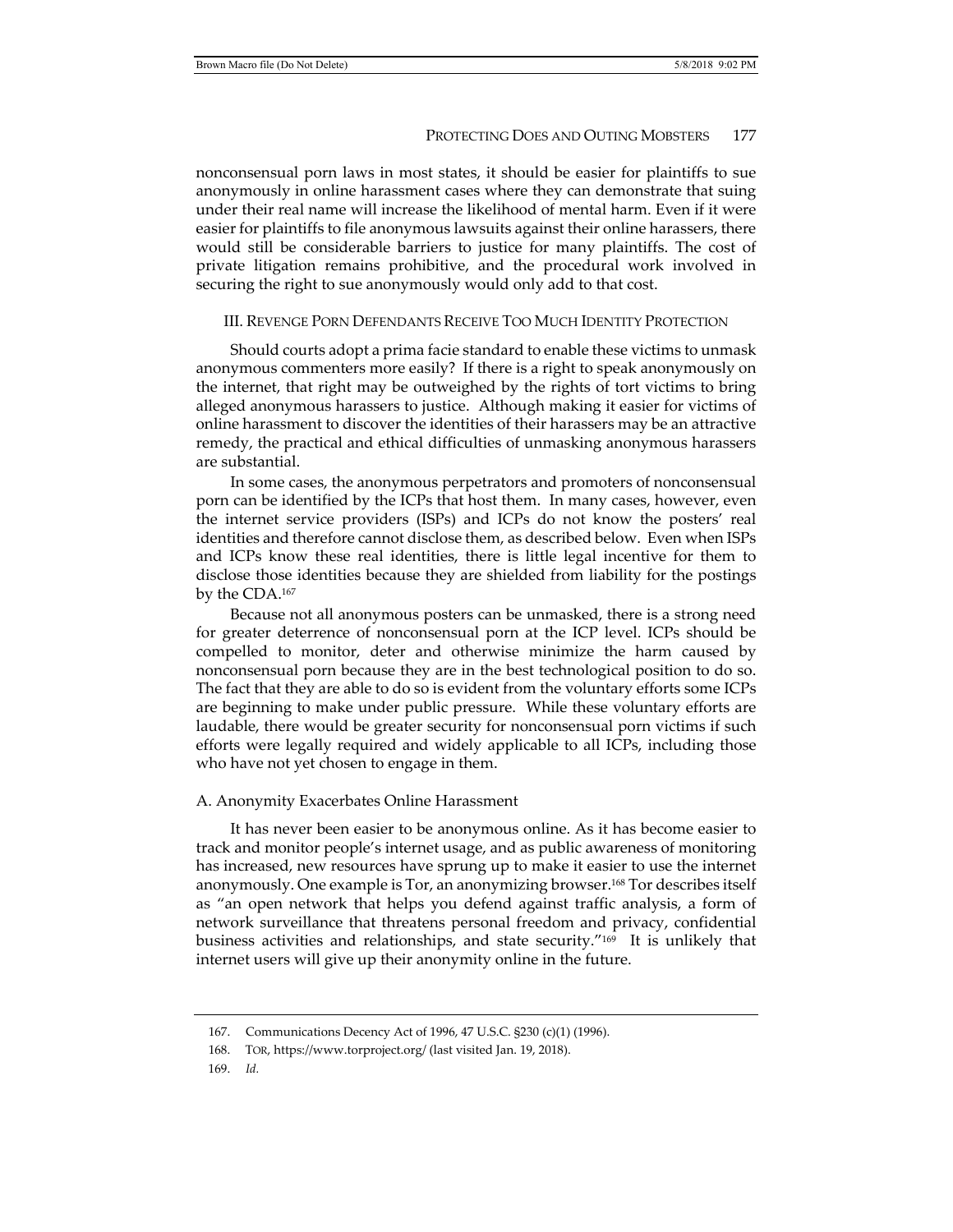In recent years, scholars have debated the extent to which anonymity should be regulated on the Internet, especially in the context of tort and obscenity allegations.170 This is an especially contentious issue with regard to nonconsensual porn because anonymity is a significant factor in nonconsensual porn and online harassment in general. In many cases, online threats come from anonymous sources. More than half of those who have experienced online harassment say that they did not know the person involved in the most recent harassing incident.171 The internet itself facilitates anonymity, by enabling people to post under assumed names. 172 More than 60% of internet users believe that online environments allow for more anonymity than their offline lives  $d\sigma$ <sup>173</sup>. This belief is well grounded. Facebook found that harassment, bullying, and other online abuse is committed by people using fake names eight times more often than by people using their real names.174

Yet anonymity online has important benefits. There is an honorable tradition of speaking anonymously or pseudonymously, especially about controversial issues. Most of the Federalist Papers were first published under pseudonyms, including those penned by Alexander Hamilton.175 Anonymity promotes free expression by minimizing the risks attached to being identified with specific beliefs or practices. It protects individuals' privacy from public and private tracking. In a conservative political environment, for example, liberal thinkers may be more interested in hiding their search activity from potential monitoring because they anticipate the possibility of negative repercussions in the future. Being anonymous online can also have more vital consequences. For certain groups, such as many victims of domestic violence whose abusers may seek them and their children out, anonymity is essential to everyday safety and wellbeing. For example, domestic violence victims benefit from the ability to be able to rebuild their lives without the risk of being located by their abusers. It would be not only unwise, but also dangerous to get rid of online anonymity altogether.

#### B. Anonymous Nonconsensual Porn Perpetrators Cannot Be Unmasked Easily

The spate of new state laws creating civil and criminal penalties for nonconsensual porn does little to help victims of anonymous nonconsensual porn

 <sup>170.</sup> *See, e.g.*, Bryan H. Choi, *The Anonymous Internet*, 72 MD. L. REV 501 (2013) (suggesting that internet regulators limit anonymity to avert more onerous limitations on generativity); Victoria Smith Ekstrand, *Unmasking Jane and John Doe: Online Anonymity and the First Amendment*, 8 COMM. L & POL'Y 405 (2003); Jason M. Shepard & Genelle Belmas, *Anonymity, Disclosure and First Amendment Balancing in the Internet Era: Developments in Libel, Copyright, and Election Speech*, 15 YALE J.L. & TECH. 92 (2012–13) (recommending adoption of a prima facie standard to unmask online speakers); Sophia Qasir, Note, *Anonymity in Cyberspace: Judicial and Legislative Regulations*, 81 FORDHAM L. REV. 3651 (2013) (suggesting that courts expand the remedies available to victims of harmful online speech and proposing a summary judgment standard for unmasking online speakers).

 <sup>171.</sup> Duggan, *supra* note 37.

 <sup>172.</sup> *Id*.

 <sup>173.</sup> *Id.*

 <sup>174.</sup> Lisa Vaas, *Facebook Finally Changes Real-Name Policy*, NAKED SECURITY (Nov. 3, 2015) https://nakedsecurity.sophos.com/2015/11/03/facebook-finally-changes-real-name-policy/.

 <sup>175.</sup> Chesa Boudin, Note, *Publius and the Petition:* Doe v. Reed *and the History of Anonymous Speech*, 120 YALE L.J. 2140, 2153 (2010-2011).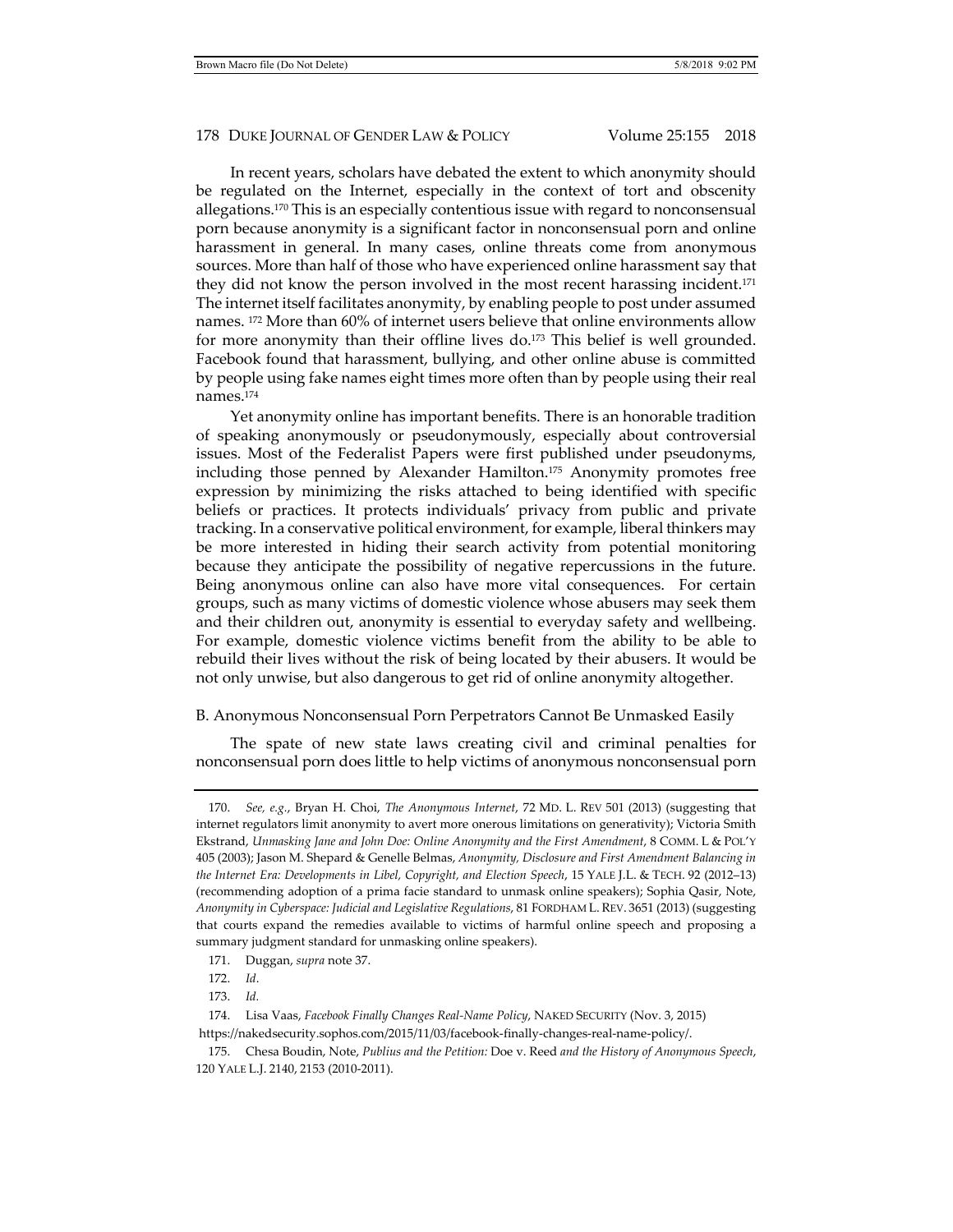posts if neither the victim nor law enforcement officials can identify the perpetrators. Plaintiffs must be able to identify defendants to sue them. When a victim of nonconsensual porn discovers that her images have been shared on the internet, she may not know the true identity of the person or people who shared the images. In such cases, a primary obstacle for potential plaintiffs in addressing these torts is finding out who the speaker is. Many harassers do not post under their own name, preferring to hide behind a pseudonymous user name. This is a common practice. It is easier for people to post potentially offensive comments and images under false names than under their own because there is less accountability for doing so.176

While anonymity makes it easier to post nonconsensual porn images, it is harder for victims of nonconsensual porn to bring anonymous posters to justice in a civil action. Because courts have recognized a qualified right to speak anonymously,177 there is no simple way to unmask an anonymous commentator. The Ninth Circuit has held that there is a Constitutional right to speak anonymously without clarifying the standards under which an anonymous speaker may exercise that right.<sup>178</sup> It has clarified, however, that whenever a party seeks the identity of an anonymous online poster, "the nature of the speech should be a driving force in choosing a standard."179 It also mandates that the Court "consider[] the important value of anonymous speech balanced against a party's need for relevant discovery in a civil action.<sup>"180</sup> Virginia is the only state that has passed legislation defining the standards that must be met before an anonymous speaker's identity can be disclosed to a requesting party.181 California considered similar legislation but did not pass it.<sup>182</sup>

Over the last two decades, federal courts and some state courts have adopted rules for unmasking unknown defendants who are accused of committing certain torts online, including defamation, intellectual property infringement, tortious interference with contractual relations, and fraud.<sup>183</sup> In such instances, the plaintiff is required to make some showing of likelihood of success beyond the standard pleading requirements.184 However, the difficulties plaintiffs face in making such

179. *OBI Pharma, Inc.*, Order Granting Ex Parte Motion for Early Discovery (S.D. Cal. 2017).

180. *Id.* (citing *In Re Anonymous Online Speakers*, 661 F.3d at 1176).

181. *See* VA. CODE ANN. §8.01-407.1 (2012).

 <sup>176.</sup> Duggan, *supra* note 37.

 <sup>177.</sup> Mallory Allen, *Ninth Circuit Unmasks Anonymous Internet Users and Lowers the Bar for Disclosure of Online Speakers*, 7 WASH. J.L. TECH. & ARTS 75, 76-77 (2011).

<sup>178</sup>*. Compare with* In re Anonymous Online Speakers, 661 F.3d 1168, 1177 (9th Cir. 2011) (refusing to hold that district court abused its discretion in applying a summary judgment standard) *with* S103 Inc. v. Bodybuilding.com LLC, 441 F. Appx. 431, 433 (9th Cir. 2011) (vacating the district court's decision to use a summary judgment standard); *see also* OBI Pharma, Inc. v. Does 1-20, Order Granting Ex Parte Motion for Early Discovery (S.D. Cal. 2017) (acknowledging that "The Ninth Circuit has not identified one specific test that applies anytime [sic] a party seeks the identity of an anonymous online poster through discovery.").

 <sup>182.</sup> A.B. 1143, 2003 Leg., Reg. Sess. (Cal. 2003), available at ftp://www.leginfo.ca.gov/pub/03- 04/bill/asm/ab\_1101-1150/ab\_1143\_bill\_20030430\_amended\_asm.html.

 <sup>183.</sup> See Marian K. Riedy; Kim Sperduto, *Revisiting the Anonymous Speaker Privilege*, 14 N.C. J.L. & TECH. 249, 250 (2012).

 <sup>184.</sup> Reno v. ACLU, 521 U.S. 844, 870 (1997); Amy P. Nickerson, Comment, *Coercive Discovery and*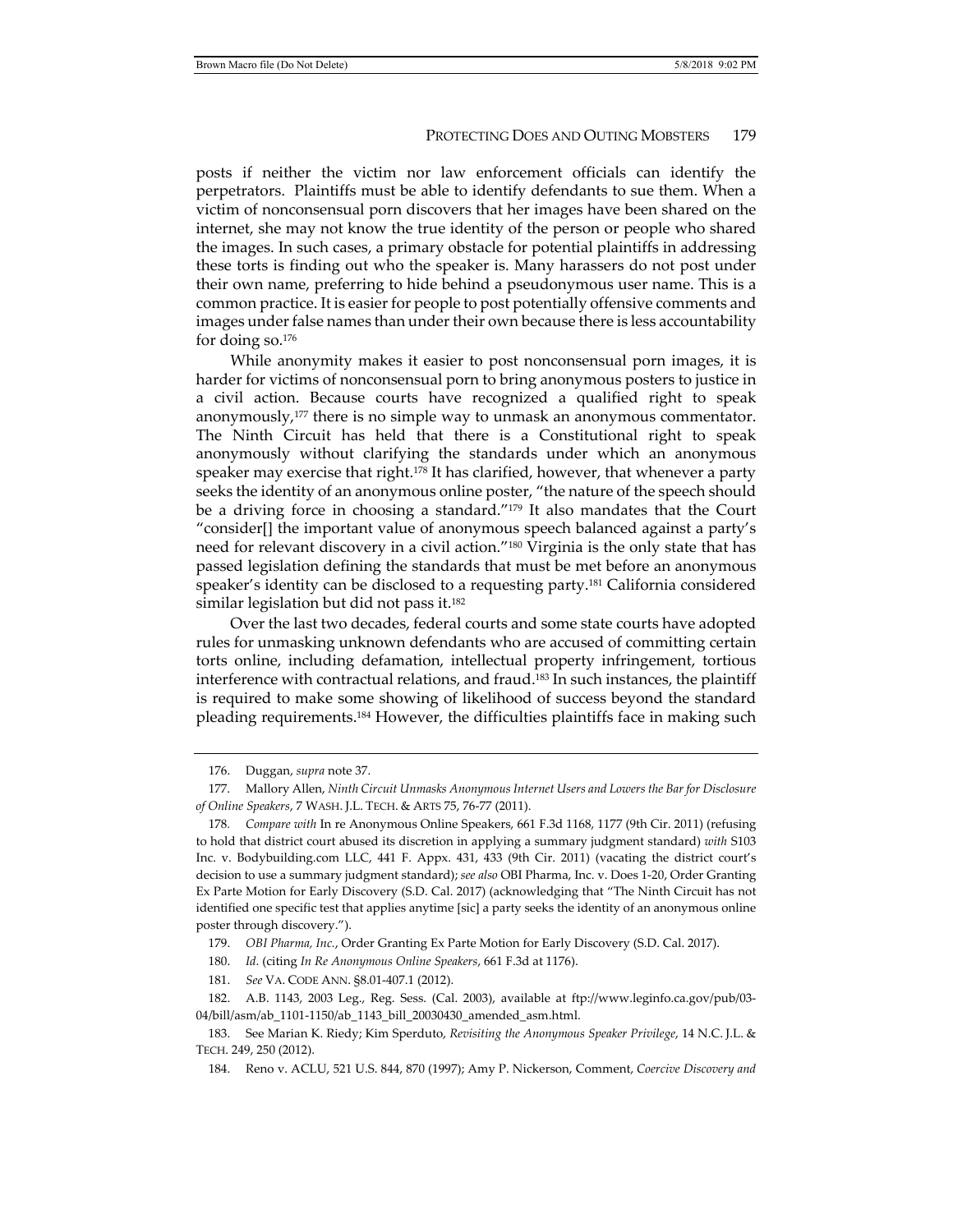a showing have been subject to critical consideration, and scholars have begun to question the wisdom of protecting anonymous posters online.185 Some have pointed out that anonymity online is especially dangerous, rather than being worthy of special protection.186 Professors Reidy and Sperduto argue that "the anonymous speaker privilege needs a substantial redirection not only because of the shaky jurisprudential basis for the privilege as it has been constructed, but also because the policy considerations that originally justified the creation of the privilege have been undermined by the realities of today's Internet."187 Despite substantial criticism of the anonymous speaker privilege among legal scholars, it largely remains in place.

If unmasking anonymous posters is challenging in a civil case, the criminal law alternative may be even worse. The criminal justice system is especially daunting for victims who cannot identify a defendant. Someone whose nonconsensual porn images are posted anonymously will have more difficulty getting criminal charges filed on her behalf than she would if the speaker were known. Law enforcement officials may be unmotivated to try to identify anonymous speakers, in part because doing so is expensive and time-consuming. Identification may require the use of computer forensic specialists, which may require cooperation with outside agencies.188 Although one scholar has proposed a model federal cyber-harassment statute that would provide incentives for the investigation of anonymous online harassers, no such incentive currently exists.189

#### C. ICPs Should Unmask Anonymous Posters, Subject to Limitations

When it is possible to discover the identity of an anonymous nonconsensual porn poster by asking the hosting ICP, a victim or prosecutor may make that request. The most direct way to discover the identity of an anonymous poster is to compel the ICP hosting the speaker to disclose his identity. This is likely to yield mixed results, in that ICPs are notoriously resistant to such pressure. The mechanism for doing so may include issuing a subpoena to the ICP, with a substantial penalty attached for noncompliance. ICPs are unlikely to provide this information voluntarily. Google, for example, specifies only one court from which is accepts requests from user data, and notes that "requests to identify users by real names or IP addresses may be declined."190

187. Reidy and Sperduto, *supra* note 183, at 253.

189. *Id.*

*the First Amendment: Towards a Heightened Discoverability Standard,* 57 UCLA L. REV. 841, 846 (2010).

 <sup>185.</sup> Michael S. Vogel, *Unmasking "John Doe" Defendants: The Case Against Excessive Hand-Wringing Over Legal Standards*, 83 Or. L. Rev. 795, 822 (2004) ("The general right to speak anonymously on the Internet is substantially different from the asserted right to remain anonymous when anonymity is being used as a shield protecting tortious or illegal conduct. The rapidity with which false information, trade secrets, and the like can be spread over the Internet creates a serious hazard, a hazard which must be weighed in determining the proper judicial approach to these situations.").

 <sup>186.</sup> Danielle Keats Citron, *Cyber Civil Rights,* 89 B.U. L. REV. 61, 63 (2009).

 <sup>188.</sup> A. Meena Seralathan, *Making the Time Fit the Crime: Clearly Defining Online Harassment Crimes and Providing Incentives for Investigating Online Threats in the Digital Age*, 42 BROOKLYN J. INT'L L. 425, 429 (2016).

 <sup>190.</sup> *Serving Civil Subpoenas or Other Civil Requests on Google*, GOOGLE, https://support. google.com/ faqs/answer/6151275?hl=en1497538752037 (last visited Jan. 19, 2018).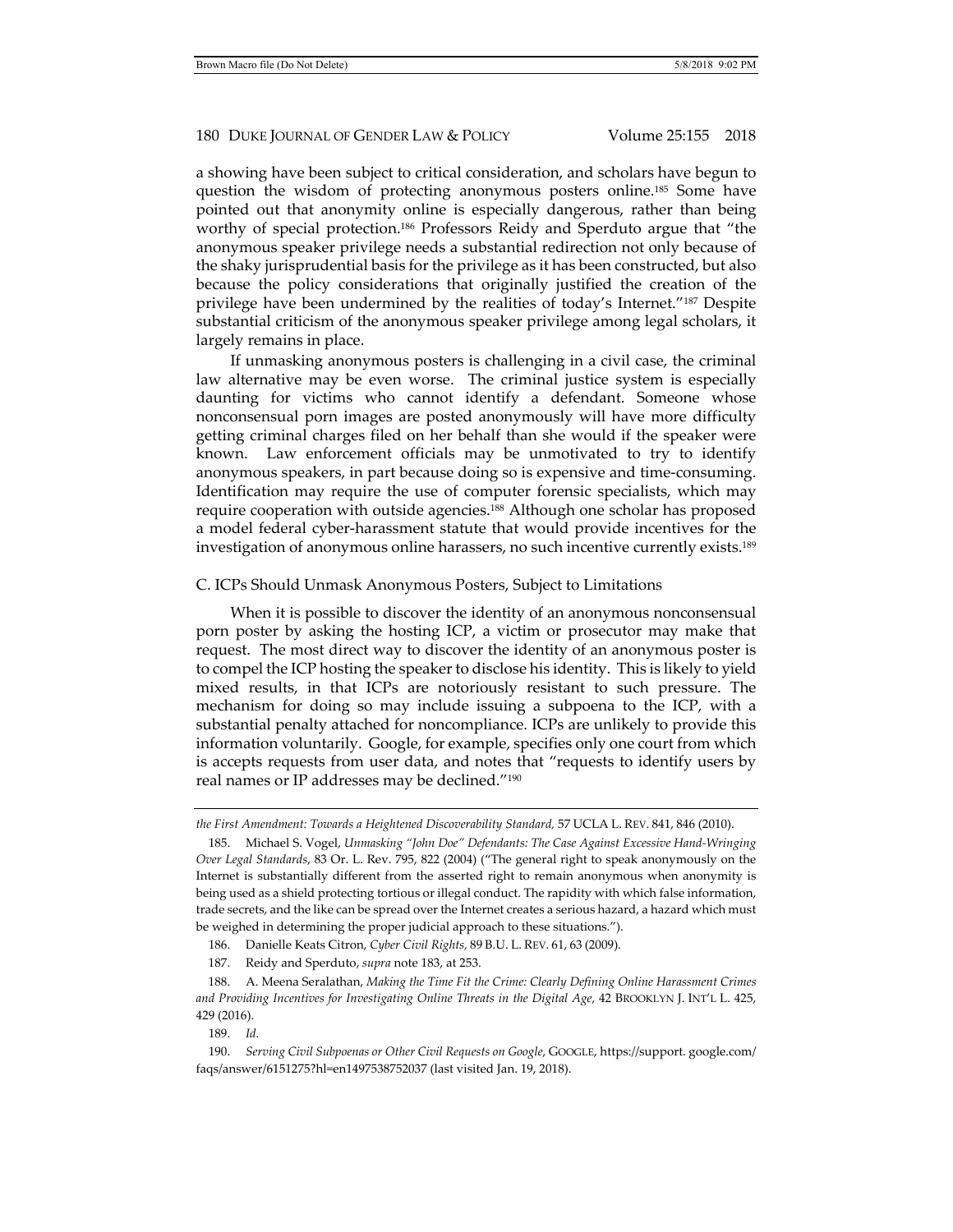Another problem with such subpoenas is that many ICPs cannot comply because they lack the knowledge to do so. ICPs may not even know the real identity of any particular user. While Facebook requires users to use their real names,<sup>191</sup> other ICPs and ISPs do not. Google discontinued its real name policy in 2014, after three years of intense debate over the wisdom of controlling users' ability to define their own online identity.<sup>192</sup> Ongoing conflicts over policies that require users to disclose their real names are sometimes referred to as the "nymwars," derived in part from the suffix "-nym" (as in pseudonym.)<sup>193</sup>

In many other cases, however, it is possible for the ICP to identify the name of the poster. Social media companies may choose to comply with subpoenas. Doing so in the case of an accused nonconsensual porn poster certainly would be consistent with these companies' use policies prohibiting nonconsensual porn.194 At a minimum, it is often possible for social media companies to determine the physical location of an anonymous user with some precision using geolocation data.195 This data can be used to narrow down the area in which potential posters live and/or work, making it easier to identify possible perpetrators and defendants.

Given the protections afforded to anonymous posters on the internet, First Amendment protections for many kinds of speech, the widespread social expectation and tradition that people may speak anonymously online, and the technological difficulties inherent in identifying the real identities of unknown speakers, it is unlikely that nonconsensual porn victims will be able to unmask anonymous posters through private action that does not involve cooperation by an ISP or ICP. For that reason, it is necessary to reexamine the role that ICPs in particular play in the growth and spread of nonconsensual porn and the extent to which ICPs should be incentivized to stem this growth.

#### IV. THE COMMUNICATIONS DECENCY ACT SHOULD INCENTIVIZE ICP DETERRENCE

While improving the ability to identify perpetrators is a critical step, ICPs can also do more to deter and stem the growth of nonconsensual porn in other ways. Many social media companies have begun to do this voluntarily, which should be lauded. As is true with any voluntary effort, however, these practices can be withdrawn at any time. A comprehensive review of what ICPs can do to fight the nonconsensual porn epidemic, whose growth they have unintentionally

 <sup>191.</sup> *What Names Are Allowed on Facebook?* FACEBOOK, https://www.facebook.com/help /112146705538576 (last visited Jan. 19, 2018).

 <sup>192.</sup> Rebecca MacKinnon & Hae-in Lim, *Google Plus Finally Gives Up on Its Ineffective, Dangerous Real-Name Policy,* SLATE: FUTURE TENSE (July 17, 2014 3:19 PM) http://www.slate.com/ blogs/future\_tense/2014/07/17/google\_plus\_finally\_ditches\_its\_ineffective\_dangerous\_real\_name\_pol icy.html.

 <sup>193.</sup> *Nymwar*, TECHOPEDIA, https://www.techopedia.com/definition/29486/nymwar (last visited Jan. 19, 2018).

 <sup>194.</sup> *See* notes 207-208 *infra* and accompanying text.

 <sup>195.</sup> Vijay, *Social Media Apps Can Disclose Anonymous Users Through Location Data*, TECHWORM (Apr. 17, 2016), https://www.techworm.net/2016/04/social-media-apps-can-disclose-identity-users-locationdata.html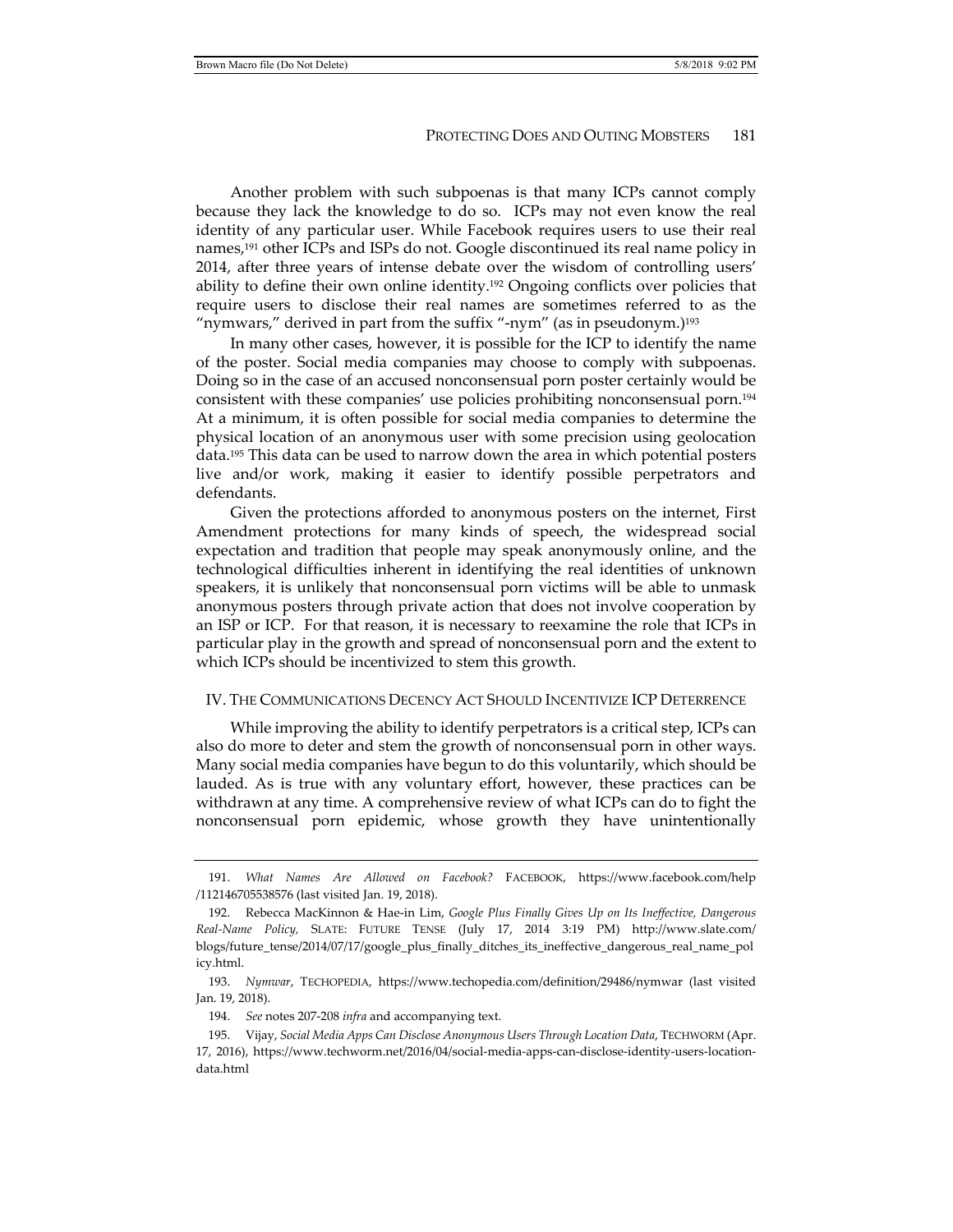facilitated, should include a review of their role in stopping nonconsensual porn posts before or shortly after they occur. As a first matter, however, it is necessary to reexamine the protections of the CDA.

### A. The CDA Shields ICPs from Liability for Nonconsensual Porn

Nonconsensual porn victims generally cannot sue ICPs for damage done by anonymous posters because of the CDA's safe harbor provision.196 As a general matter, the CDA shields social media companies and other ICPs from direct liability based on the information others publish on their networks. Section 230 of the CDA states that "no provider… of an interactive computer service shall be treated as the publisher or speaker of any information provided by another information content provider."197 The CDA notes that "[i]ncreasingly Americans are relying on interactive media for a variety of political, educational, cultural and entertainment services."198 It also underscores the United States' policy to "promote the continued development of the Internet … and other interactive media."199

In one of the first cases to interpret the CDA, the Fourth Circuit Court of Appeals observed that Section 230 "plainly immunizes computer service providers like AOL from liability for information that originates with third parties."<sup>200</sup> The plaintiff in that case had been targeted by an anonymous online poster who had advertised items glorifying the bombing of the Alfred P. Murrah Federal Building in Oklahoma six days after the bombing took place and listed the plaintiff's telephone number as contact information.201 The plaintiff sued AOL for negligence in failing to prevent the re-posting of these allegedly defamatory advertisements after their removal. The court held that the CDA shielded AOL from liability under common law negligence claims.

In explaining its rationale, the court observed that Congress enacted the CDA in order to protect online service providers from tort liability based on what its customers post.202 Given the massive numbers of online users, it reasoned that Congress had decided that service providers would have to restrict communication too much if they were liable for its content:

The specter of tort liability in an area of such prolific speech would have an obvious chilling effect. It would be impossible for service providers to screen each of their millions of postings for possible problems. Faced with potential liability for each message republished by their services, interactive computer service providers might choose to severely restrict the number and type of messages posted. Congress considered the weight of the speech interests implicated and

- 199. 47 U.S.C. §230 (b)(1) (1996).
- 200. Zeran v. America Online, Inc., 129 F.3d 327, 328 (4th Cir. 1997), *cert. denied*, 524 US 937 (1998).
- 201. *Zeran*, 129 F.3d 327 at 329.
- 202. *Zeran*, 129 F.3d 327 at 328.

 <sup>196.</sup> *See, e.g.,* Caraccioli v. Facebook, No. 5:15-cv-04145-EJD (9th Cir. June 6, 2017), available at http://cdn.ca9.uscourts.gov/datastore/memoranda/2017/06/06/16-15610.pdf, at 2-3 (holding that Facebook is not liable for nonconsensual porn posted on it because it is an "information content provider" within the meaning of the CDA).

 <sup>197. 47</sup> U.S.C. §230 (c)(1) (1996).

 <sup>198.</sup> Communications Decency Act of 1996, 47 U.S.C. §230 (c)(1) (1996).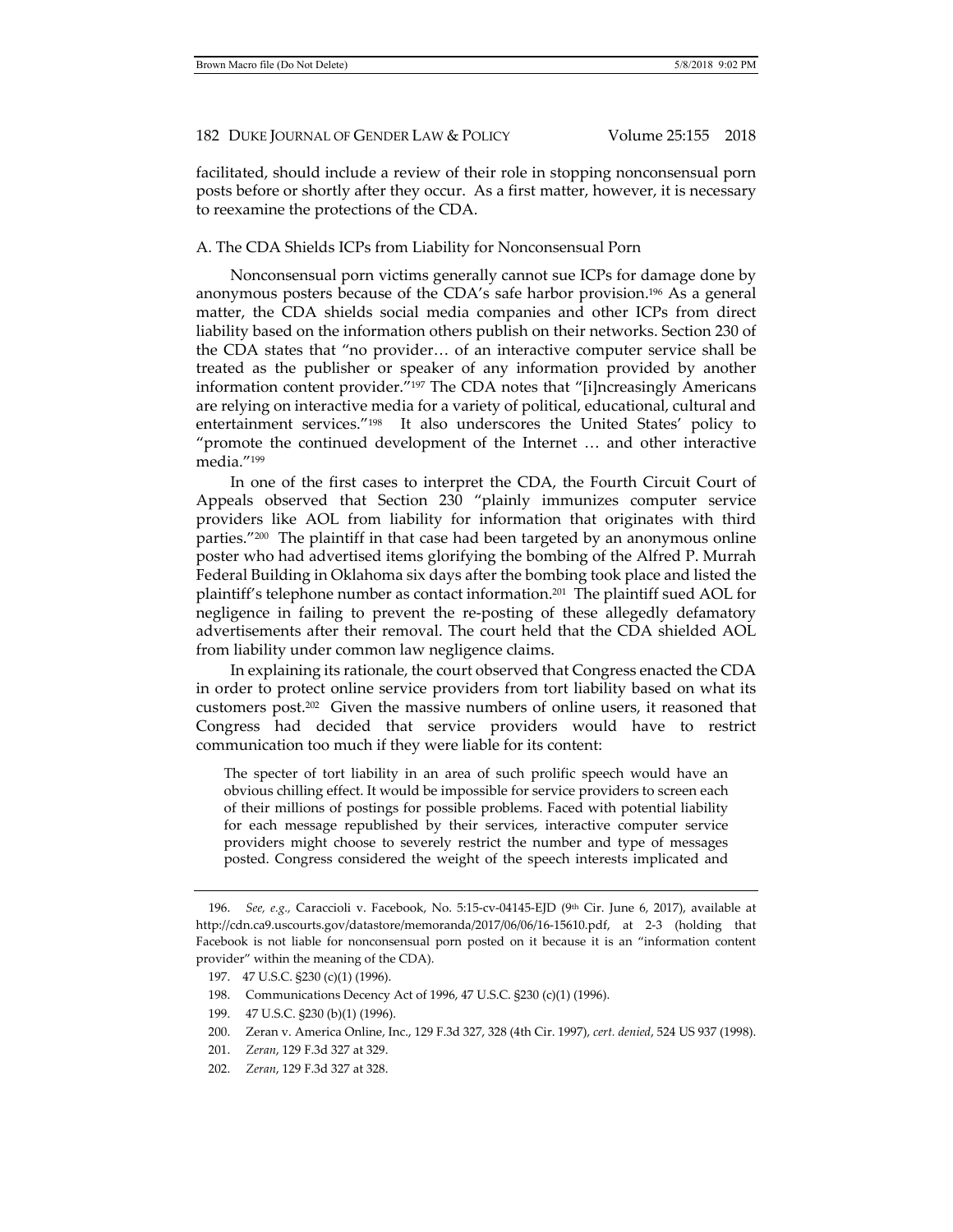chose to immunize service providers to avoid any such restrictive effect.203

But the CDA does not immunize online service providers from all liability. It does not restrict the federal government's ability to deter criminal activity and enforce criminal law.204 Indeed, the Act itself notes that "it is the policy of the United States … to ensure vigorous enforcement of Federal criminal laws to deter and punish trafficking in obscenity, stalking, and harassment by means of computer."205 In other words, the CDA's provisions will not bar a provider of online services from liability in connection with certain crimes facilitated by internet use.

One concern an ICP may have about removing harassing posts is the threat of liability from the posters themselves. The CDA protects them against precisely this type of claim, even when the poster claims that they have a right to be heard under the First Amendment. The CDA explicitly protects any "provider or user of an interactive computer service" from liability based on any voluntary restriction or removal of material that the provider or user finds to be "obscene, lewd, lascivious, filthy, excessively violent, harassing or otherwise objectionable, whether or not such material is constitutionally protected."<sup>206</sup>

#### B. ICPs' Efforts to Combat Nonconsensual Porn Are Helpful and Insufficient

Some social media companies take it upon themselves to address the potential harm caused by anonymous sources by providing ways to report hate speech or harassment. Microsoft, Google, Facebook, Twitter, and Reddit developed policies prohibiting nonconsensual porn in 2015.207 Twitter's revised rules, for example, "prohibit the posting or sharing of intimate photos or videos that were or appear to have been taken or distributed without the subject's consent."208 As a consequence of posting such material, Twitter "will suspend any account [it identifies] as the original poster of intimate media that has been produced or distributed without the subject's consent," and will also suspend accounts dedicated to nonconsensual porn.209 Instagram and Tumblr also developed removal policies for nonconsensual porn.210

Such self-regulation is helpful, yet limited in its scope and effectiveness. For example, many reporting mechanisms process complaints according to an algorithm rather than subjecting reports to human review, and do not allow people reporting abuse to challenge automated responses that are inaccurate or inadequate. Self-regulation is also voluntary, and can be withdrawn or scaled back

 <sup>203.</sup> *Zeran*, 129 F.3d 327 at 331.

 <sup>204. 47</sup> U.S.C. §230 (e)(1) (1996).

 <sup>205. 47</sup> U.S.C. §230 (b)(5) (1996).

 <sup>206. 47</sup> U.S.C. §230 (c)(1) (1996).

 <sup>207.</sup> Carrie Goldberg, *How to Report Revenge on Social Media*, C.A. GOLDBERG (Jul. 25, 2015) https://carrie-goldberg.squarespace.com/report-revenge-porn-on-social-media.

 <sup>208.</sup> *About Intimate Media on Twitter,* TWITTER, https://help.twitter.com/en/rules-andpolicies/ intimate-media (last visited January 17, 2018).

 <sup>209.</sup> *Id.*

 <sup>210.</sup> Casey Johnston, *How to Report Social Media Harassment: A Practical Guide*, LENNY (Jul. 19, 2016) http://www.lennyletter.com/culture/a474/how-to-report-social-media-harassment-a-practical-guide/.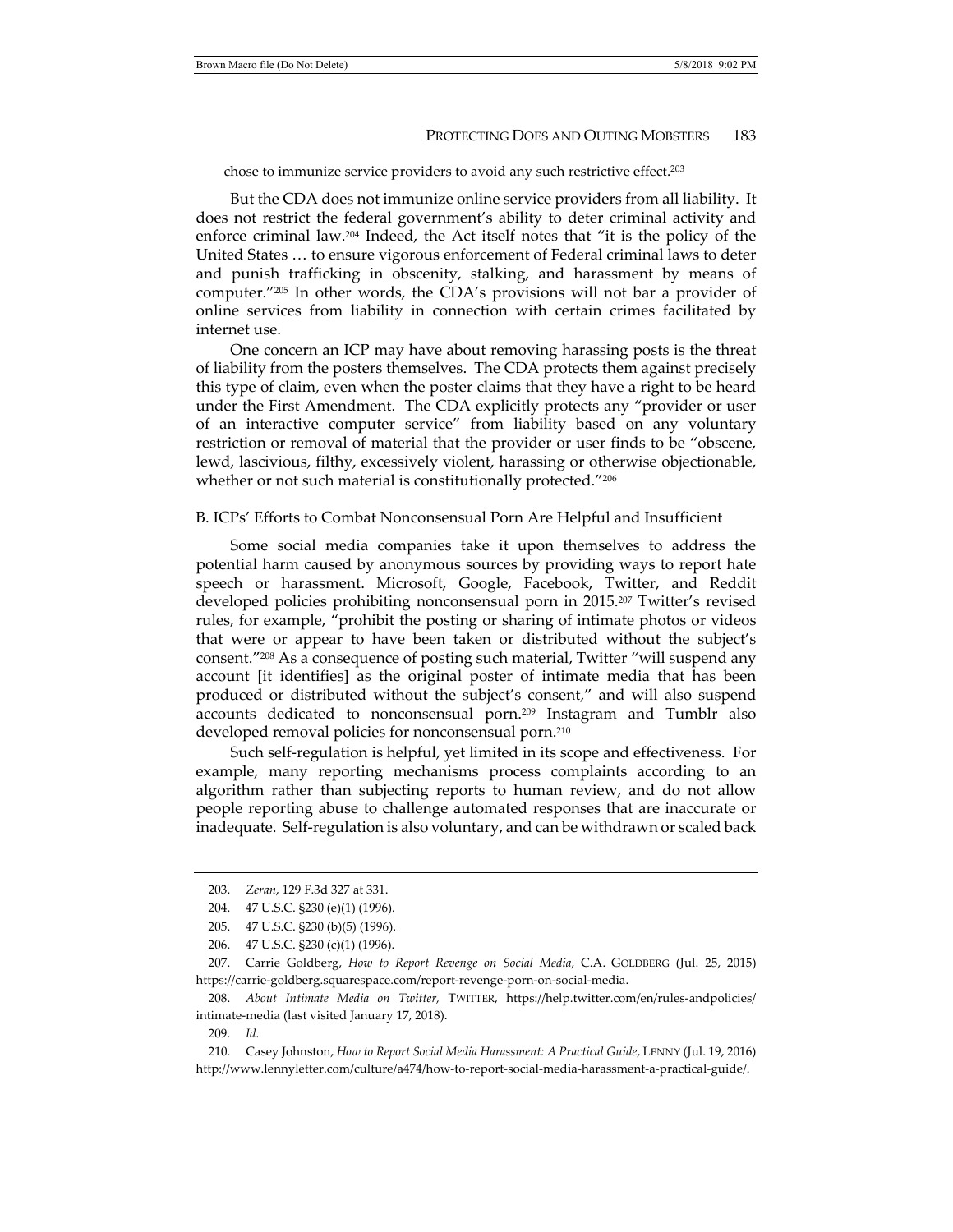when these companies decide that it is no longer in their interest to provide a reporting service. There is little external incentive for social media companies to provide consistent, reliable unmasking responses. Indeed, many may fear that the accused users would sue for violation of what they consider to be their rights of anonymity.

Perhaps the most promising means of unmasking anonymous harassers is the voluntary and collaborative efforts of the ICPs who host them. Although there has been great resistance to social media companies' real name policies as a general matter, including the nymwars, there is reason to believe that there may be less resistance to unmasking in the context of online harassment. Much of the resistance to real-name policies stemmed from the fact that drag queens and other marginalized members of society relied on fake names for a variety of beneficial, or at least innocuous reasons, and saw the real-name policies as a means of marginalizing them further.<sup>211</sup> There is no comparable social benefit in shielding alleged nonconsensual porn posters from criminal prosecution or civil liability.

Social media companies have cooperated in unmasking a different kind of assailant: terrorists. Spurred in part by criticism that they have not done enough to monitor and deter terrorism, Facebook, Twitter and Google have been devoting increased resources to finding and removing terrorist propaganda videos and to shutting down accounts linked to violent terrorist groups.212 Advertiser boycotts and lawsuits are compelling them to do so.213 While these companies have relied largely on user reports to flag potential offenders, new techniques are being developed, including algorithms that identify signature images of terrorist content.214 This technique is similar to PhotoDNA, which matches images posted online with those in the National Center for Missing & Exploited Children's image database.215 There is some debate, however, over the effectiveness of these new techniques and the probability of their long-term success, especially with regard to their ability to screen video content.216 Nonetheless, in a joint statement in December 2016, Facebook, Microsoft, Twitter and YouTube pledged to create a shared database of unique digital signifiers for violent terrorist imagery, in an effort to "curb the pressing global issue of terrorist content online."217

Facebook is also taking some degree of responsibility for monitoring other kinds of domestic violence. Police and prosecutors in the Chicago area attribute a rise in the number of gang-related murders there in part to social media and streaming platforms such as Facebook Live, which launched in 2016.<sup>218</sup> They

- 215. *Id.*
- 216. *Id.*

 <sup>211.</sup> *See* MacKinnon and Lim, *supra* note 192.

 <sup>212.</sup> Larry Greenmeier, *When Hatred Goes Viral: Inside Social Media's Efforts to Combat Terrorism*, SCIENTIFIC AMERICAN (May 24, 2017) https://www.scientificamerican.com/article/when-hatred-goesviral-inside-social-medias-efforts-to-combat-terrorism/.

 <sup>213.</sup> *Id.*

 <sup>214.</sup> *Id.*

 <sup>217.</sup> *Partnering to Help Curb Spread of Online Terrorist Content*, FACEBOOK: NEWSROOM (Dec. 5, 2016) https://newsroom.fb.com/news/2016/12/partnering-to-help-curb-spread-of-online-terrorist-content/.

 <sup>218.</sup> Shibani Mahtani, *Social Media Emerges as New Frontier in Fight Against Violent Crime*,

WALL ST. J. (Nov. 24, 2017) https://www.wsj.com/articles/social-media-emerges-as-new-frontier-in-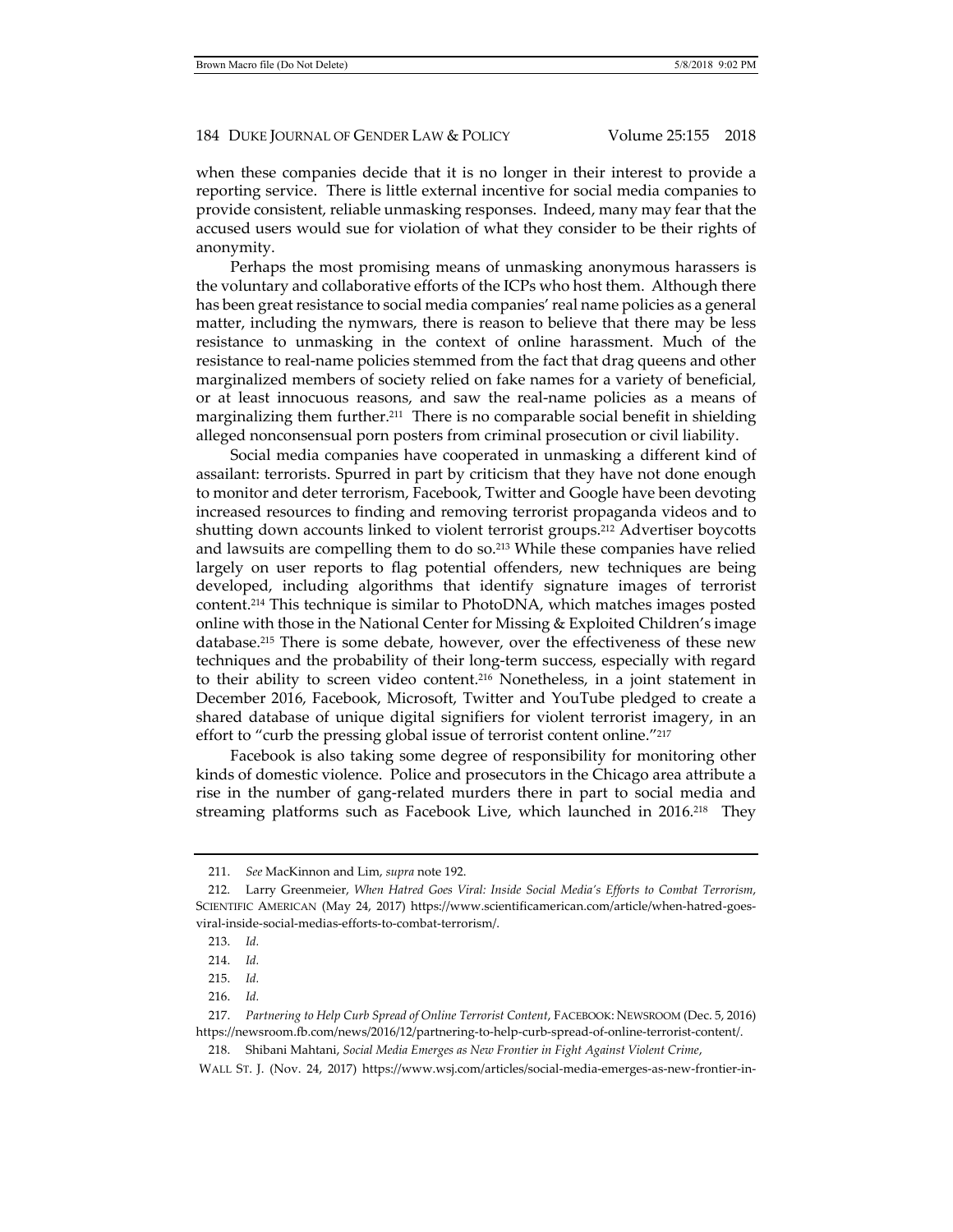believe that social media exacerbates a culture of violence and helps escalate disputes. A state's attorney for Cook County said that these platforms "pour[] an accelerant on what was already there." Facebook responded to journalists' inquiries about this connection by noting that it would double the number of employees reviewing content on Facebook for dangerous and hateful speech to 20,000 in 2018, up from 10,000 in 2017.

The same can and should be done with regard to the most tortious forms of online harassment. If social media companies can develop new tools and devote more resources to detecting and deterring terrorism, they can take similar steps toward combating online harassment. They can, for example, join forces to develop a shared database of revenge porn imagery and language commonly used by the online mobs who cause the amplification effects that terrorize so many victims. They can collaborate to develop more efficient ways of deterring nonconsensual porn, and they can make a public statement of their intent to do so. Taking a public and concerted stand against this kind of online harassment would be more than just symbolic. It would establish a stronger industry intolerance for tortious hate speech, cyberstalking and harassment that would affect putative harassers and, in all likelihood, reduce the number of victims and the extent of their harassment.

Facebook, in fact, is already running programs to streamline the removal of nonconsensual porn in other countries. In November 2017, Facebook announced an experimental strategy in Australia to "help prevent non-consensual intimate images from being posted and shared anywhere on Facebook, Messenger and Instagram."219 In this pilot program, users are asked to send Facebook the images they are concerned about via Messenger. Facebook then "hashes" those images, giving them a unique digital fingerprint that can be used to stop further distribution of those images. In this program, Facebook is partnering with an Australian government agency that focuses on electronic safety. A study released in May 2017 reported that 23 percent, or one in five, Australians between the age of 16 and 49 reported being subject to "image-based abuse."220 This was defined to include images showing breasts or genitals, including pictures taken during showering or bathing and "upskirting and downblousing."<sup>221</sup>

Supporters lauded the program because it allows both victims of nonconsensual porn and people who are worried about becoming nonconsensual porn victims to take preventative action.<sup>222</sup> Critics expressed concern, among other things, that Facebook's solution required victims and potential victims of nonconsensual porn to post their images proactively, trusting that Facebook staff

fight-against-violent-crime-1511528400.

 <sup>219.</sup> *The Facts: Non-Consensual Intimate Image Pilot*, FACEBOOK: NEWSROOM (Nov. 9, 2017) https://newsroom.fb.com/news/h/non-consensual-intimate-image-pilot-the-facts/.

 <sup>220.</sup> Nicola Henry et al., NOT JUST 'REVENGE PORNOGRAPHY': AUSTRALIANS' EXPERIENCES OF IMAGE-BASED ABUSE: A SUMMARY REPORT (2017) https://www.rmit.edu.au/content/dam/rmit /documents/college-of-design-and-social-context/schools/global-urban-and-socialstudies/revenge\_porn\_report\_2017.pdf.

 <sup>221.</sup> *Id.*

 <sup>222.</sup> Olivia Solon, *Facebook Asks Users for Nude Photos in Project to Combat Revenge Porn*, THE GUARDIAN (Nov. 7, 2017) https://www.theguardian.com/technology/2017/nov/07/facebook-revengeporn-nude-photos.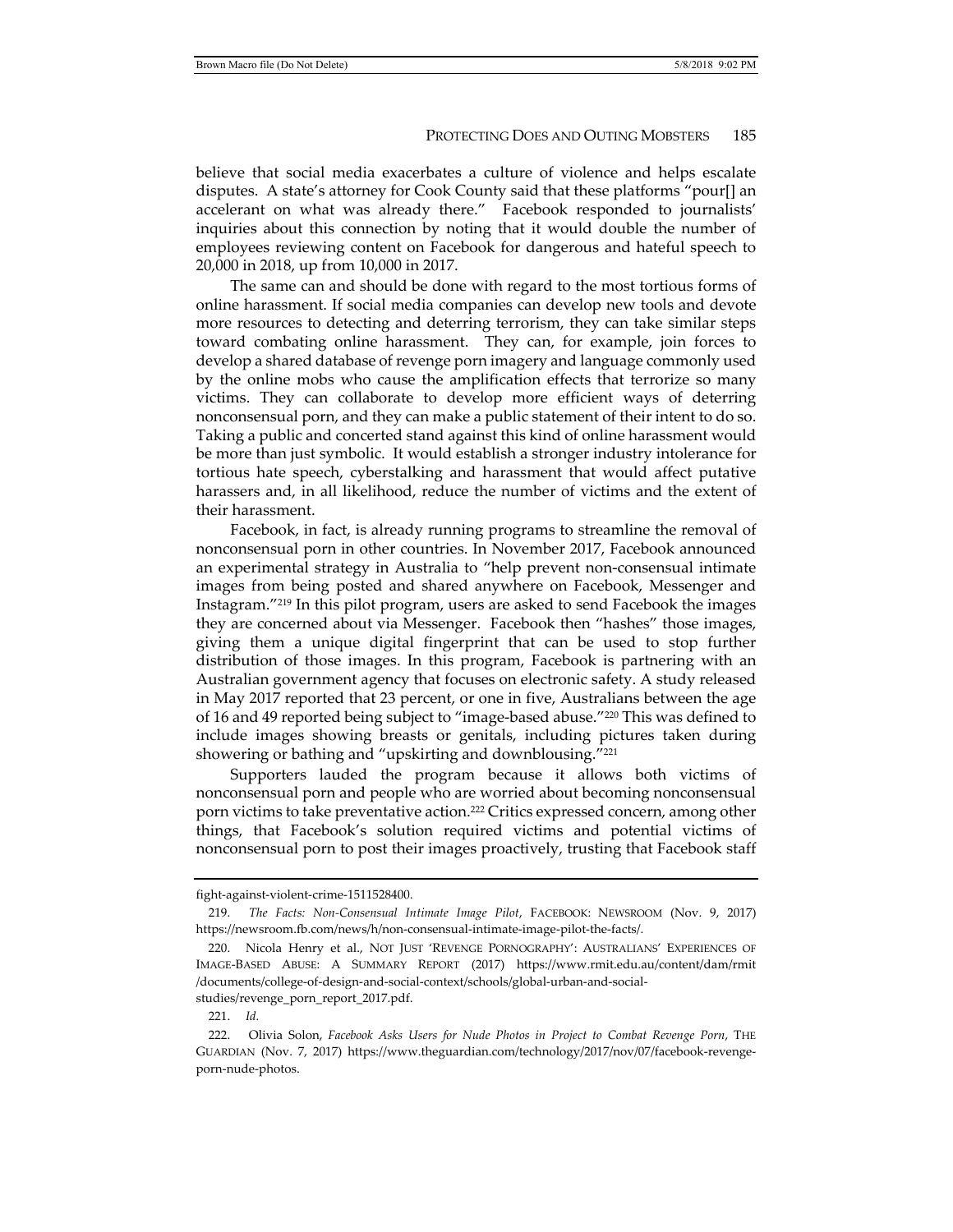would handle them appropriately, when Facebook has shown itself repeatedly to be something less than trustworthy.223 One observer suggested that a better approach would not involve disclosure of the image at all, but rather a telephone call to Facebook alerting them to the problem.224 Any approach that does not specify a particular problematic image, however, is unlikely to succeed. Whether the monitoring, prohibition and/or removal of nonconsensual porn is done by a government agency, a social media company such as Facebook, or a combination thereof, it will be critical to know which images are nonconsensual and which are consensual so that the removal of images does not intrude into the realm of voluntary self-expression.

Another solution ICPs should consider is the development of an internal flagging system that warns likely harassers that they may be about to break the law before they post. One scholar has proposed that web hosts might warn users who are about to post shaming language of the consequences of doing so by using algorithms and filters designed to detect that activity.225 Warning potential nonconsensual porn posters of the potential consequences of their actions would make it easier to argue that those who post nonconsensual porn regardless of the warnings have the mens rea of recklessness, which the Model Penal Code defines as "consciously disregard[ing] a substantial and unjustifiable risk that the material element exists or will result from this conduct."226

### C. ICPs Should Be Compelled to Deter Nonconsensual Porn

Facebook's voluntary efforts to deter nonconsensual porn work as long as Facebook chooses to engage in them. For these methods to be enduringly effective, however, they must be compulsory. In order to make such measures compulsory, it may be necessary to amend the CDA to remove the shield it currently provides for ICPs. One of the assumptions underlying the passage of the CDA was that it would be too cumbersome for online service providers to monitor their users' posts for potentially harmful content.227 Given the subsequent developments in search technology, that is no longer necessarily true.

More than twenty years after the enactment of the CDA, it is time to reexamine the wisdom of that law's broad shield. As other scholars have observed, the CDA no longer makes sense as a matter of technology policy. Some have suggested that Congress amend the CDA to include notice and takedown provisions for online harassment, similar to those of the Digital Millennium Copyright Act.228 Such provisions could require social media companies and ISPs

- 226. MODEL PENAL CODE §2.02 (Am. Law Inst. 1981).
- 227. *Zeran*, 129 F.3d at 330-31.

 <sup>223.</sup> Van Badham, *Sending In Our Nude Photos to Fight Revenge Porn? No Thanks, Facebook*,

THE GUARDIAN: OPINION (Nov. 12, 2017) https://www.theguardian.com/commentisfree/2017/ nov/13/sending-in-our-nude-photos-to-fight-revenge-porn-no-thanks-facebook.

 <sup>224.</sup> *Id. (*stating *"*[y]ou shouldn't need to send naked pictures of yourself to register an abuse. All you should have to do is make a phone call and action should be taken on your behalf").

 <sup>225.</sup> Kristine L. Gallardo, *Taming the Internet Pitchfork Mob: Online Public Shaming, the Viral Media Age, and the Communications Decency Act*, 19 VAND. J. ENT. & TECH. L. 721, 732 (2017).

 <sup>228.</sup> See Olivera Medenica & Kaiser Wahab, *Does Liability Enhance Credibility? Lessons from the DMCA Applied to Online Defamation*, 25 CARDOZO ARTS & ENT. L.J. 237, 239 (2007) (advocating for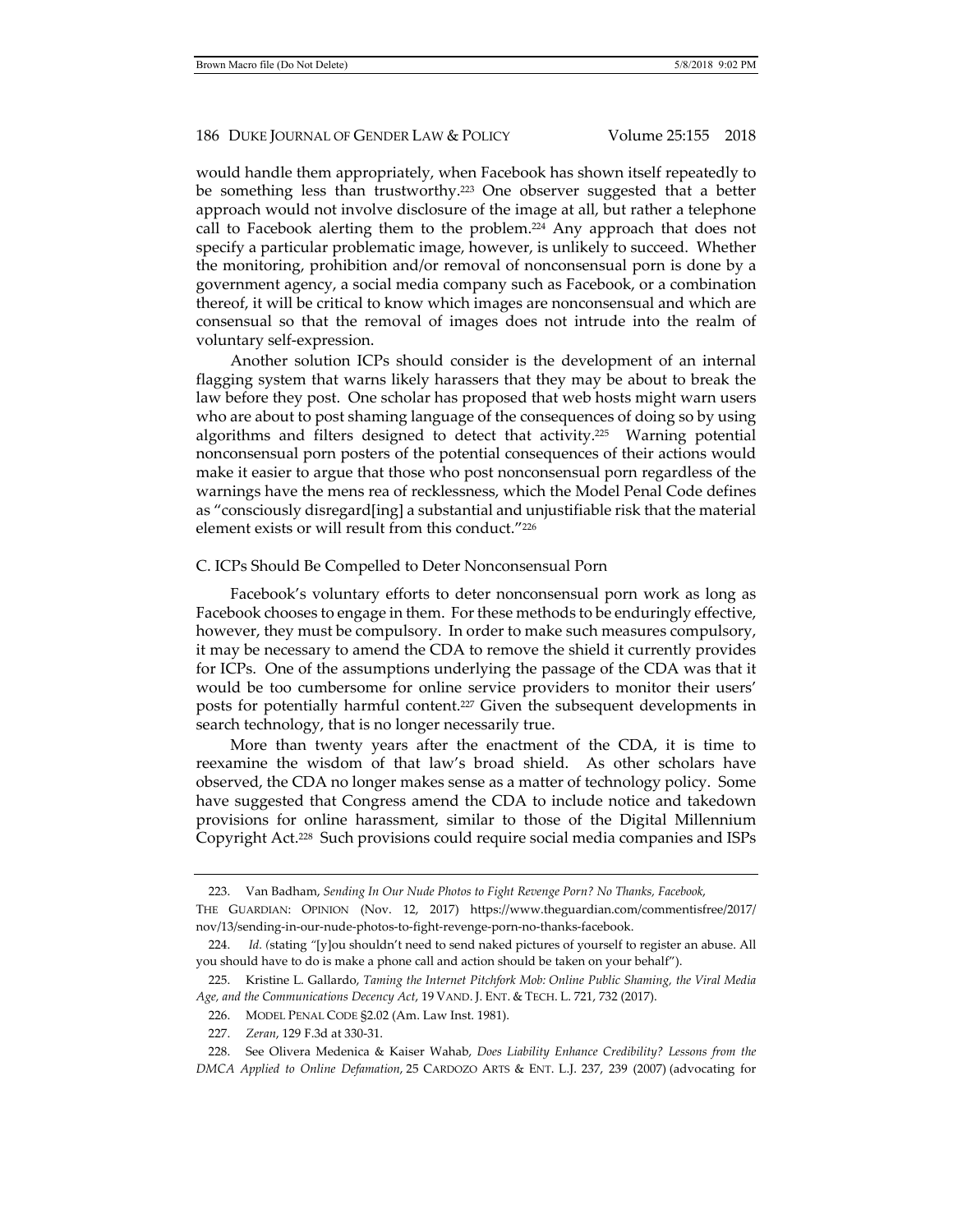to remove online harassment when it is flagged as such. Under both proposals, social media companies and ISPs would take a far more active role in detecting and deterring online harassment. While the CDA presumes that ICPs and social media companies should take a passive role with regard to online content, these more recent proposals, together with the sharp rise in frequency and corrosiveness of online harassment, envision a more active and socially responsible role for web hosts.

The United States may not be the first country to hold ICPs legally responsible for doing too little to stop the spread of nonconsensual porn. Recent proceedings in Northern Ireland suggest that Facebook may come under greater legal pressure to deter nonconsensual porn elsewhere in the world. In January 2018, the High Court in Belfast confirmed the settlement of a case in which a 14 year old victim of nonconsensual porn sued Facebook for failing to block the re-publication of her photo after she notified the company that it was taken without her consent.229 Because there was no judgment against Facebook, the case has no precedential value, but it suggests that there is a greater risk of potential liability for an ICP's failure to stop nonconsensual porn images from spreading than many industry analysts may have expected.230 In the wake of the settlement, lawyers reported being "deluged" with queries from nonconsensual porn victims interested in suing Facebook.231

In the United States, some courts are already starting to question whether the CDA should provide a complete shield for ICPs in similar cases. In at least one case, a court has held a social media company liable for failure to warn some users about likely harm from other users. It concerned a model who alleged that a website was negligent under California law for failing to warn her about two website users' practice of using the site to drug and rape models like her.<sup>232</sup> In that case, plaintiff Jane Doe subscribed to the website Model Mayhem, a networking site for models, operated by defendant Internet Brands.233 Two men used the site to identify women, whom they contacted posing as agents, and lure them to a fake modeling audition in Florida.234 The men then drugged their victims, raped them, and videotaped their acts for distribution as pornography.235 Doe became one of these victims.236 She alleged that Internet Brands knew about the rape scheme but

DMCA-styled notice and takedown provisions to be added to Section 230 of the CDA).

 <sup>229.</sup> Alan Erwin, *Girl (14) Settles Landmark Action Against Facebook Over Naked Images*, IRISH TIMES (Jan. 9, 2018), https://www.irishtimes.com/news/crime-and-law/courts/high-court/girl-14-settleslandmark-action-against-facebook-over-naked-images-1.3349974.

 <sup>230.</sup> See Jamie Rigg, *Facebook Settles Out of Court in Unique Revenge Porn Case*, ENGADGET (Jan. 16, 2018), https://www.engadget.com/2018/01/16/facebook-revenge-porn-settlement/ ("For anyone considering a similar civil suit against Facebook, Twitter or others, there's now an example of someone *sorta* winning. Not a precedent, but something close.")

 <sup>231.</sup> Henry McDonald, *Facebook Warned It Faces Legal Action From 'Revenge Porn' Victims*, GUARDIAN (Jan. 12, 2018), https://www.theguardian.com/technology/2018/jan/12/facebook-faces-legal-actionfrom-victims-of-revenge-porn.

 <sup>232.</sup> Doe v. Internet Brands, Inc., 824 F.3d 846 (9th Cir. 2016).

 <sup>233.</sup> *Id.*

 <sup>234.</sup> *Id.*

 <sup>235.</sup> *Id.*

 <sup>236.</sup> *Id.*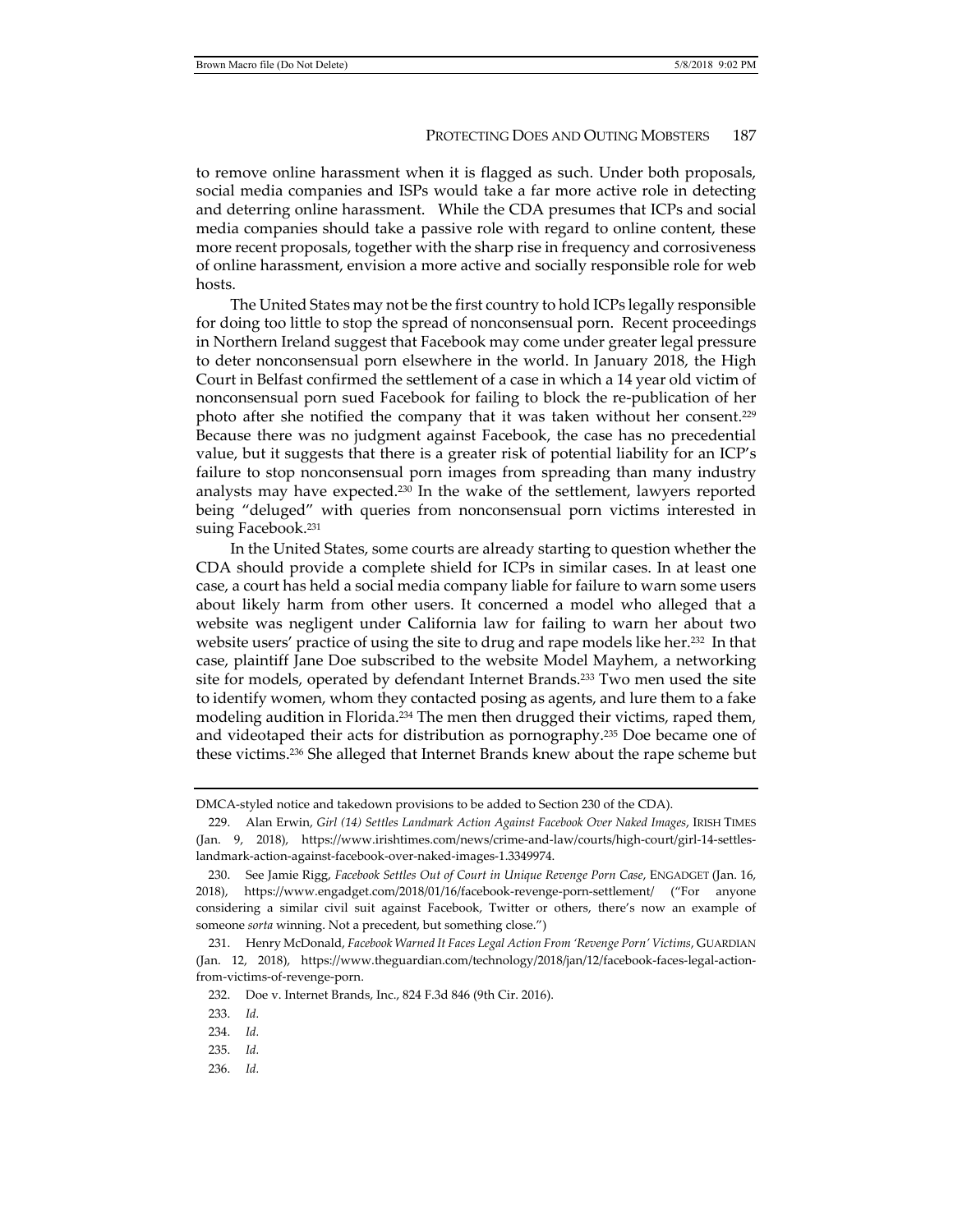failed to warn website users of the risks.237 Internet Brands had moved to dismiss her claims as barred by the CDA, and the district court granted its motion.238 The Court of Appeals for the Ninth Circuit reversed.239

In holding for Doe, the court concluded that the CDA did not shield Internet Brands from negligence liability because Doe did not seek to hold it liable as the "publisher or speaker" of any particular content.<sup>240</sup> Instead, Doe alleged that the Internet Brands had a duty to warn users of the dangers of the rape scheme, a duty it could have fulfilled by posting a notice on the Model Mayhem website.<sup>241</sup> The court reasoned that an "alleged tort based on a duty that would require such a selfproduced warning falls outside of" the protections of the CDA.<sup>242</sup> In so holding, the court noted that its conclusion was consistent with one of the CDA's core policies, "to provide '[p]rotection for 'Good Samaritan' blocking and screening of offensive material.'" Given that purpose, it stated, "a website should be able to act as a 'Good Samaritan' to self-regulate offensive third party content without fear of liability."243 In light of the court's ruling on Doe's negligence claim, the court did more than allow a website to act as a Good Samaritan; it also suggested the possibility that the website has a duty to warn once a provider knows or should have known of a likely danger to users.

There are many ways for a website to know of such potential dangers. Most social media companies have established a method by which people can alert the company to potentially dangerous or inappropriate content.244 Future plaintiffs using this case as precedent might argue that once a website is on notice of likely potential harm, its duty to warn under state negligence laws may be triggered.

After concluding that the CDA did not bar Doe's claims, the court in Internet Brands dismissed the claim that its holding might have an impermissible chilling effect on online speech. It noted that the CDA does not provide a general shield against liability for online service providers. "Congress has not provided an allpurpose get-out-of-jail-free card for businesses that publish user content on the internet, though any claims might have a marginal chilling effect on internet publishing businesses." By articulating some of the CDA's limitations, this case illuminates the possibility that users might hold websites more accountable for the harms they knowingly, or negligently, facilitate.

Social media companies may be compelled to remove images when their rightful owners can establish that their copyright has been violated. As one observer noted, however, "using copyright law to combat revenge porn is a bit

- 242. *Id.*
- 243. *Internet Brands, Inc.*, 824 F.3d at 850.

 244. *See, e.g.*, *Reporting Abuse*, FACEBOOK, https://www.facebook.com/help/1753719584844061? helpref=hc\_global\_nav (last visited Jan. 6, 2018) (noting that "[w]hen something gets reported to Facebook, we review it and remove anything that goes against the Facebook Community Standards" and providing reporting link).

 <sup>237.</sup> *Internet Brands, Inc.*, 824 F.3d at 848.

 <sup>238.</sup> *Internet Brands, Inc.*, 824 F.3d at 846.

 <sup>239.</sup> *Internet Brands, Inc.*, 824 F.3d at 853.

 <sup>240.</sup> *Internet Brands, Inc.*, 824 F.3d at 851.

 <sup>241.</sup> *Id.*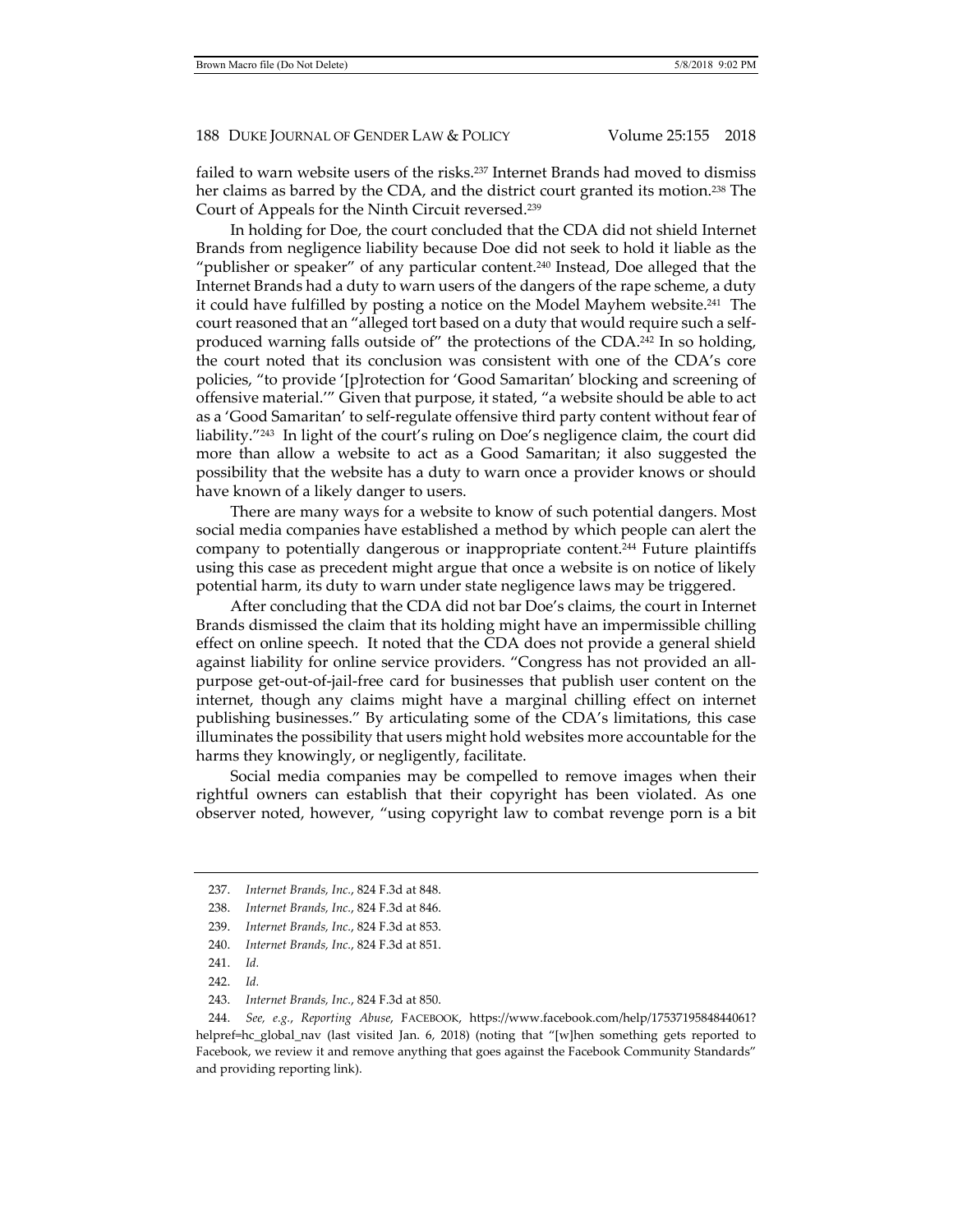like using tax law to go after Al Capone."245 Another option would be the establishment of maximum response times to user allegations of tortious content. As noted above, most social media companies have established a method by which people can alert the company to potentially dangerous or inappropriate content.246 Whether and when the companies respond to such alerts, however, is up to them. Social media companies might voluntarily institute time limits by which they ensure a detailed written response to user alerts, possibly including a statement as to what, if any, actions were taken as a consequence of the alert. Alternatively, states or the Federal Communications Commission might compel social media companies to institute both the alert service and a maximum response time.

In light of the many benefits of online anonymity, it would be unwise as a matter of policy and likely impossible as a matter of law to do away with it entirely. That said, the increasing danger of online harassment, stalking, and other potentially serious harms underscore the need to revisit the issue of whether social media companies and ISPs should be legally required to make it easier for abusive posters to be unmasked.

#### D. Reforms Should Ensure That Perpetrators Account For Their Actions

ICPs should not have sole responsibility for curbing nonconsensual porn simply because they can police it more effectively than the legal system alone. One danger of shifting too much responsibility to ICPs for nonconsensual porn, or any other social ill, is that it risks attributing too little responsibility to the individual perpetrators themselves. Ultimately, it should be the people who post nonconsensual porn who are the focus of educational, social and regulatory reforms. No comprehensive program to stem the spread of nonconsensual porn should in effect absolve the people who choose to post nonconsensual private images of other people on the internet, as it is those individual decisions to post that create the harm in the first place.

Clearer legal definitions of nonconsensual porn and its consequences are necessary to effect a better balance between the rights of nonconsensual porn victims and accused perpetrators without unduly burdening ICPs. A significant part of the solution, however, lies beyond what legal reforms can accomplish, and may include broader educational efforts to emphasize the wrongs and harms of nonconsensual porn as well as public service announcements and other non-legal strategies. In light of the prevalence of nonconsensual porn, the legal and cultural permissiveness about anonymity online in the U.S., and the limitations that such permissiveness places on even well intentioned regulatory reform, focusing on the individual posters alone is unlikely to be effective at least in the short term. Recalibrating our standards of anonymity for nonconsensual porn victims in both civil and criminal cases, and reassessing the extent to which ICPs should be liable for nonconsensual porn that they know or should know they are hosting and promulgating, is the best next step towards eliminating nonconsensual porn.

 <sup>245.</sup> Talbot, *supra* note 111, at 56.

 <sup>246.</sup> *Reporting Abuse*, *supra* note 240.